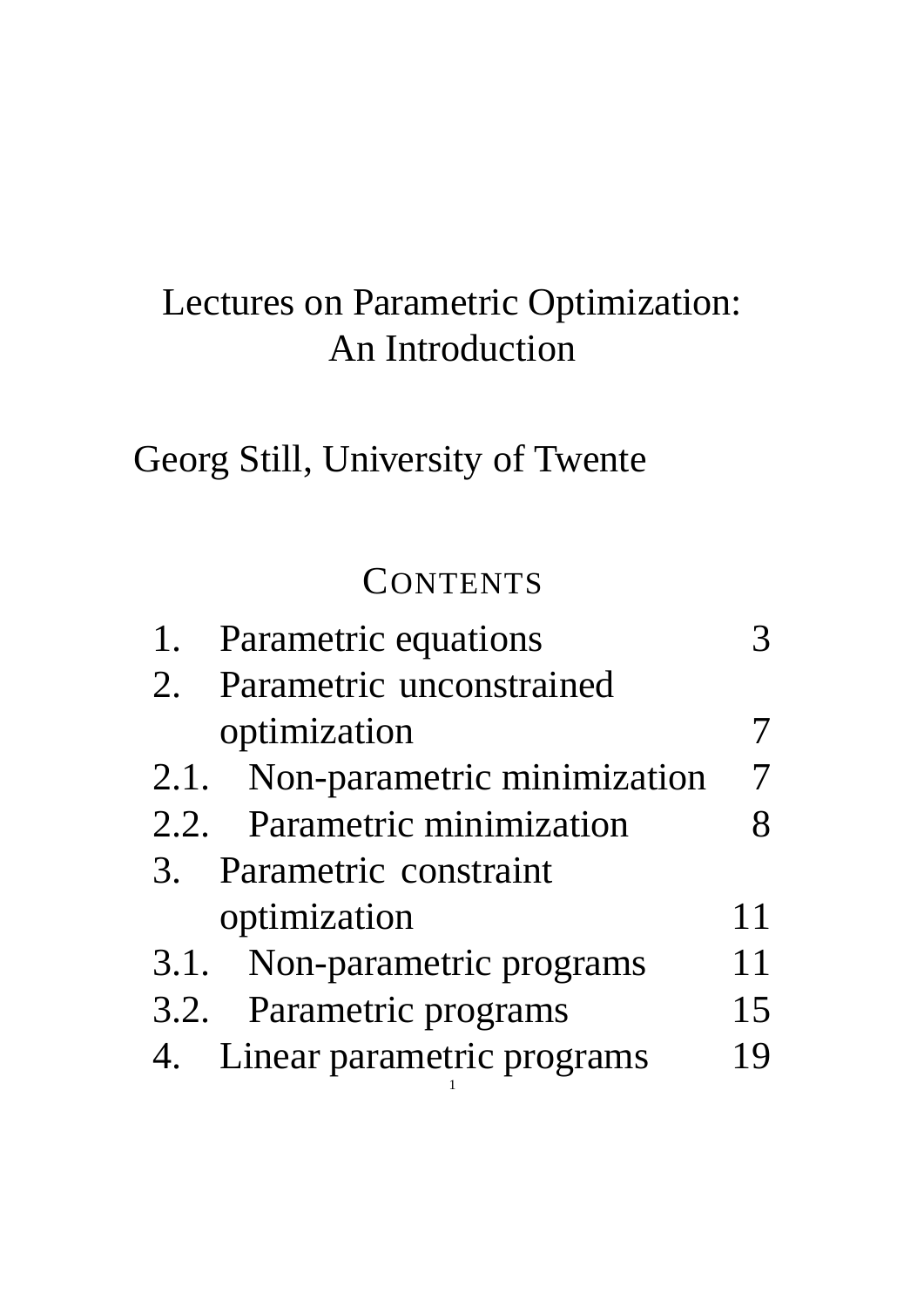| 4.1.       | Non-parametric linear           |    |
|------------|---------------------------------|----|
|            | programs                        | 19 |
|            | 4.2. Parametric linear programs | 23 |
| 5.         | Applications                    | 30 |
|            | 5.1. Interior point methods     | 30 |
|            | 5.2. A parametric location      |    |
|            | problem                         | 32 |
|            | 6. Pathfollowing in practice    | 35 |
|            | 7. General parametric           |    |
|            | programming                     | 37 |
| References |                                 |    |

2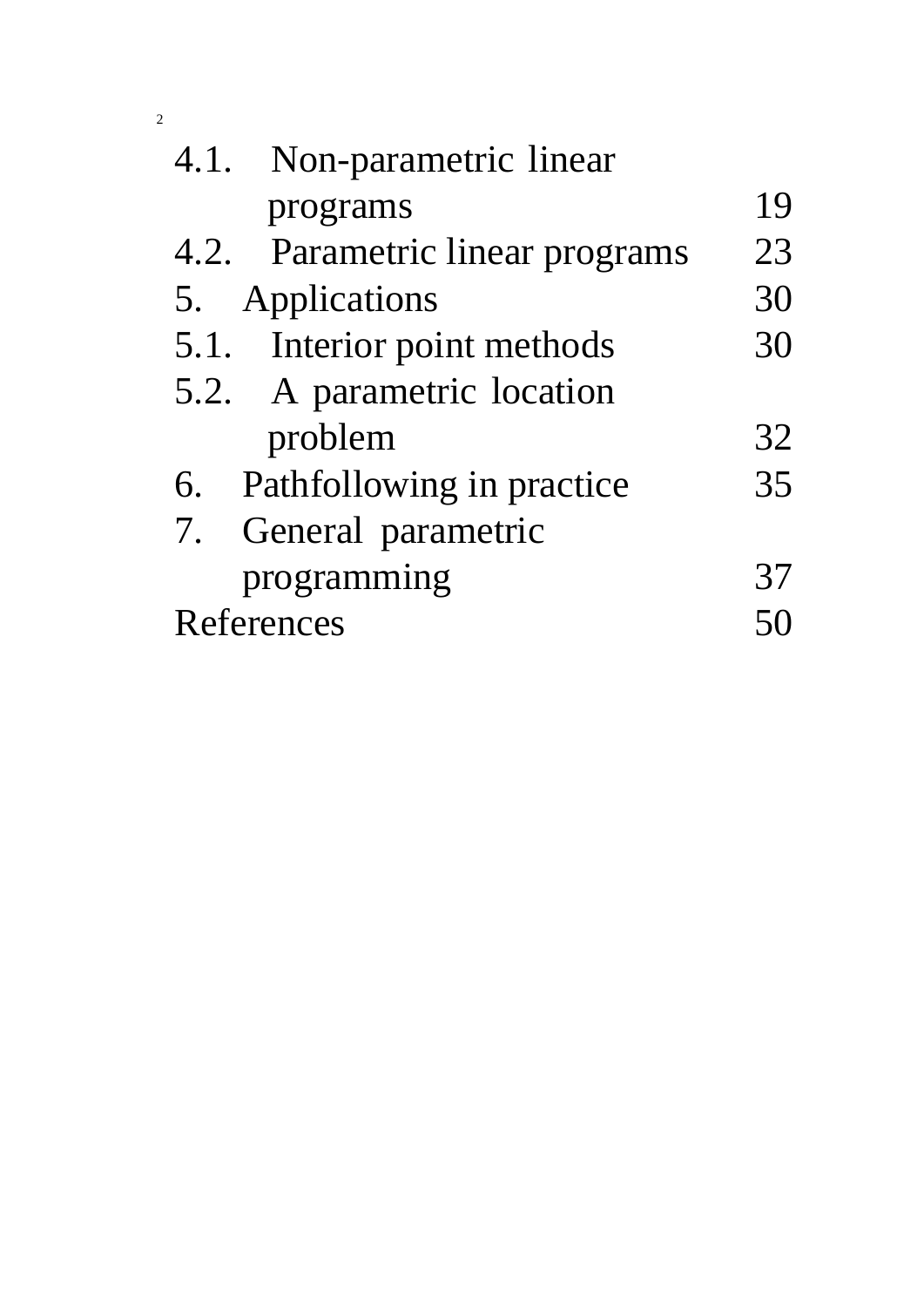#### 1. PARAMETRIC EQUATIONS

Consider the non-parametric equation: Solve

$$
F(x) := x^2 - 2x - 1 = 0
$$

with solutions  $x_{1,2} = 1 \pm \sqrt{2}$ . The parametric version is: For  $t \in \mathbb{R}$  find a solution  $x = x(t)$  of

(1) 
$$
F(x, t) := x^2 - 2t^2x - t^4 = 0
$$

The solutions are

e solutions are  

$$
x_{1,2}(t) = t^2 \pm \sqrt{2}t^2 = t^2(1 \pm \sqrt{2})
$$

**Ex.1** Sketch the solution curve in the  $(x, t)$ space.

At  $\bar{t} = 0$  with solution  $\bar{x} = 0$  we find for the gradient of *F*

$$
\nabla F(\overline{x}, \overline{t}) = \begin{pmatrix} 2x - 2t^2 \\ -4tx - 4t^3 \end{pmatrix}_{\overline{x}, \overline{t}} = \begin{pmatrix} 0 \\ 0 \end{pmatrix}.
$$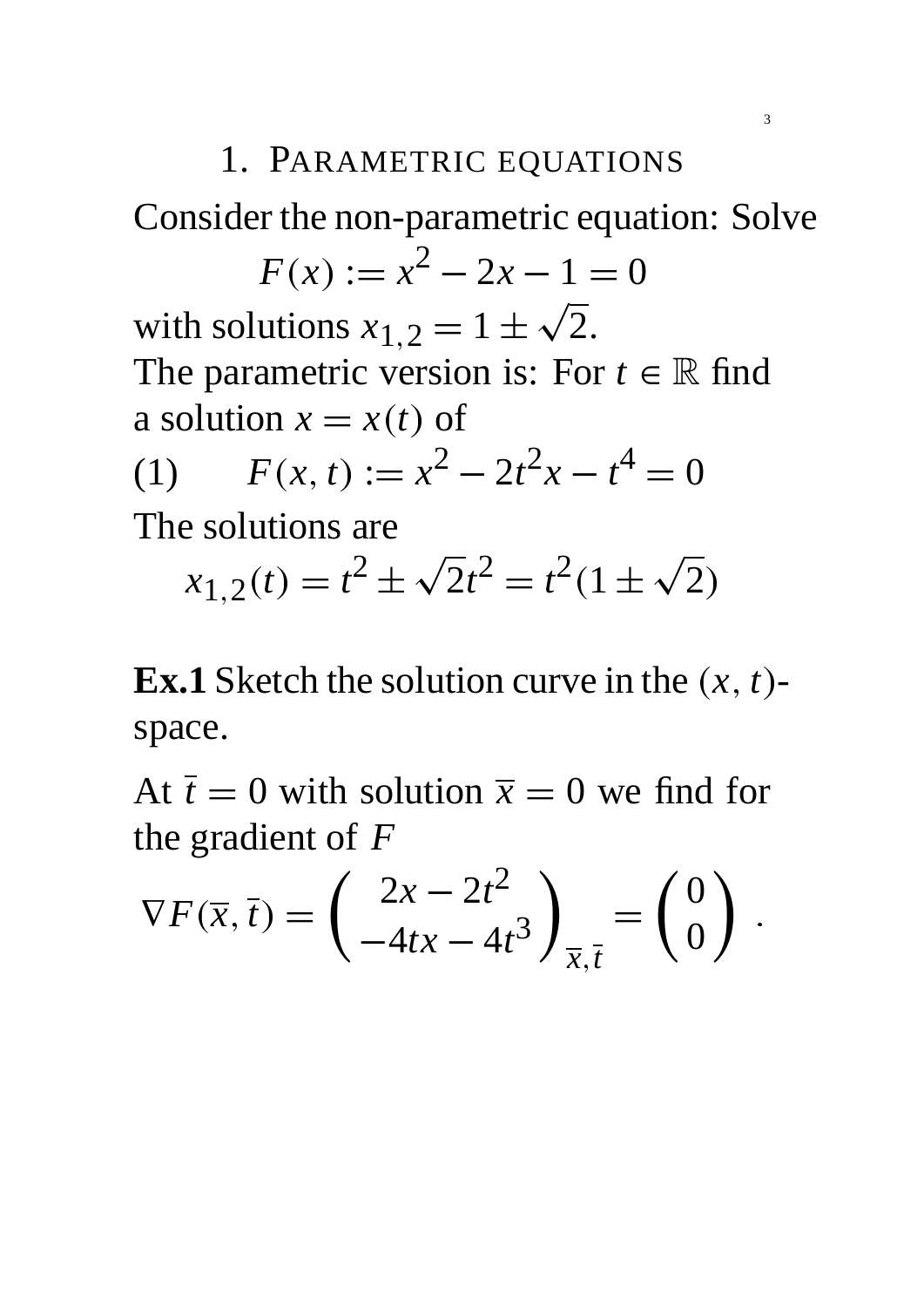**Rule.** The solution set of  $F(x, t) = 0$  where  $F: \mathbb{R}^2 \to \mathbb{R}$  is "normally" (locally) given by a *one-dimensional* solution curve  $(x(t), t)$ . However at points  $(\overline{x}, \overline{t})$  where  $\nabla F(\overline{x}, \overline{t}) =$ 0 holds the solution set has a **singularity**(such as a bifurcation or a nonsmoothness).

4

# **Two versions of the Implicit Function Theorem**

We consider systems of  $n + p$  equations in *n* variables:

 $F(x, t) = 0$  where  $F: \mathbb{R}^n \times \mathbb{R}^p \to \mathbb{R}^n$ . The Implicit Function Theorem (IFT) makes a statement on the structure of the solution set in the "normal" situation.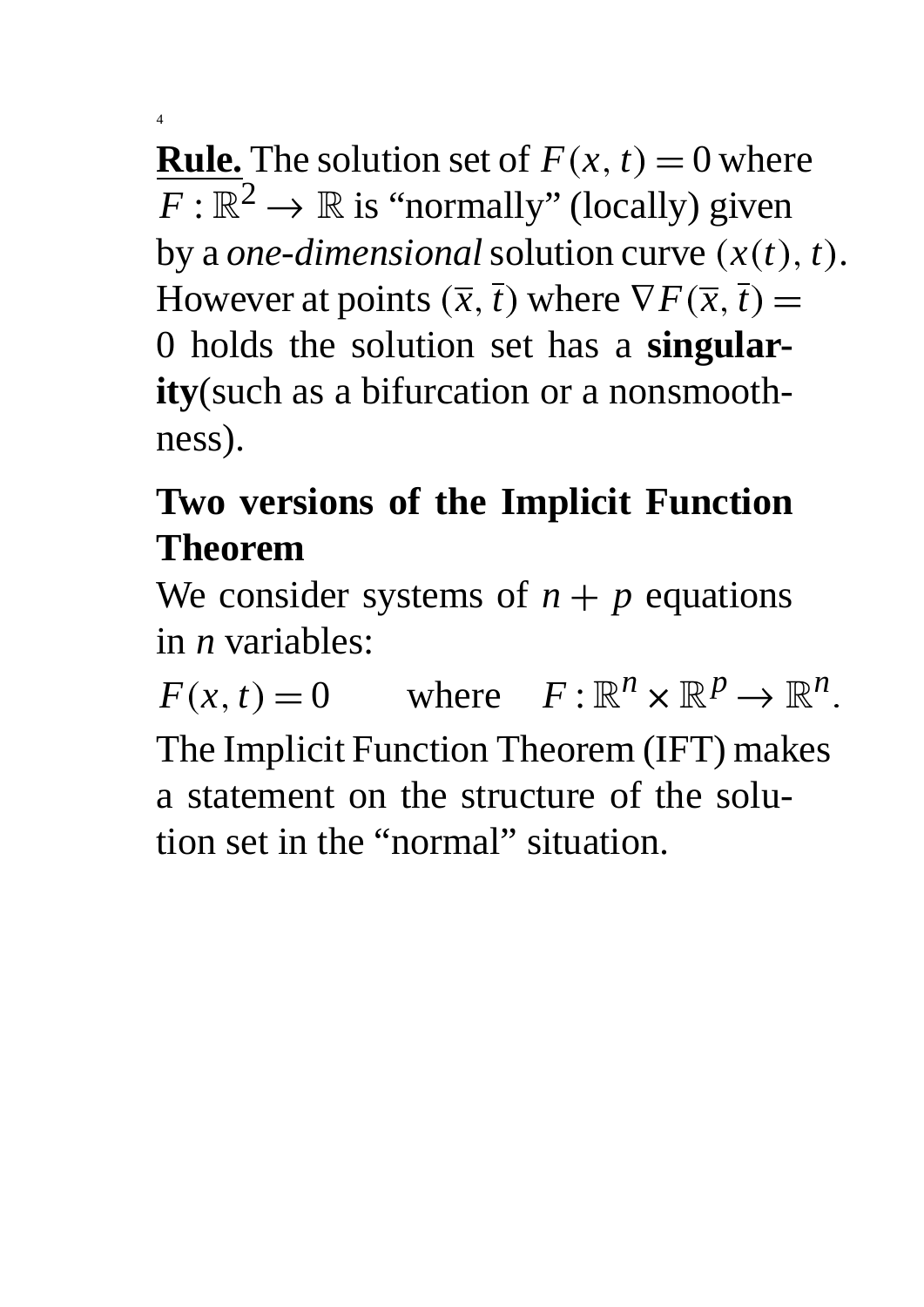**Theorem 1.** *(IFT for one equation)* Let  $F: \mathbb{R}^k \to \mathbb{R}$  be a  $C^1$ -function. Sup*pose for*  $\overline{y} \in \mathbb{R}^k$  *we have*  $F(\overline{y}) = 0$  *and*  $\nabla F(\overline{y}) \neq 0$ . Then near  $\overline{y}$  the solution set  $S(F) := \{ y \in \mathbb{R}^k \mid F(y) = 0 \}$  *is a*  $C^1$ *manifold of dimension*  $k - 1$ *. Moreover*  $at \bar{v}$ 

$$
\nabla F(\overline{\mathbf{y}}) \perp S(F)
$$

*and the gradient*  $\nabla F(\overline{y})$  *points into the region where*  $F(y) > F(\overline{y})$ *.* 

**Ex.2** Give a geometrical sketch of the statement.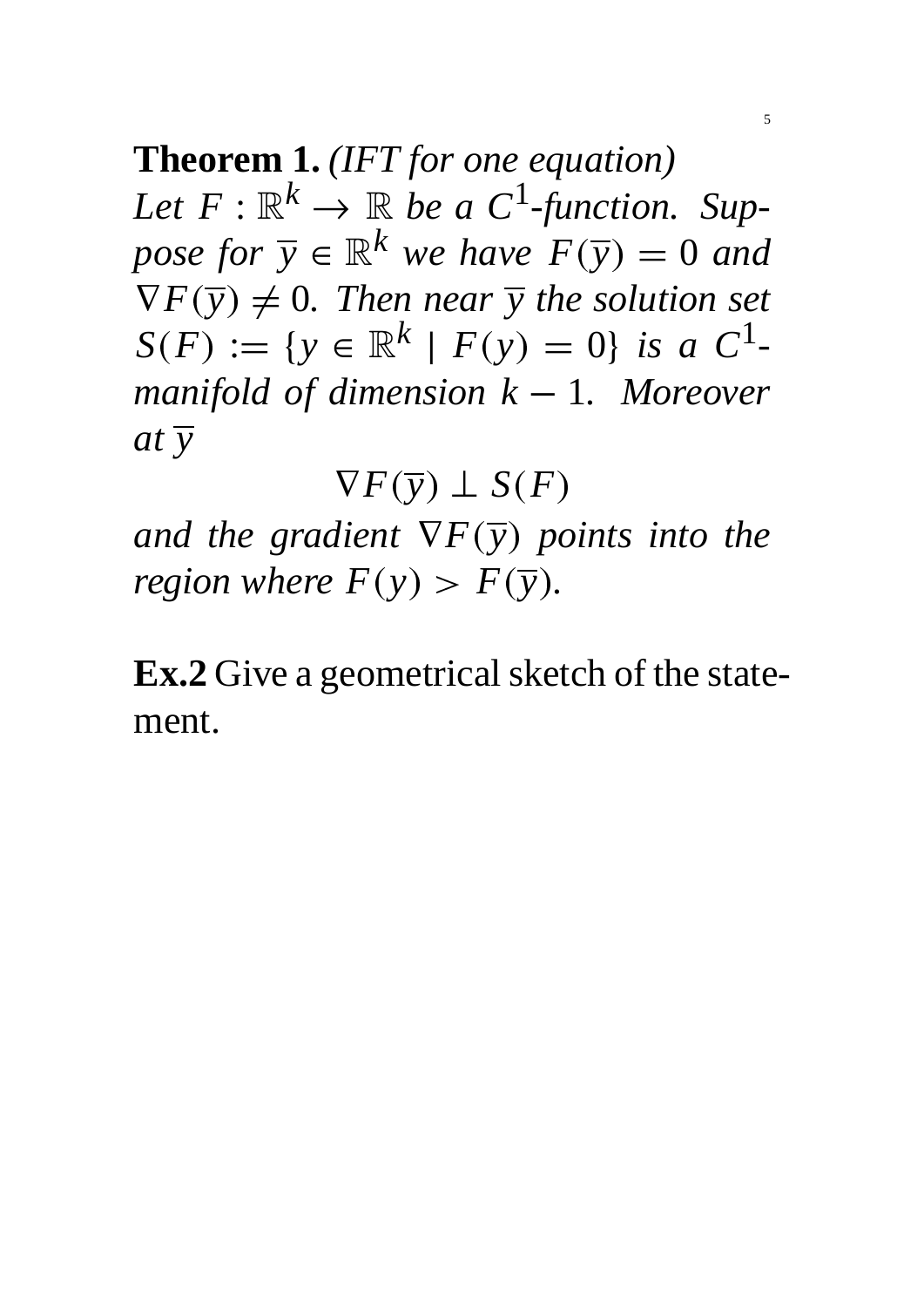**Theorem 2.** *(General version of the IFT)* Let  $F: \mathbb{R}^n \times \mathbb{R}^p \to \mathbb{R}^n$  be a  $C^1$ -function  $F(x, t)$  *with*  $(x, t) \in \mathbb{R}^n \times \mathbb{R}^p$ . Suppose *for*  $(\overline{x}, \overline{t}) \in \mathbb{R}^n \times \mathbb{R}^p$  *we have*  $F(\overline{x}, \overline{t}) = 0$ *and the matrix*  $\nabla_x F(\overline{x}, \overline{t})$  *is nonsingular. Then in a neighborhood*  $U_t(\overline{t})$  of  $\overline{t}$  the so*lution set*  $S(F) := \{(x, t) | F(x, t) = 0\}$  *is* described by a  $C^1$ -function  $x: U_t(\overline{t}) \to \mathbb{R}$ *such that*  $x(\overline{t}) = \overline{x}$  *and* 

6

 $F(x(t), t) = 0$  *for*  $t \in U_t(\bar{t})$ .

*(So, locally,*  $S(F)$  *is a p dimensional*  $C^1$ *manifold.) Moreover the gradient*  $\nabla x(t)$ *is given by (t*  $\in U_t(\overline{t})$ )

 $\nabla x(t) = -[\nabla_x F(x(t), t)]^{-1} \nabla_t F(x(t), t).$ 

**Proof.** See *e.g.*, [7]. Note that if  $x(t)$ is a  $C^1$ -function satisfying  $F(x(t), t) = 0$ then by differentiation wrt. *t* we find

 $\nabla_{\mathbf{r}}F(x(t), t)\nabla x + \nabla_{t}F(x(t), t) = 0$ .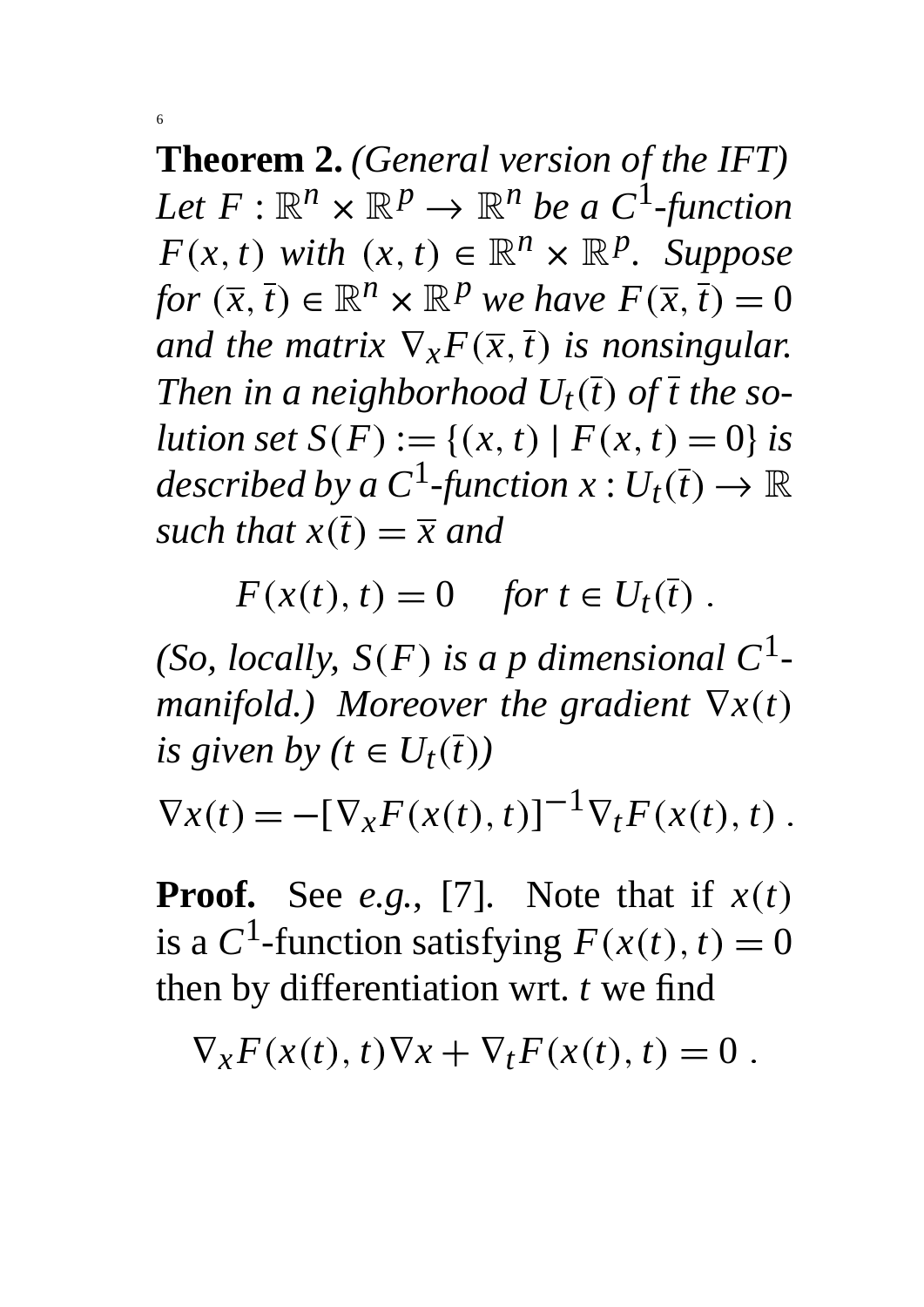## 2. PARAMETRIC UNCONSTRAINED OPTIMIZATION

2.1. **Non-parametric minimization.** We assume that  $f : \mathbb{R}^n \to \mathbb{R}$  is a  $C^2$ -function. The point  $\bar{x} \in \mathbb{R}^n$  is a *local minimizer* of *f* if there is some  $\varepsilon > 0$  such that

 $f(\overline{x}) < f(x)$   $\forall x, \|x - \overline{x}\| < \varepsilon.$ It is called a *strict* local minimizer if:  $f(\overline{x}) < f(x) \forall x \neq \overline{x}, ||x - \overline{x}|| < \varepsilon.$ 

**Theorem 3.** *(Necessary and sufficient optimality conditions) (see* e.g.*,* [4]*) (a) If x is a local minimizer of f then*  $\nabla f(\overline{x}) = 0$  *and*  $\nabla^2 f(\overline{x}) \ge 0$  *(pos. semidef.) (b) If x satisfies*  $\nabla f(\overline{x}) = 0$  *and*  $\nabla^2 f(\overline{x}) > 0$  *(pos. definite) then*  $\bar{x}$  *is a strict local minimizer of f.*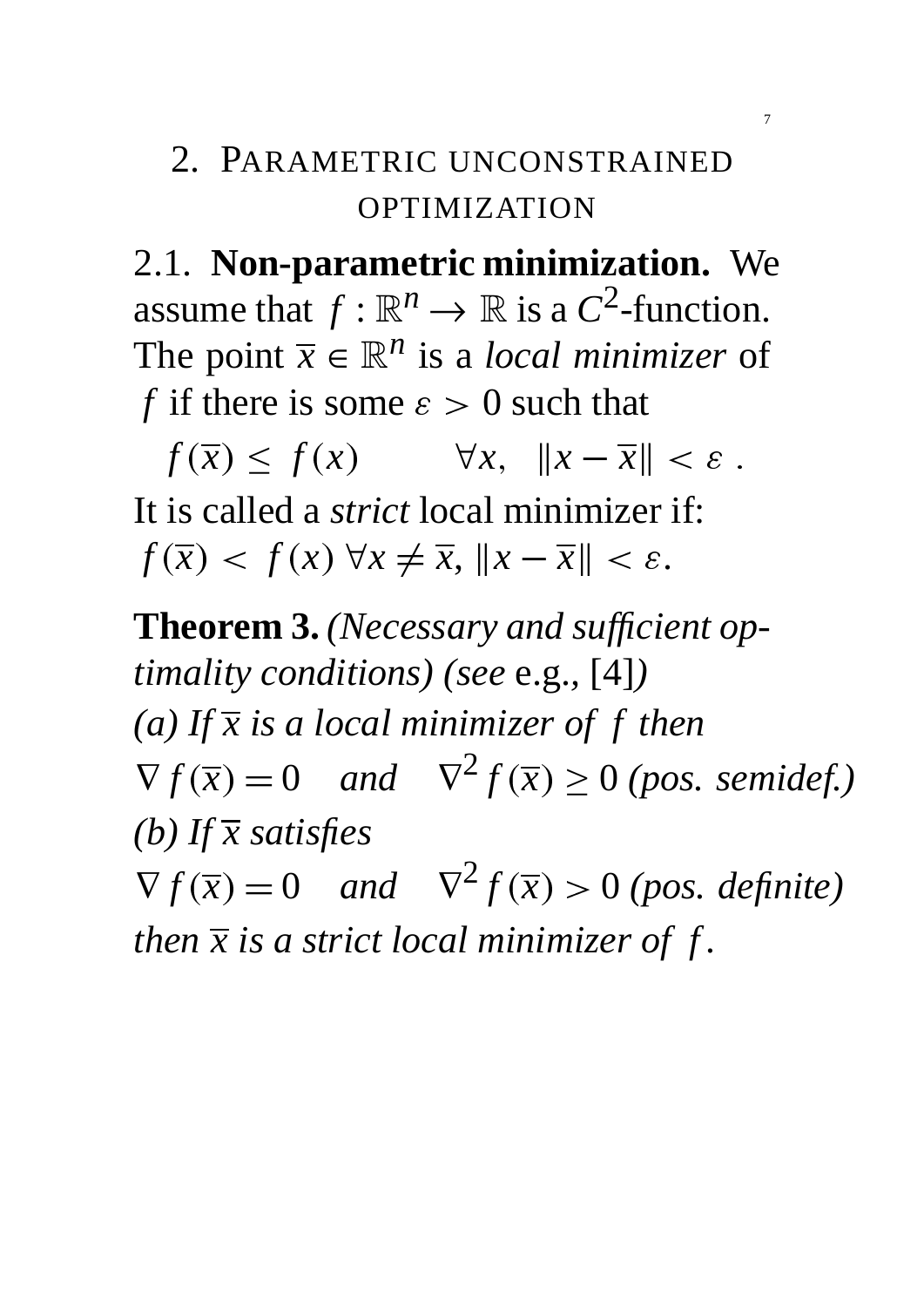2.2. **Parametric minimization.** Let  $f(x, t)$ be a  $C^2$  function,  $f : \mathbb{R}^n \times T \to \mathbb{R}$ , where  $T \subset \mathbb{R}^p$  is open. We consider the *parametric problem:* for  $t \in T$  find a (local) solution  $x = x(t)$  of

(2) 
$$
P(t): \min_{x \in \mathbb{R}^n} f(x, t)
$$

To solve this problem, for  $t \in T$ , we have to find solutions *x* of the *critical point equation*

(3) 
$$
F(x, t) := \nabla_x f(x, t) = 0
$$
.

The next examples show the possible bad behavior.

#### **Ex.3** For

$$
P(t): \qquad \min \ f(x,t) := \frac{1}{3}x^3 - t^2x
$$

the minimizer is given by  $x(t) = |t|$  with minimal value  $v(t) := f(x(t), t) = -\frac{2}{3}$ 3  $|t|^3$ .

8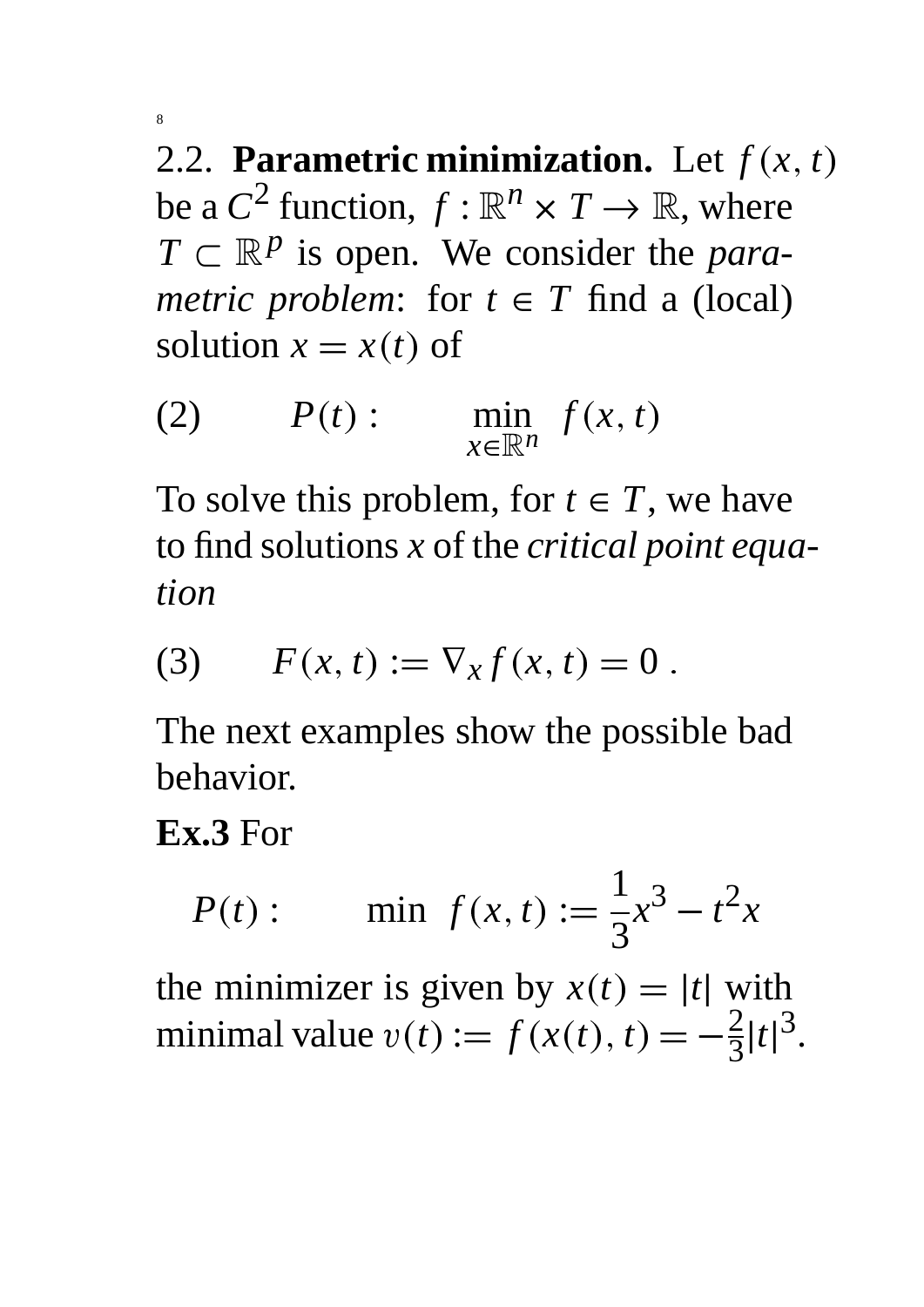**Ex.4** For

$$
P(t): \qquad \min \ f(x,t) := \frac{1}{3}x^3 - t^2x^2 - t^4x
$$

the critical points are given by the curves  $x_{1,2}(t) = t^{\overline{2}}(1 \pm \sqrt{2})$  and the minimizer by  $x_1(t)$ .

**Rule.** The following appears:

- The value function  $v(t) = f(x(t), t)$ may behave "smoother" than the minimizer function  $x(t)$ .
- A singular behavior appears at solution points  $(\overline{x}, \overline{t})$  of  $\nabla_x f(x, t) = 0$  where the matrix  $\nabla_x^2$  $\frac{2}{x} f(\overline{x}, \overline{t})$  is singular.

**Ex.5** Check the singular behavior for the examples Ex.3 and Ex.4.

The next theorem describes the situation near a non-singular solution  $(\overline{x}, \overline{t})$  of (3).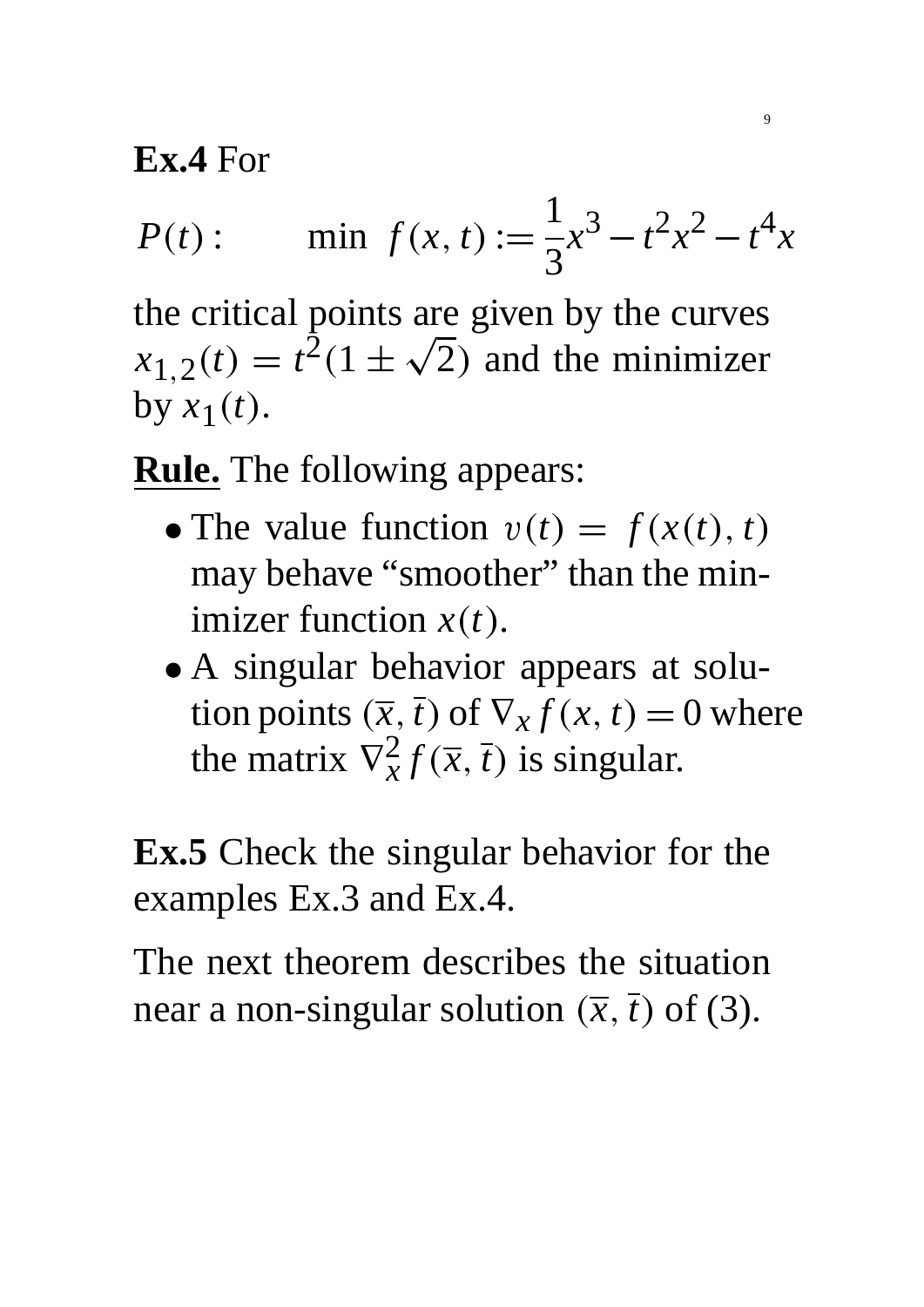**Theorem 4.** *(local stability result) Let x be a solution of P* $(\overline{t})$ *,*  $\overline{t} \in T$ *, such that*  $\nabla_x f(\overline{x}, \overline{t}) = 0$  *and*  $\nabla_x^2$  $\frac{2}{x}f(x, t) > 0$  (pos. def.). *Then in a neighborhood*  $U_t(\bar{t})$  *there is a*  $C^1$ -function  $x: U_t(\overline{t}) \to \mathbb{R}^n$  such that  $x(\overline{t}) =$ *x* and for any  $t \in U_t(\overline{t})$ ,  $x(t)$  is a strict *local minimizer of P(t). Moreover for*  $t \in U_t(\overline{t}),$  $\nabla x(t) = -[\nabla_x^2$  $\int_{x}^{2} f(x(t), t) \, dt$ <sup>-1</sup> $\nabla^{2}_{xt} f(x(t), t)$ ,

*and the value function*  $v(t) := f(x(t), t)$ *is a C*<sup>2</sup> *-function with*

$$
\nabla v(t) = \nabla_t f(x(t), t)
$$

*and*

$$
\nabla^2 v(t) = \nabla^2_{tx} f(x(t), t) \nabla x(t) + \nabla^2_t f(x(t), t).
$$

**Proof.** Apply the IFT to the equation  $\nabla_x f(x, t) = 0.$ 

**Rem.** Note that  $x(t)$  is  $C^1$  but  $v(t)$  is  $C^2$ .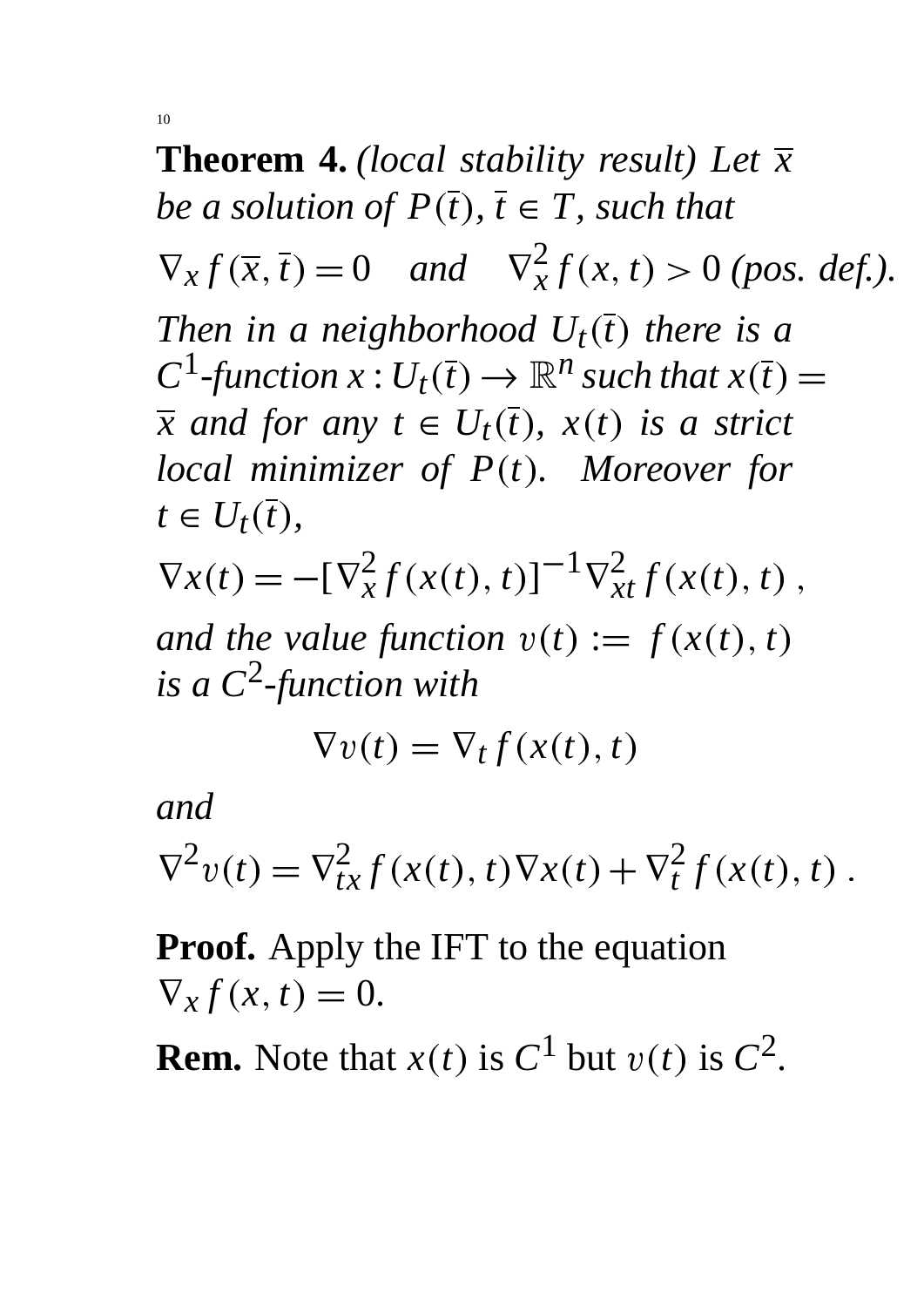## 3. PARAMETRIC CONSTRAINT OPTIMIZATION

# 3.1. **Non-parametric programs.** Consider *nonlinear programs*:

(4)

*P* : min *x*∈R*<sup>n</sup> f*(*x*) s.t.  $x \in \mathcal{F} := \{x \mid g_j(x) \le 0, j \in J\}$ 

with index set  $J = \{1, \ldots, m\}$ . The set  $\mathcal F$ is called *feasible set*.

**Def.** A point  $\overline{x} \in \mathcal{F}$  is called local minimizer of order  $s = 1$  or  $s = 2$  if there are constants  $c, \varepsilon > 0$  such that

$$
f(x) - f(\overline{x}) \ge c \|x - \overline{x}\|^{s} \quad \forall x \in \mathcal{F}, \|x - \overline{x}\| < \varepsilon.
$$

It is a *global* minimizer if  $f(x) \ge f(\overline{x})$ holds  $\forall x \in \mathcal{F}$ .

For  $\bar{x} \in \mathcal{F}$  we introduce the *active index set*

$$
J_0(\overline{x}) = \{ j \in J \mid g_j(\overline{x}) = 0 \}
$$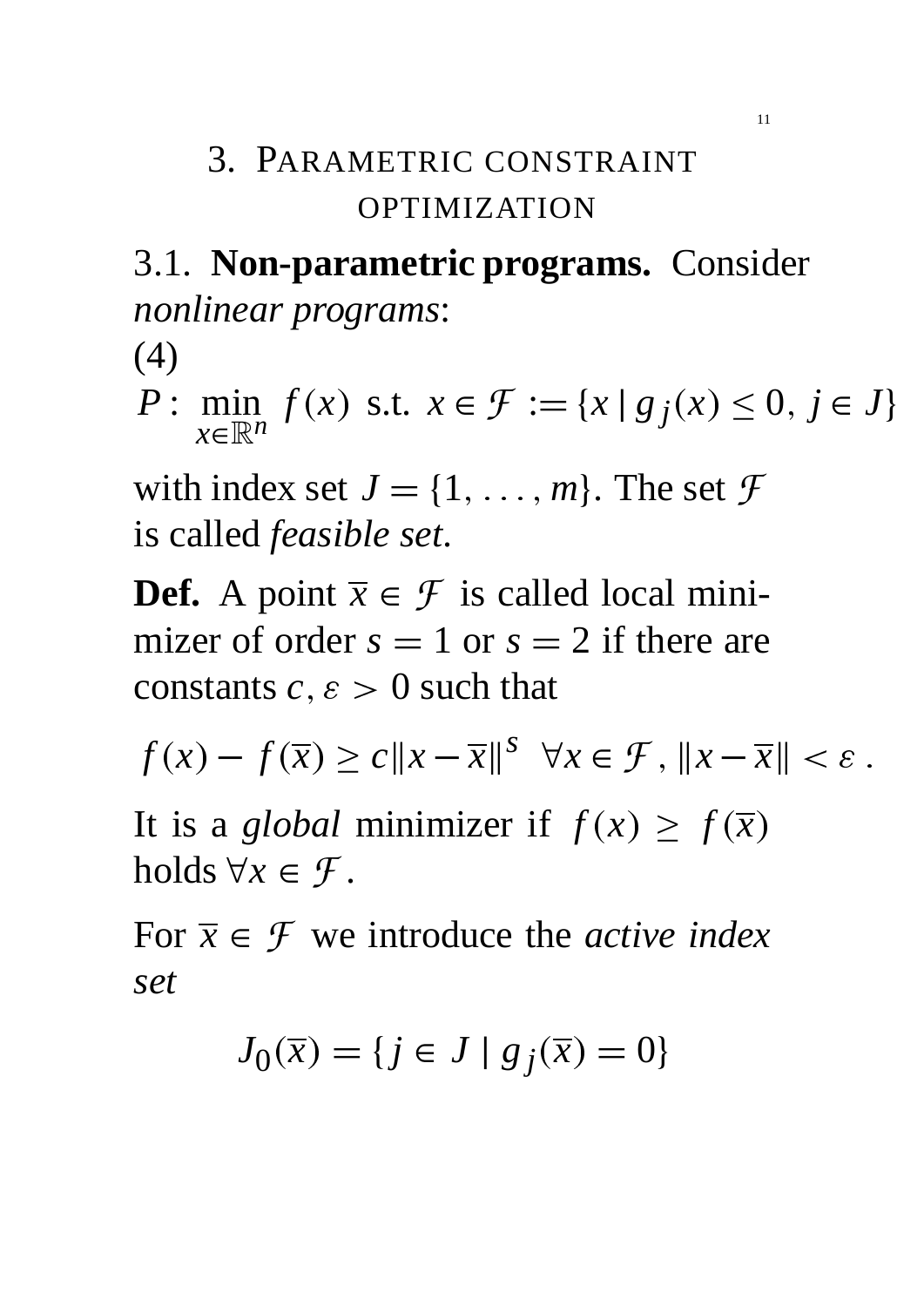and the *Lagrangian function*

$$
L(x, \mu) = f(x) + \sum_{j \in J_0(\overline{x})} \mu_j g_j(x) .
$$

The coefficients  $\mu_j$  are called *Lagrangian multipliers*. We say that the *Linear Independence constraint qualification* (LICQ) is satisfied at  $\overline{x} \in \mathcal{F}$  if

 $\nabla g_j(\overline{x})$ ,  $j \in J_0(\overline{x})$ , are linearly independent. The next theorem gives the famous *Karush-Kuhn-Tucker* (KKT) sufficient optimality conditions.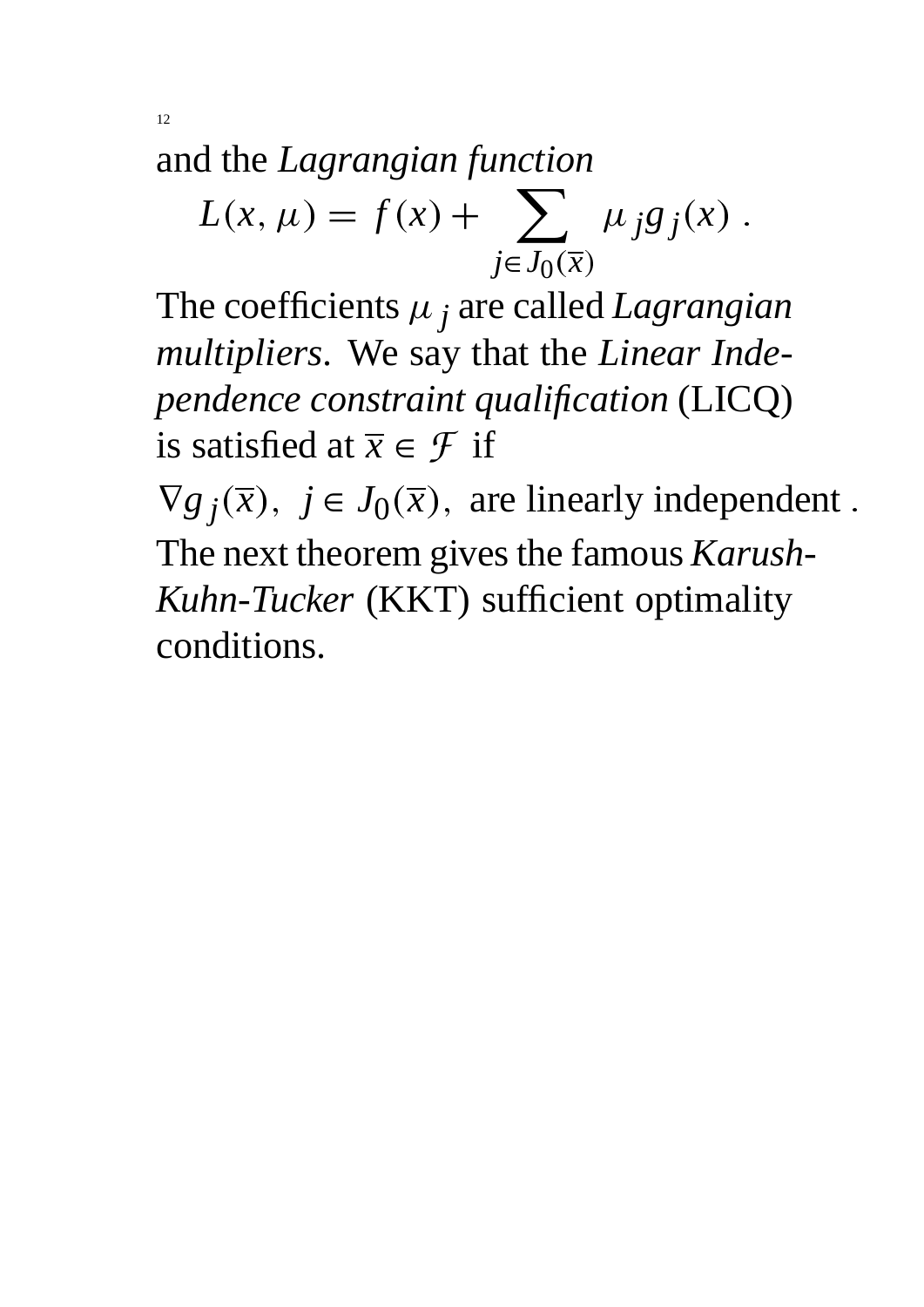**Theorem 5.** *(Sufficient optimality conditions) Let*  $\overline{x} \in \mathcal{F}$  *satisfy LICQ.* **(a)** *(Order one)* Let with multipliers  $\overline{\mu}_j$ *the KKT condition* (5)  $\nabla_x L(\overline{x}, \overline{\mu}) = \nabla f(\overline{x}) + \sum \overline{\mu}_j \nabla g_j(\overline{x}) = 0$ ,  $j \in J_0(\overline{x})$  $\overline{\mu}_j \geq 0$ ,  $j \in J_0(\overline{x})$ , be satisfied such that  $\overline{\mu}_j > 0$ ,  $\forall j \in J_0(\overline{x})$  (Strict complement. (SC)) and  $|J_0(\overline{x})| = n$ . Then  $\overline{x}$  is a local mini*mizer of (P) of order s = 1.* 

13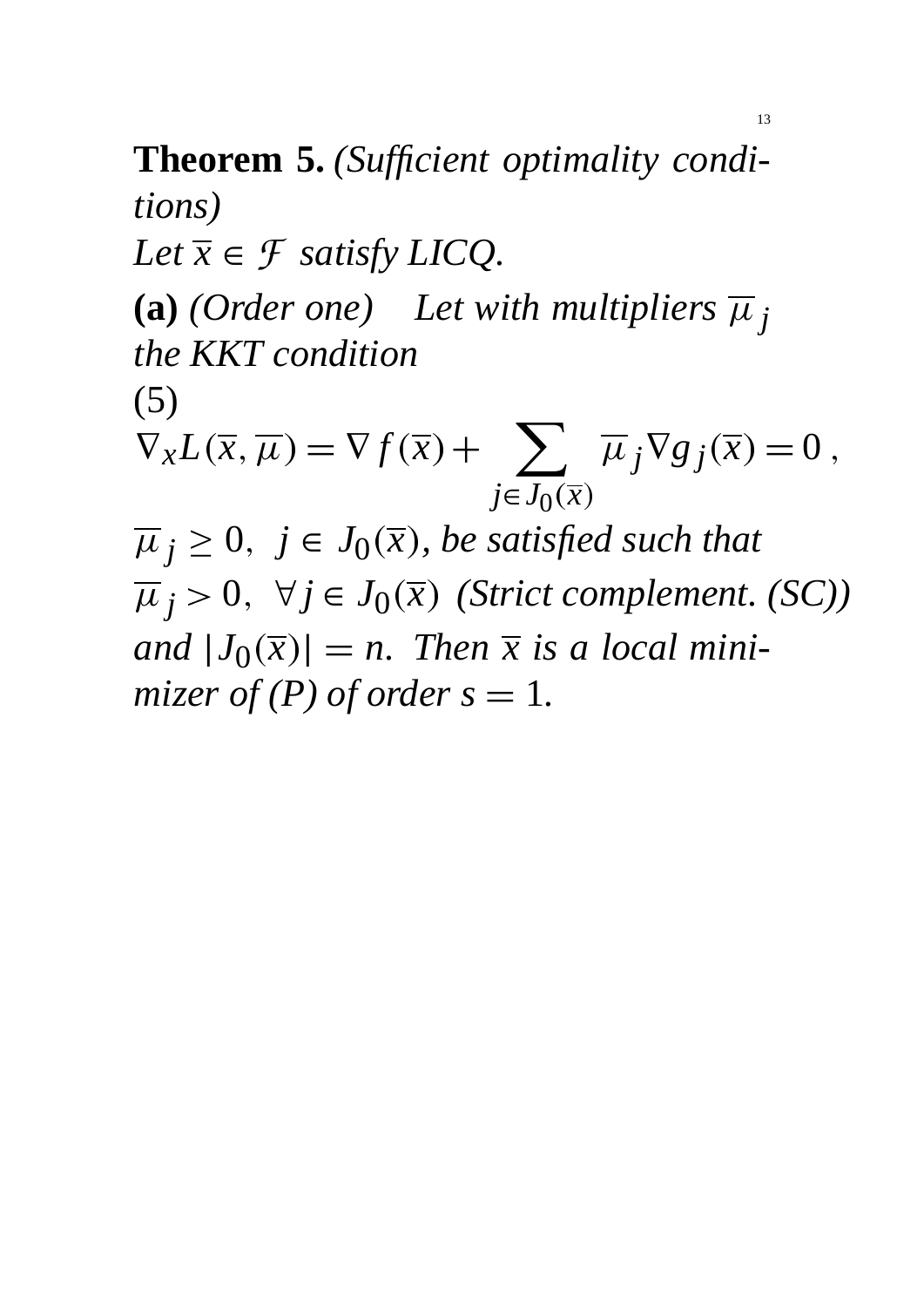14

**(b)** *(Order two)* Let with multipliers  $\overline{\mu}$  *j the KKT condition (5) be satisfied such that (SC) holds and the* second order condition *(SOC)*

 $SOC$  :  $T \nabla_x^2 L(\overline{x}, \overline{\mu}) d > 0 \ \forall d \in T_{\overline{x}} \setminus \{0\}$ *where Tx is the tangentspace*  $T_{\overline{x}} = \{d \mid \nabla g_j(\overline{x})d = 0, \ j \in J_0(\overline{x})\}.$  Then  $\overline{x}$  *is a local minim. of (P) of order s = 2.* 

**Ex.6** Show that the point  $\bar{x} = 0$  is the minimizer of order  $s = 1$  of the problem min *x*<sub>2</sub> s.t.  $e^{-x_1} - x_2 - 1 \le 0$ ,  $x_1 - x_2 \le 0$ 

**Rem.** The KKT conditions can also be given in the equivalent (global) form:

(6) 
$$
\nabla f(x) + \sum_{j \in J} \mu_j \nabla g_j(x) = 0
$$
  
\n
$$
\mu_j \cdot g_j(x) = 0, \ j \in J
$$
\n
$$
\mu_j, -g_j(x) \ge 0, \ j \in J.
$$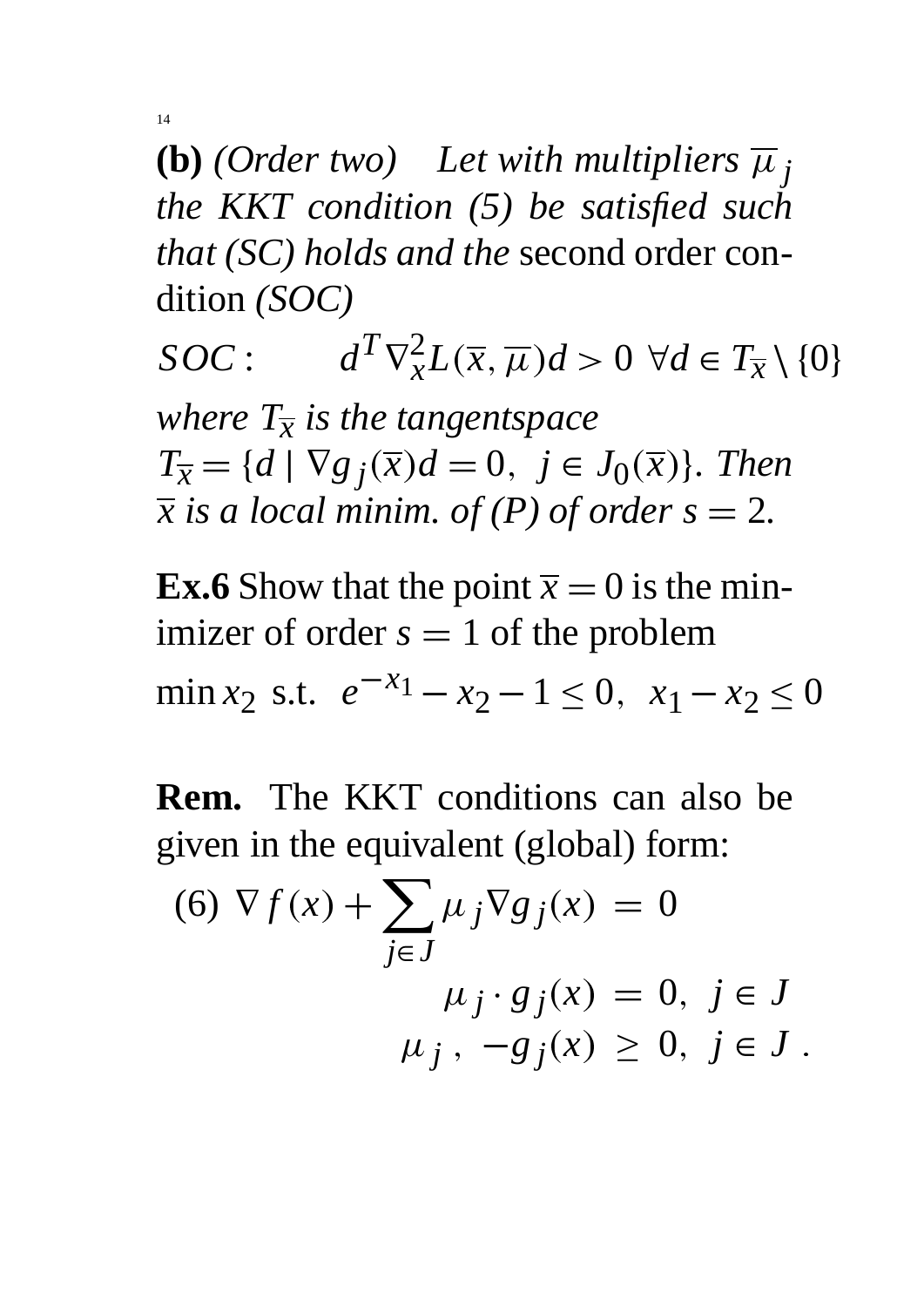3.2. **Parametric programs.** We consider *nonlinear parametric programs* of the form: Let  $T \subset \mathbb{R}^p$  be some open set. For  $t \in T$ find local minimizers  $x = x(t)$  of

(7) 
$$
P(t): \min_{x \in \mathbb{R}^n} f(x, t) \text{ s.t. } x \in \mathcal{F}(t),
$$

where

 $\mathcal{F}(t) := \{x \mid g_j(x, t) \leq 0, j \in J\}$ .

For  $\bar{t} \in T$  and feasible  $\bar{x} \in \mathcal{F}(\bar{t})$  we denote by  $J_0(\overline{x}, \overline{t})$  the active index set and by  $L(x, t, \mu)$  the Lagrangian function

$$
L(x, t, \mu) = f(x, t) + \sum_{j \in J_0(\bar{x}, \bar{t})} \mu_j g_j(x, t).
$$

To find (near  $(\overline{x}, \overline{t})$ ) local minimizers *x* of *P*(*t*) we are looking for solutions  $(x, t, \mu)$ of the KKT-equations (with  $\mu_j \geq 0$ ) (8)

$$
F(x, t, \mu) := \frac{\nabla_x L(x, t, \mu) = 0}{g_j(x, t) = 0, j \in J_0(\overline{x}, \overline{t})}.
$$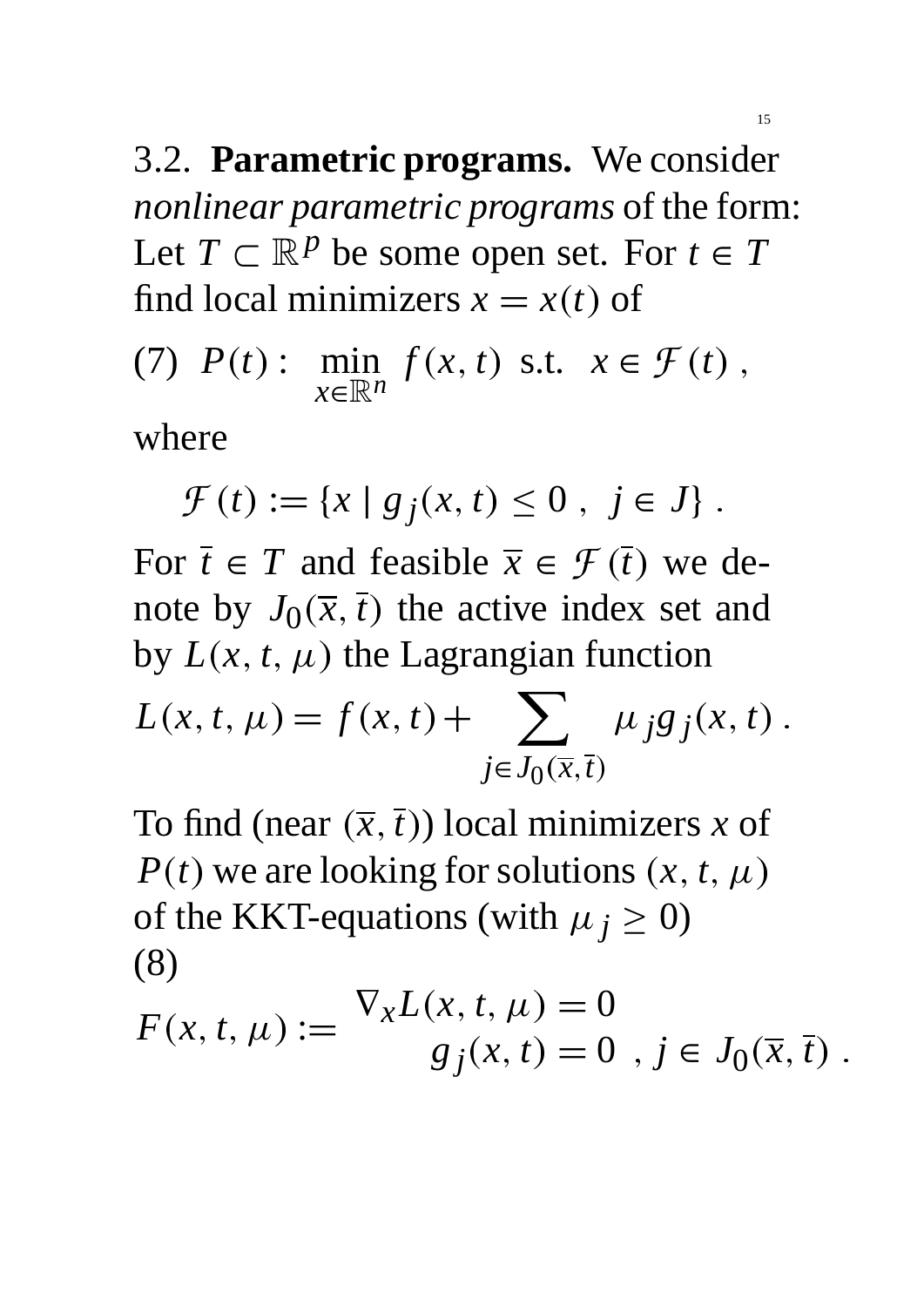16

From the sufficient optimality conditions in Theorem 5 we obtain

**Theorem 6.** *(Local stability result)* Let  $\overline{x}$   $\in$  $\mathcal{F}(\overline{t})$ . Suppose that with multipliers  $\overline{\mu}_i$ *the KKT condition*  $\nabla_x L(\overline{x}, \overline{t}, \overline{\mu}) = 0$  *is satisfied such that*

(1) *LICQ* holds at  $\overline{x}$  wrt.  $\mathcal{F}(\overline{t})$ .

 $(2)\overline{\mu}_j > 0, \forall j \in J_0(\overline{x}, \overline{t})$  (SC)

*and either*

 $(3a)$  *(order one)*  $|J_0(\overline{x}, \overline{t})| = n$ 

*or*

(3b) *(order two)*

 $d^T \nabla_x^2 L(\overline{x}, \overline{t}, \overline{\mu}) d > 0 \ \ \forall d \in T_{\overline{x}, \overline{t}} \setminus \{0\}$ 

*where*  $T_{\overline{x}, \overline{t}}$  *is the tangentspace*  $T_{\overline{x}} =$  ${d \mid \nabla_x g_j(\overline{x}, \overline{t})d = 0, \ j \in J_0(\overline{x}, \overline{t})}.$ 

*(According to Theorem 5, x is a local minimizer of*  $P(\overline{t})$  *of order s* = 1 *in case* (3*a*) *and of order*  $s = 2$  *in case (3b)).*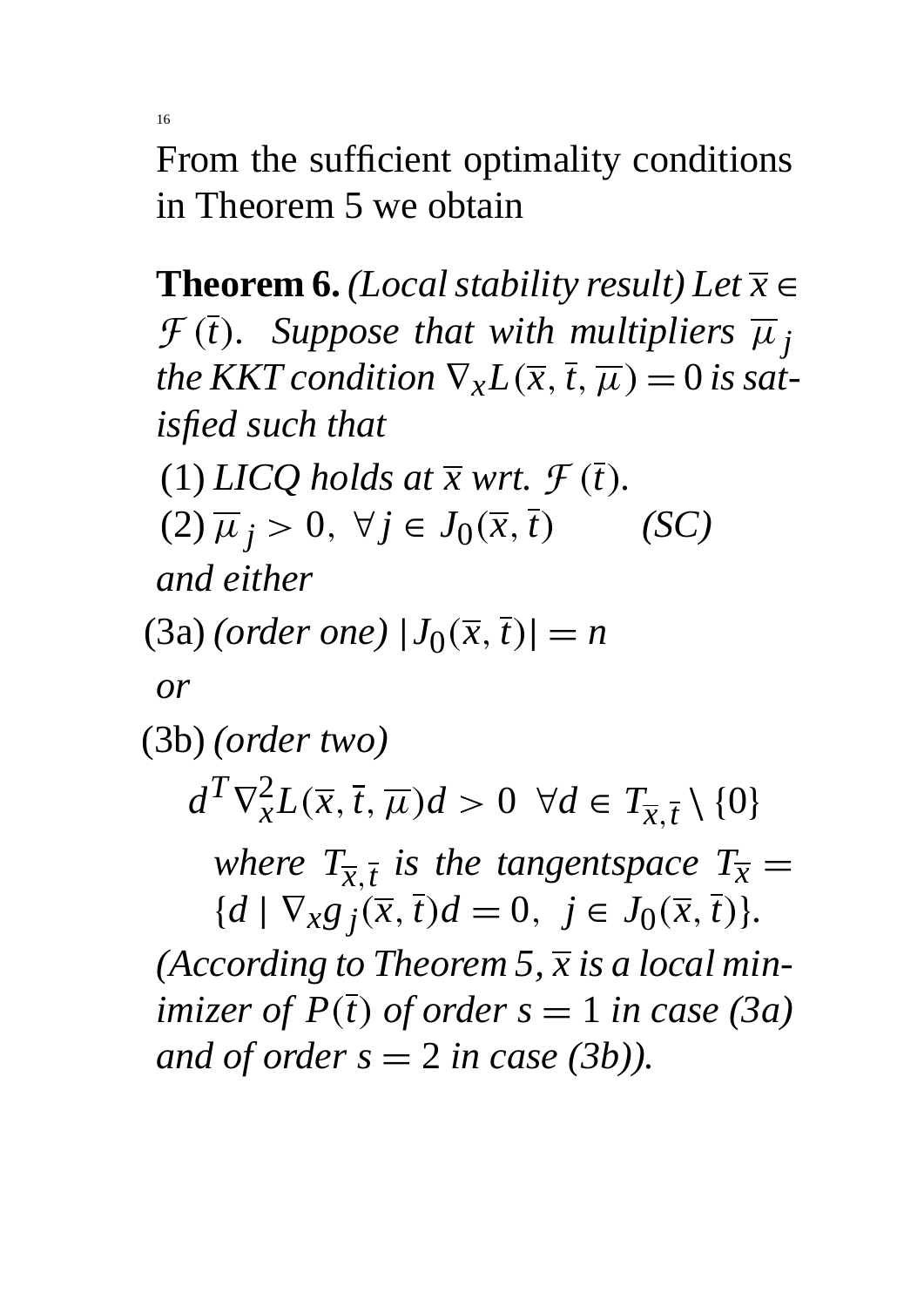*Then there exist a neighborhood*  $U_t(\overline{t})$  of *t* and  $C^1$ -functions  $x: U_t(\overline{t}) \to \mathbb{R}^n$ ,  $\mu$ :  $U_t(\overline{t}) \rightarrow \mathbb{R}^{|J_0(\overline{x}, \overline{t})|}$  *such that*  $x(\overline{t}) = \overline{x}, \mu(\overline{t}) =$  $\overline{\mu}$  *and for any t*  $\in U_t(\overline{t})$  *the point x*(*t*) *is a strict local minimizer of P(t) with corresponding multiplier*  $\mu(t)$ *. Moreover for*  $t \in U_t(\overline{t})$  *the derivatives of*  $x(t)$ ,  $\mu(t)$  *and the value function*  $v(t) = f(x(t), t)$  *are given by*

17

$$
\begin{pmatrix} \nabla x(t) \\ \nabla \mu(t) \end{pmatrix} = -[\nabla_{x,\mu} F(x(t), t, \mu(t))]^{-1} F(x(t), t, \mu(t))
$$
  
and

$$
\nabla v(t) = \nabla_t L(x(t), t, \mu(t)) .
$$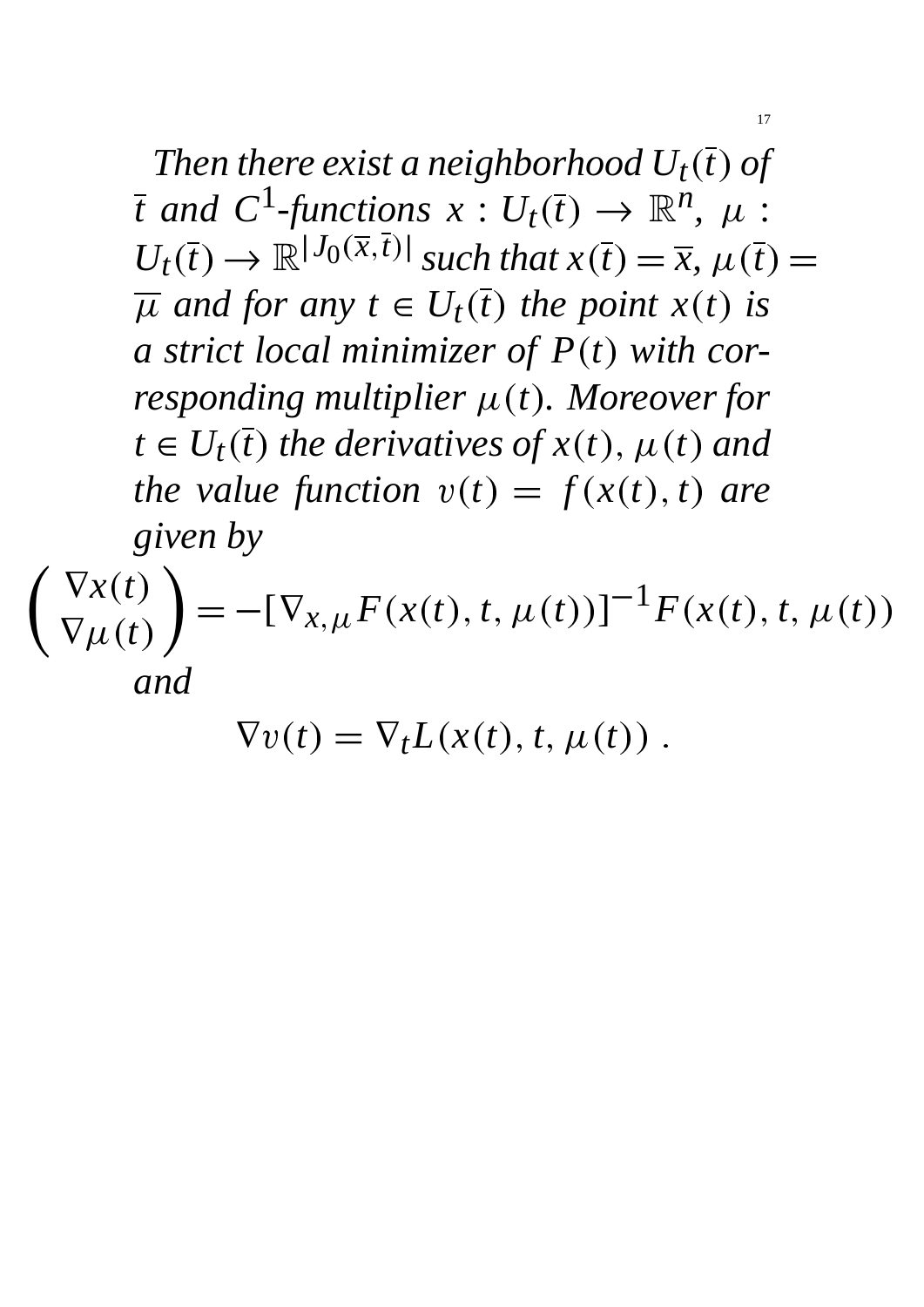18

**Ex.7** Let  $A \in \mathbb{R}^{n \times n}$  be a symmetric matrix and  $B \in \mathbb{R}^{n \times m}$  ( $n \ge m$ ). Suppose the matrix *B* has full rank *m* and the following holds:

 $d^T A d \neq 0 \quad \forall d \in \mathbb{R}^n$  such that  $B^T d = 0$ . Show that then the following matrix is regular:

 *A B B <sup>T</sup>* 0  $\lambda$ 

**Rem.** Many further (often difficult) results are dealing with the generalization of this stability result under weaker assumptions (*i.e.*, LICQ or SC does not hold; see *e.g.*, [2], [3]).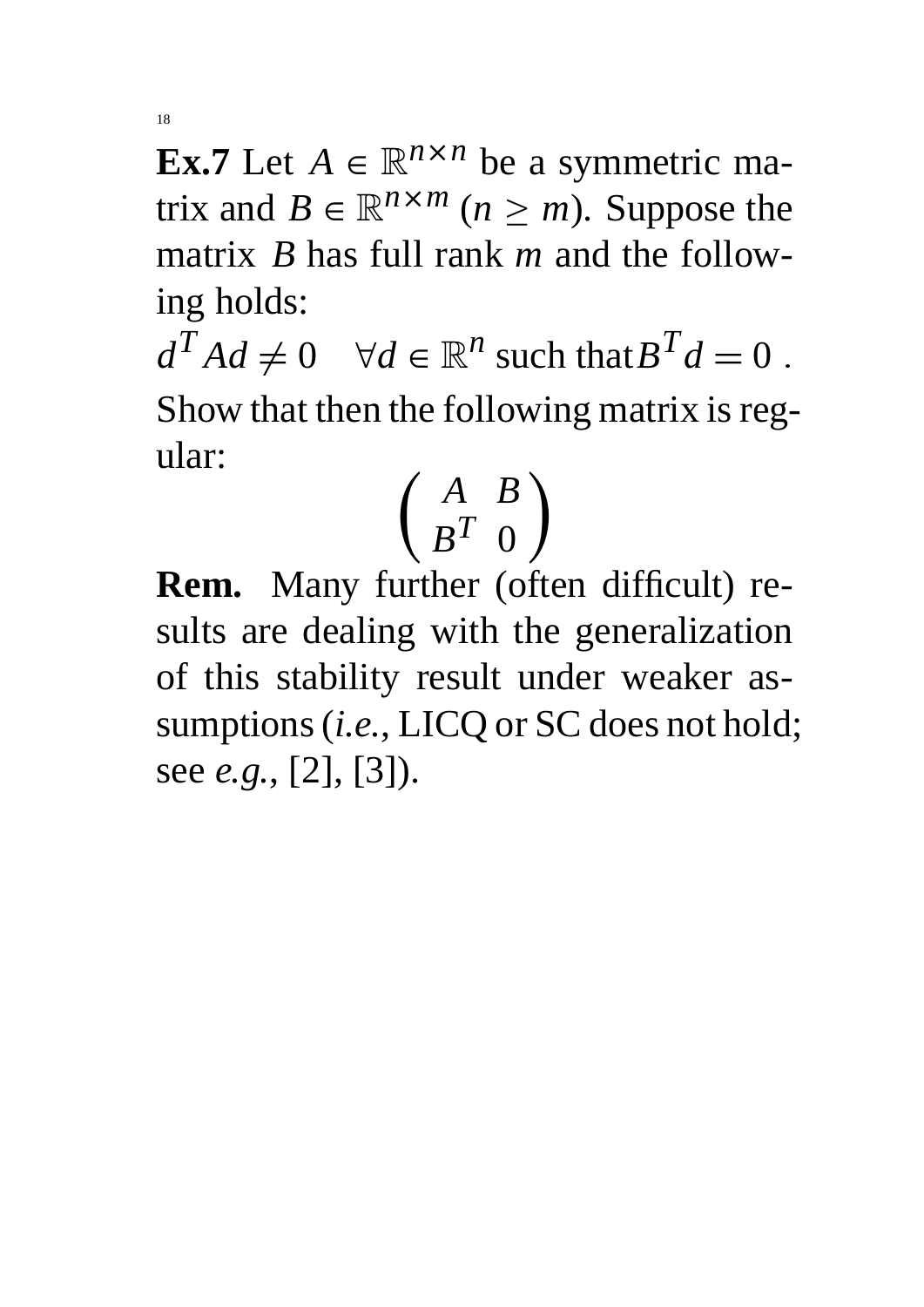#### 4. LINEAR PARAMETRIC PROGRAMS

4.1. **Non-parametric linear programs.** Let be given a matrix  $A \in \mathbb{R}^{m \times n}$  with *m* rows  $a_i^{\bar{T}}$ *j*  $, j \in J := \{1, \ldots, m\}$  and vectors  $b \in \mathbb{R}^m$ ,  $c \in \mathbb{R}^n$ . We consider *primal* problems of the form

(9) 
$$
P: \max c^T x \text{ s.t. } x \in \mathcal{F}_P
$$

$$
\mathcal{F}_P = \{x \mid a_j^T x \le b_j, j \in J\}.
$$

We often write the feasible set in compact form  $\mathcal{F} = \{x \mid Ax \leq b\}$ . The problem

(10) 
$$
D: \min b^T y \text{ s.t. } y \in \mathcal{F}_D
$$

$$
\mathcal{F}_D = \{ y \mid \sum_{j=1}^{m} y_j a_j = c, y \ge 0 \}
$$

is called the dual problem. A vector  $x \in$  $\mathcal{F}_P$  is called feasible for *P* and a vector *y* satisfying the feasibility conditions  $A^T y =$  $c, y \geq 0$  is called feasible for *D*. Let  $v_p$ ,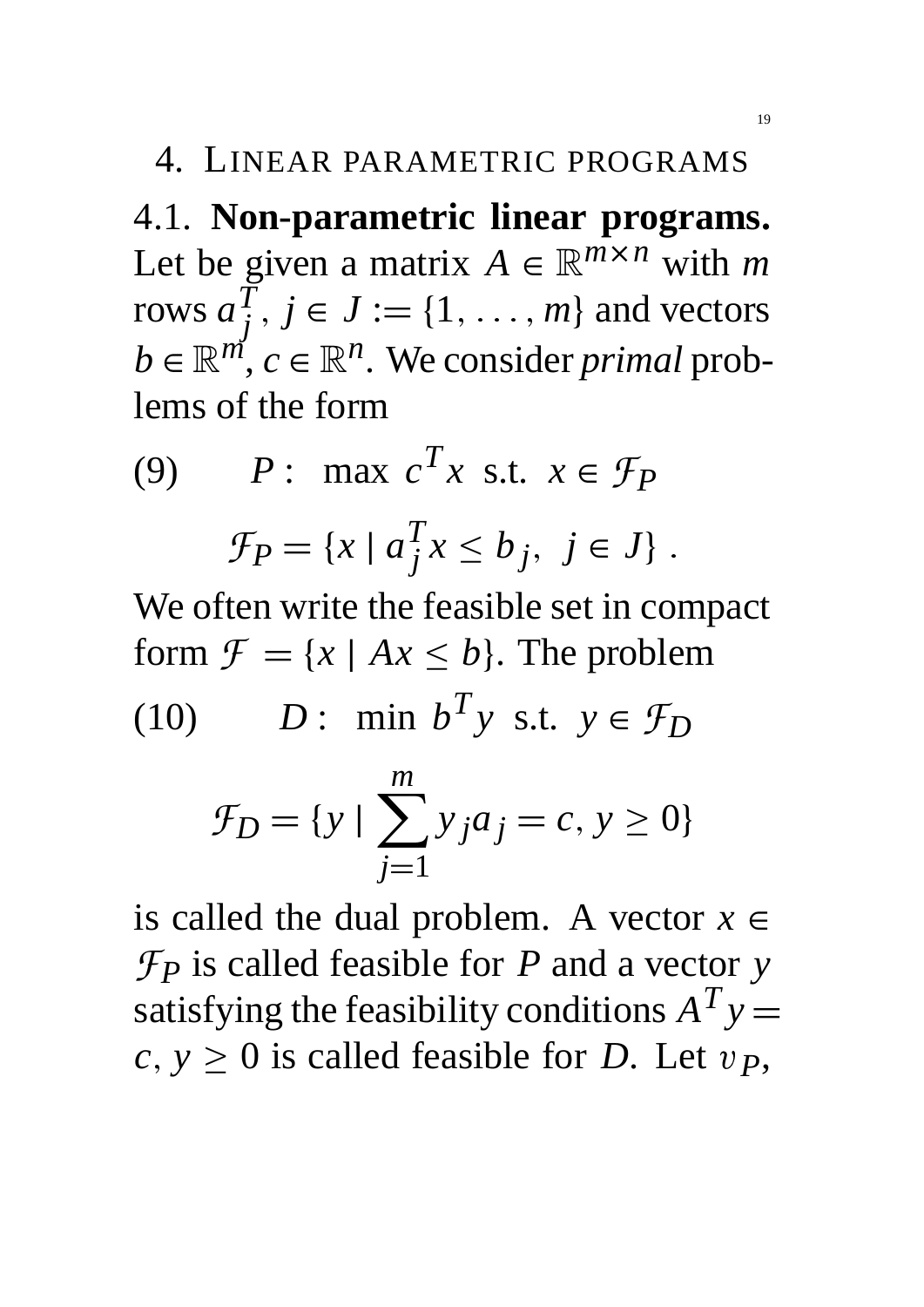v*D* resp. denote the maximum value of *P* resp. minimum value of *D*.

**Lemma 1.** *(weak duality) Let x be feasible for P and y be feasible for D. Then*  $c^T x \le b^T y$  and thus  $v_P \le v_D$ . If  $c^T x = b^T y$  holds then x is a maximizer *of P and y a minimizer of D.*

#### **Proof.** As Ex.

For  $\bar{x} \in \mathcal{F}_P$  as usual we define the active index set  $J_0(\overline{x}) = \{j \mid a_j^T\}$  $\int_j^T x = b_j$ . For a subset  $J_0 \subset J$  we denote by  $A_{J_0}$  the submatrix of *A* with rows  $a_i^T$  $j^T$ ,  $j \in J_0$  and for  $y \in \mathbb{R}^m$  by  $y_{J_0}$  the vector  $(y_j, j \in J_0)$ .

**Def.** A feasible point  $\overline{x} \in \mathcal{F}_P$  is called a vertex of the polyhedron  $\mathcal{F}_P$  if the vectors

 $a_j$ ,  $j \in J_0(\overline{x})$  form a basis of  $\mathbb{R}^n$ or equivalently if  $A_{J_0(\overline{x})}$  has rank *n*. (This  $implies |J_0(\overline{x})| \geq n.$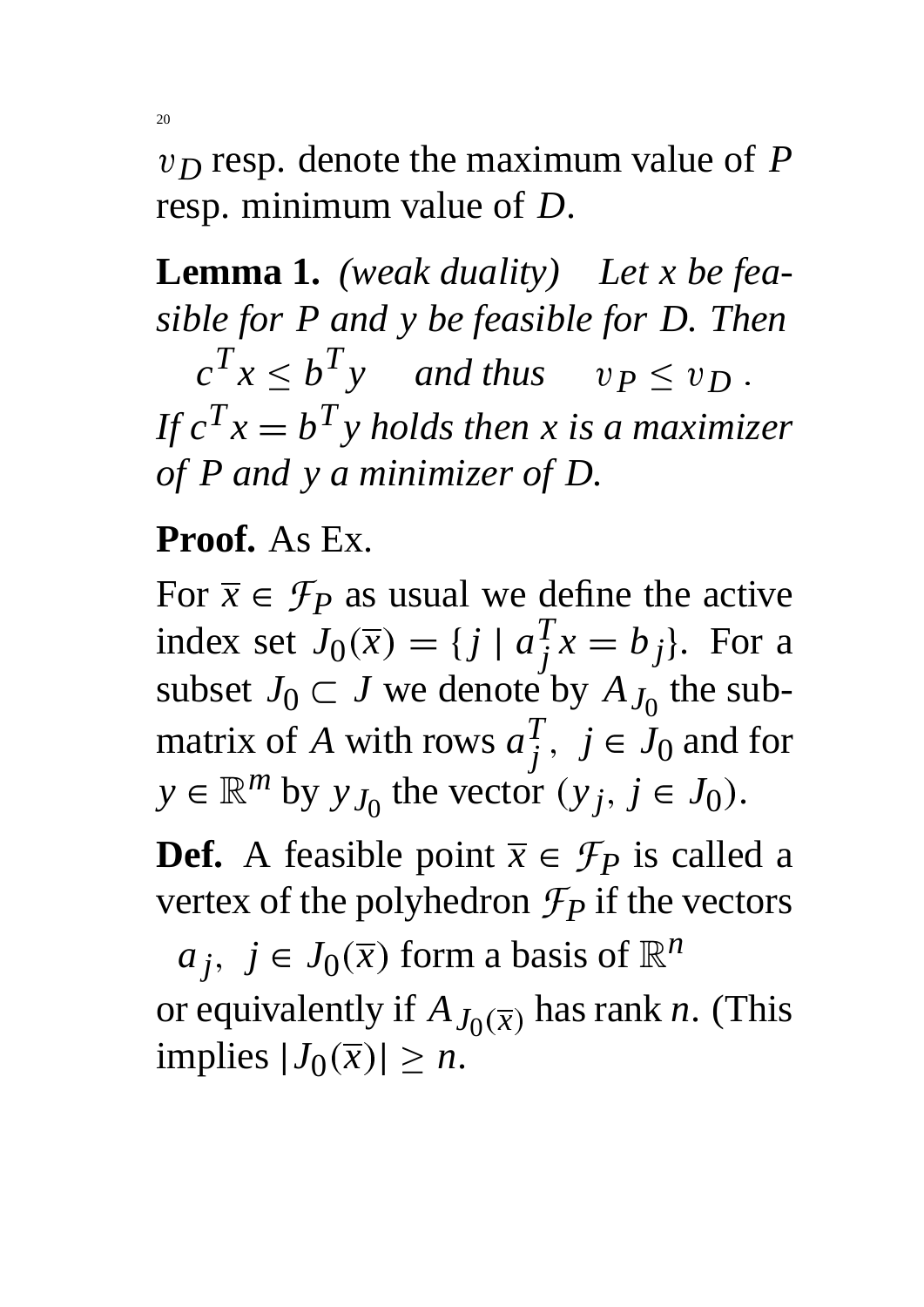The vertex  $\bar{x}$  is called *nondegenerate* if LICQ holds, *i.e.*,  $a_j$ ,  $j \in J_0(\overline{x})$  are linear independent (implying  $|J_0(\overline{x})| = n$  or equivalently  $A_{J_0(\overline{x})}$  is non-singular).

#### **Theorem 7.**

**(a)** *(Existence and strong duality) If both P and D are feasible then there exist solutions*  $\overline{x}$  *of P and*  $\overline{y}$  *of D. Moreover for (any of) these solutions we have*

 $c^T \overline{x} = b^T \overline{y}$  and thus  $v_P = v_D$ .

**(b)** *(Optimality conditions)* A point  $\overline{x}$  ∈ *FP is a solution of P if and only if there is a corresponding*  $\overline{y} \in \mathcal{F}_D$  *such that the complementarity conditions*

$$
\overline{y}^T(b - A\overline{x}) = 0
$$
 or  $\overline{y}_j(b_j - a_j^T \overline{x}) = 0, \forall j \in J$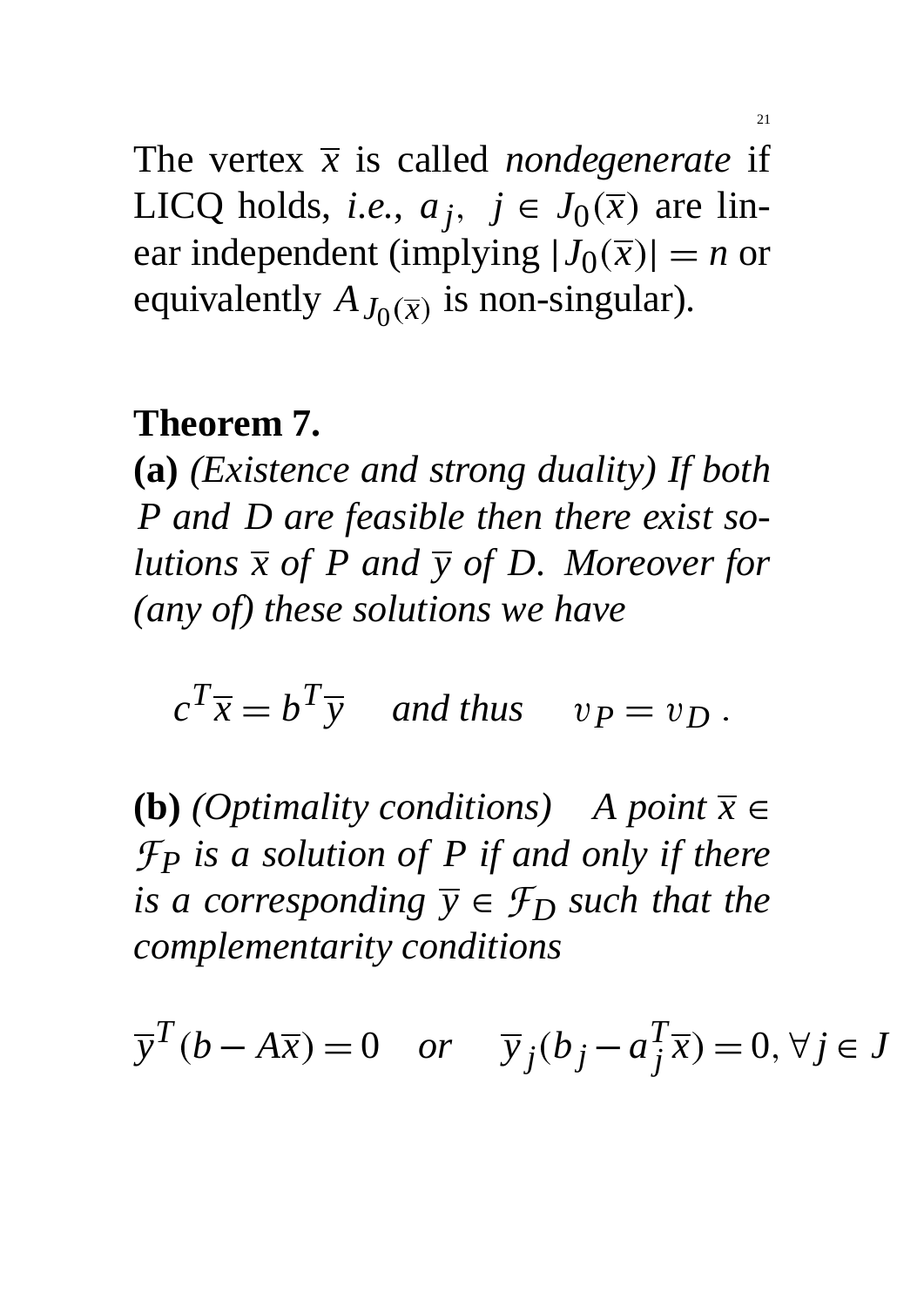*hold or equivalently if there exists*  $\overline{y}_j$ ,  $j \in$  $J_0(\overline{x})$ , such that KKT conditions are sat*isfied:*

22

 $\sum \overline{y}_j a_j = c, \quad \overline{y}_j \ge 0, \ j \in J_0(\overline{x})$ .  $j \in J_0(\overline{x})$ 

It appears that normally the solution of *P* arises at a vertex of *FP*.

**Lemma 2.***If the polyhedron FP has a vertex (at least one)* and  $v_P < \infty$  then the *max value* v*P of P is also attained at some vertex of FP.*

**Rem.** The Simplex algorithm for solving *P* proceeds from vertex to vertex of *FP* until the optimality conditions in Theorem 7(b) are met.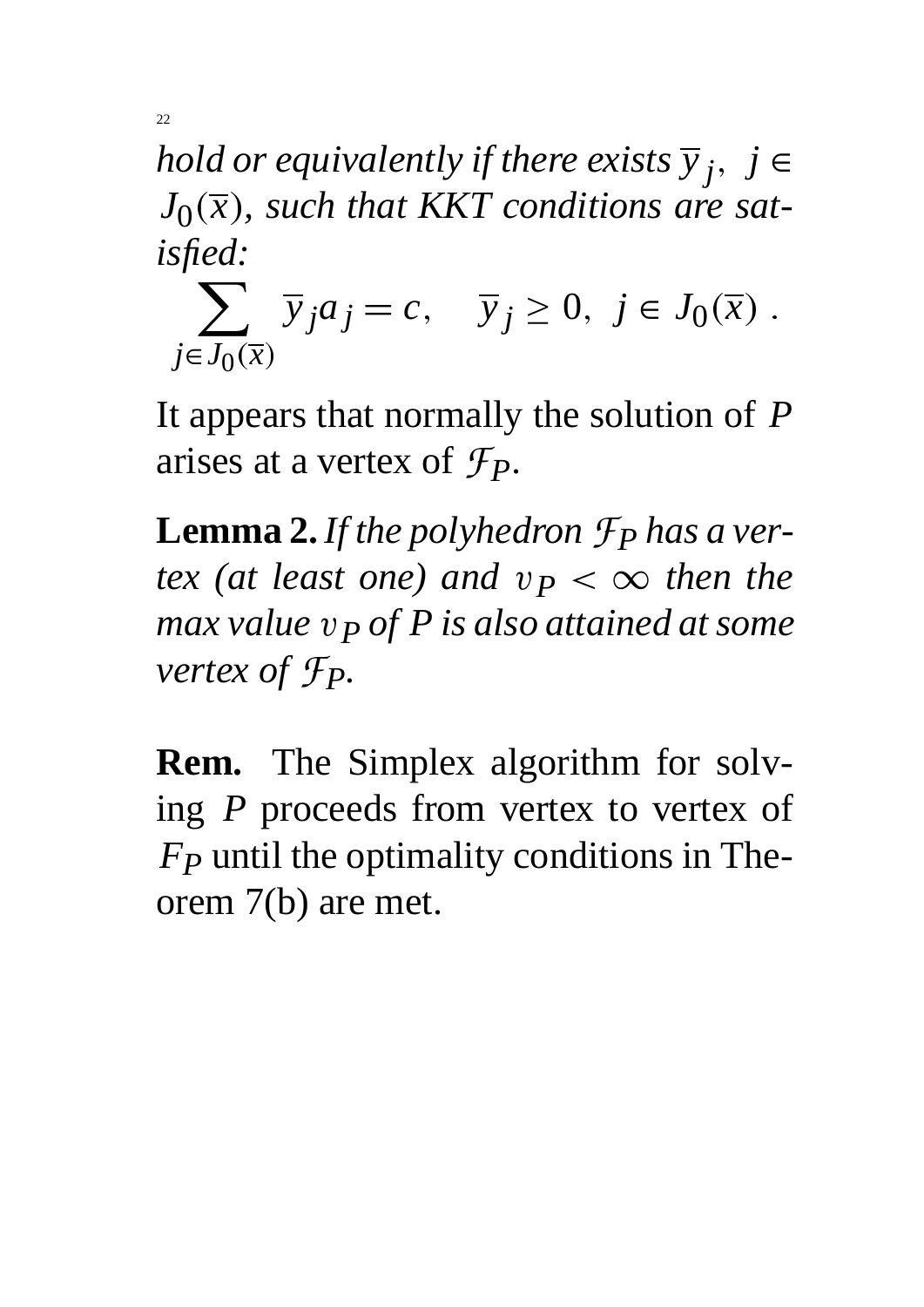4.2. **Parametric linear programs.** In a parametric LP we have given a  $C^2$ -matrix function  $A(t) : \mathbb{R}^p \to \mathbb{R}^{m \times n}$  with *m* rows  $a_i^T$ *j*  $(t), j \in J := \{1, ..., m\}$  and  $C^2$  vector functions  $b(t): \mathbb{R}^p \to \mathbb{R}^m$ ,  $c(t): \mathbb{R}^p \to$  $\mathbb{R}^n$  and the open parameter set  $T \subset \mathbb{R}^p$ : For any  $t \in T$  we wish to solve the primal program

(11) *P*(*t*): max  $c^T(t)x$  s.t.  $x \in \mathcal{F}_P(t)$  $\mathcal{F}_P(t) = \{x \mid A(t)x \leq b(t)\}$ 

The corresponding dual reads (12) *D*(*t*): min *b*<sup>*T*</sup>(*t*)*y* s.t.  $y \in \mathcal{F}_D$ 

 $\mathcal{F}_D = \{y \mid A^T(t)y = c(t), y \ge 0\}$ . For  $\bar{t} \in T$  and  $\bar{x} \in \mathcal{F}_P(\bar{t})$  the active index set is  $J_0(\overline{x}, \overline{t})$ .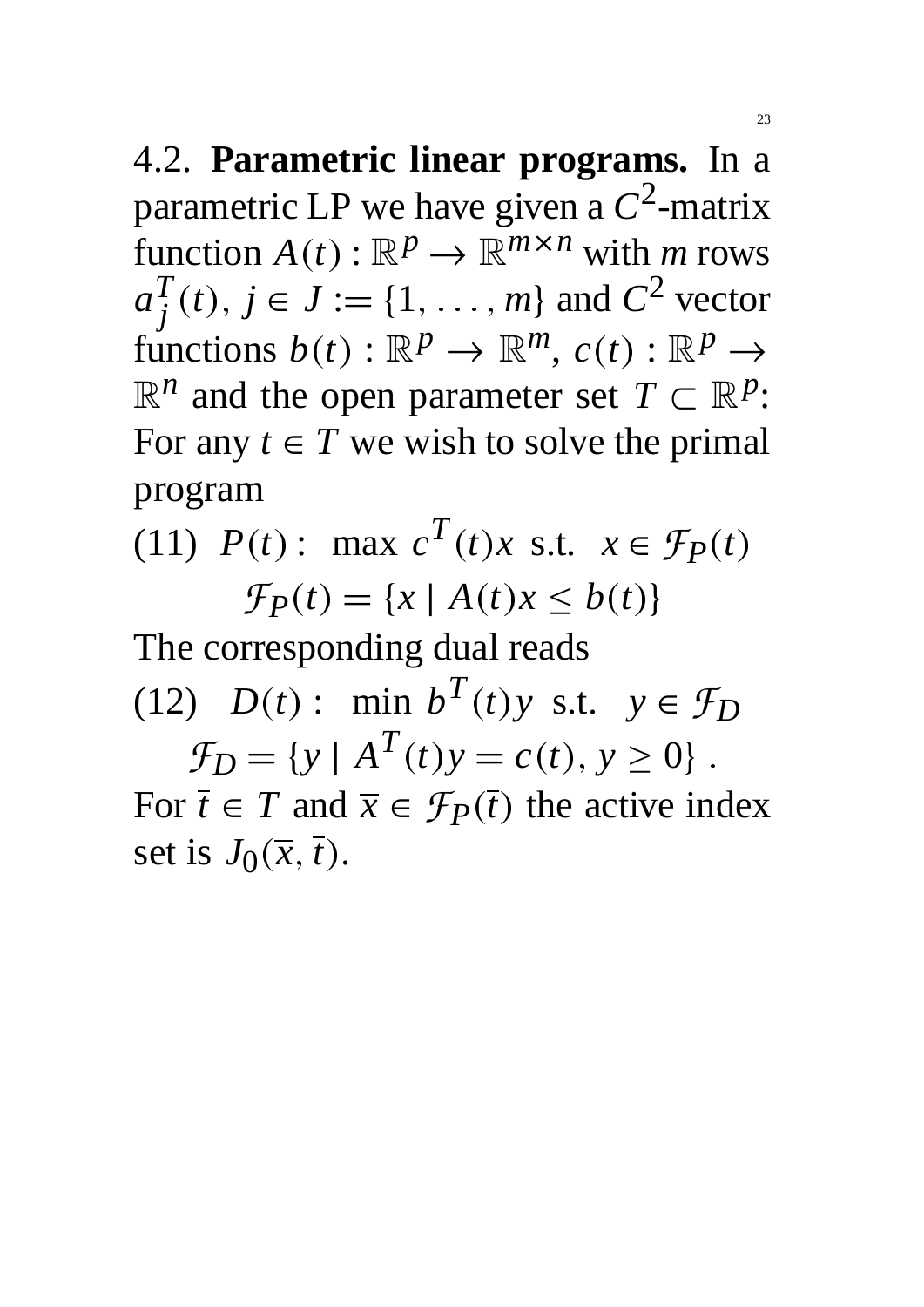**Linear Production Model, Shadow Prices** Assume a factory produces *n* different products  $P_1, \ldots, P_n$ . The production relies on material coming from *m* different resources  $R_1, \ldots, R_m$  in such a way that the production of 1 unit of a product *Pj* requires  $a_{ij}$  units of resource  $\overline{R}_i$ , for  $i = 1, \ldots, m$ .

Suppose we can sell our production for the price of  $c_j$  per 1 unit of  $P_j$  and that  $b_i$ units of each resource  $R_i$  are available for the total production. How many units  $x_j$ of each product *Pj* should we produce in order to maximize the total receipt from the sales?

An optimal production plan  $\bar{x} = (\bar{x}_1, \ldots, \bar{x}_n)^T$ corresponds to an optimal solution of the linear program

(13)

*P*: max  $c^T x$  s.t.  $Ax \leq b$ ,  $x \geq 0$ .

24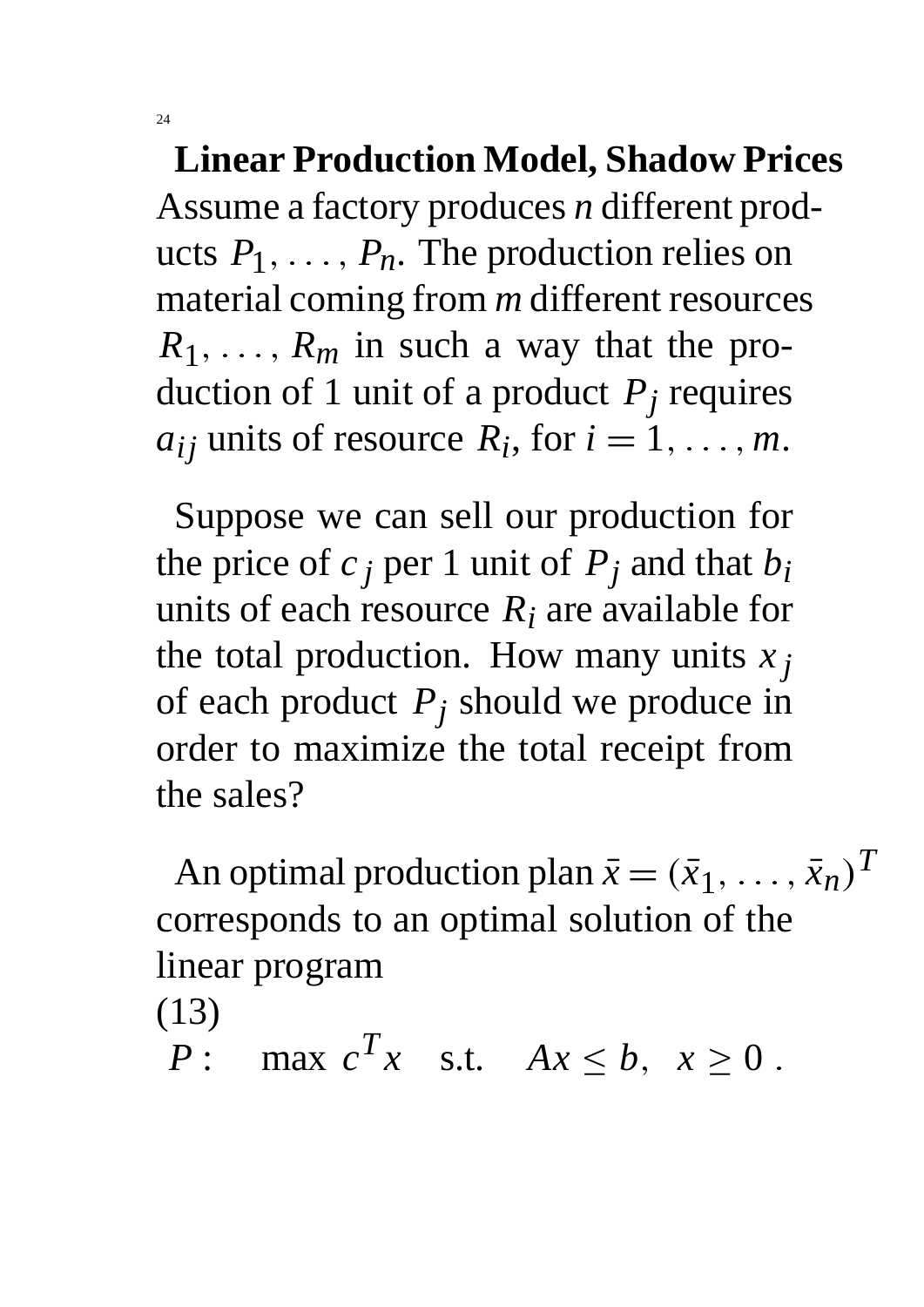Here  $A = (a_{ij})$  is the matrix with the elements  $a_{ij}$ . Let  $\bar{x}$  be a solution with corresponding solution  $\overline{y}$  of the dual problem (14)

*D*: min  $b^T y$  s.t.  $A^T \overline{y} \ge c$ ,  $\overline{y} \ge 0$ .

and maximum profit  $\bar{z} = c^T \bar{x} = b^T \bar{y}$ .

Could we possibly increase the profit by spending money on increasing the resource capacity *b* and adjusting the production plan? If so, how much would we be willing to pay for 1 more unit of resource *Ri*?

Let us increase (for fixed *i*) the capacity of  $R_i$  from  $b_i$  to  $b$  $\hat{i} = b_i + t$ ,  $\bar{y}$  is still feasible. So weak duality gives the following upper bound on the expected profit:

$$
\overline{z}' \le b_1 \overline{y}_1 + \ldots + b'_i \overline{y}_i + \ldots + b_m \overline{y}_m
$$
  
=  $t \cdot \overline{y}_i + \sum_{s=1}^m b_s \overline{y}_s = t \cdot \overline{y}_i + \overline{z}$ .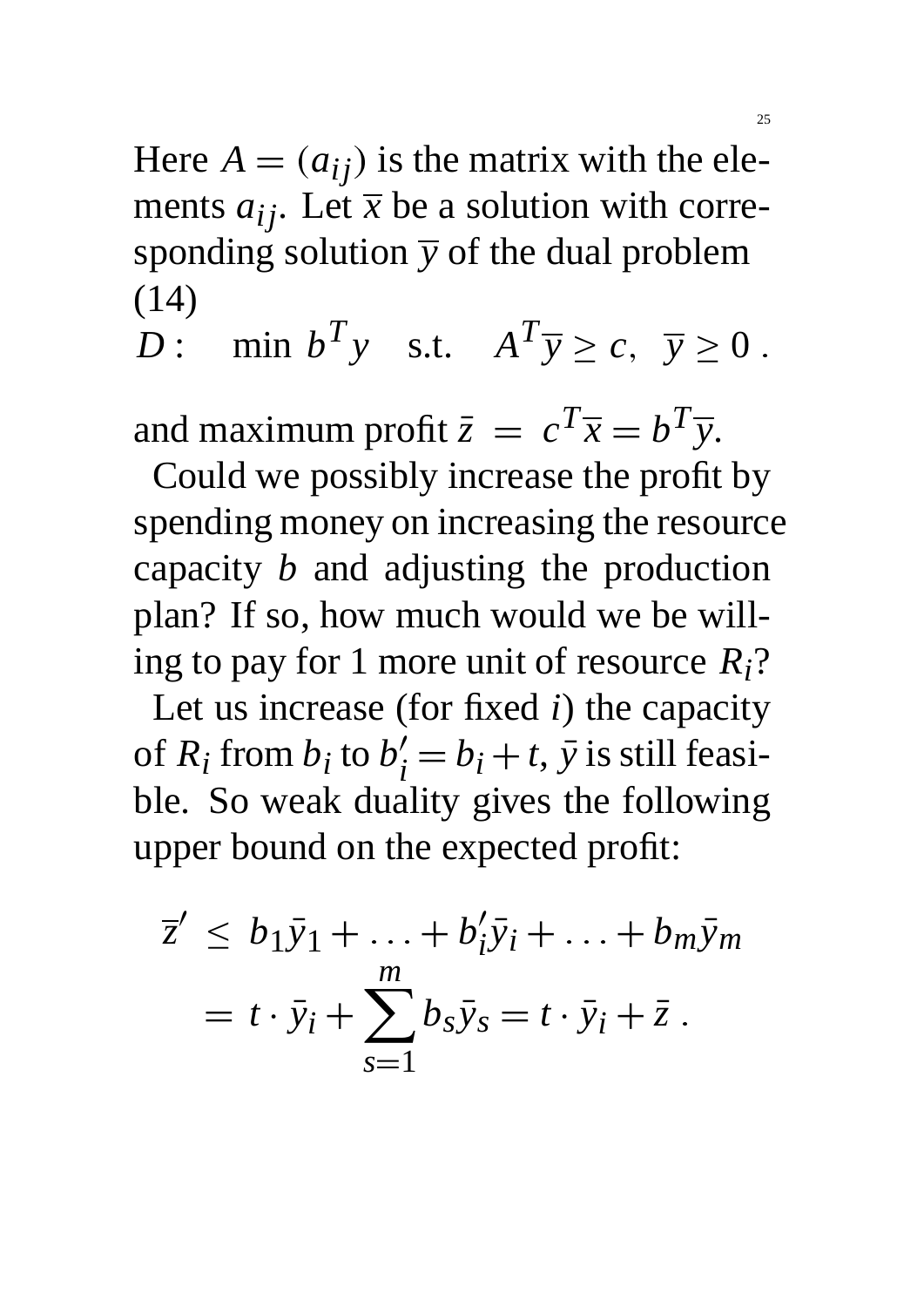Accordingly, we would not want to pay more than  $t \cdot \bar{y}_i$  for *t* more units of  $R_i$ . In this sense, the coefficients  $\bar{y}_i$  of the dual optimal solution  $\bar{y}$  can be interpreted as the *shadow prices* of the resources *Ri* .

Note that for the value function  $v(t)$  in dependence from the parameter *t* we find

$$
\frac{v(t)-v(0)}{t}=\frac{\overline{z}'-\overline{z}}{t}\leq \overline{y}_i.
$$

**REMARK.** The notion of shadow prices furnishes also an intuitive interpretation of complementary slackness. If the slack  $\bar{s_i} = b_i - \sum_i^n$  $\sum_{j=1}^{n} a_{ij} \bar{x}_j$  is strictly positive at the optimal production  $\bar{x}$ , we do not use resource  $R_i$  to its full capacity. Therefore, we would expect no gain from an increase of *Ri* 's capacity.

26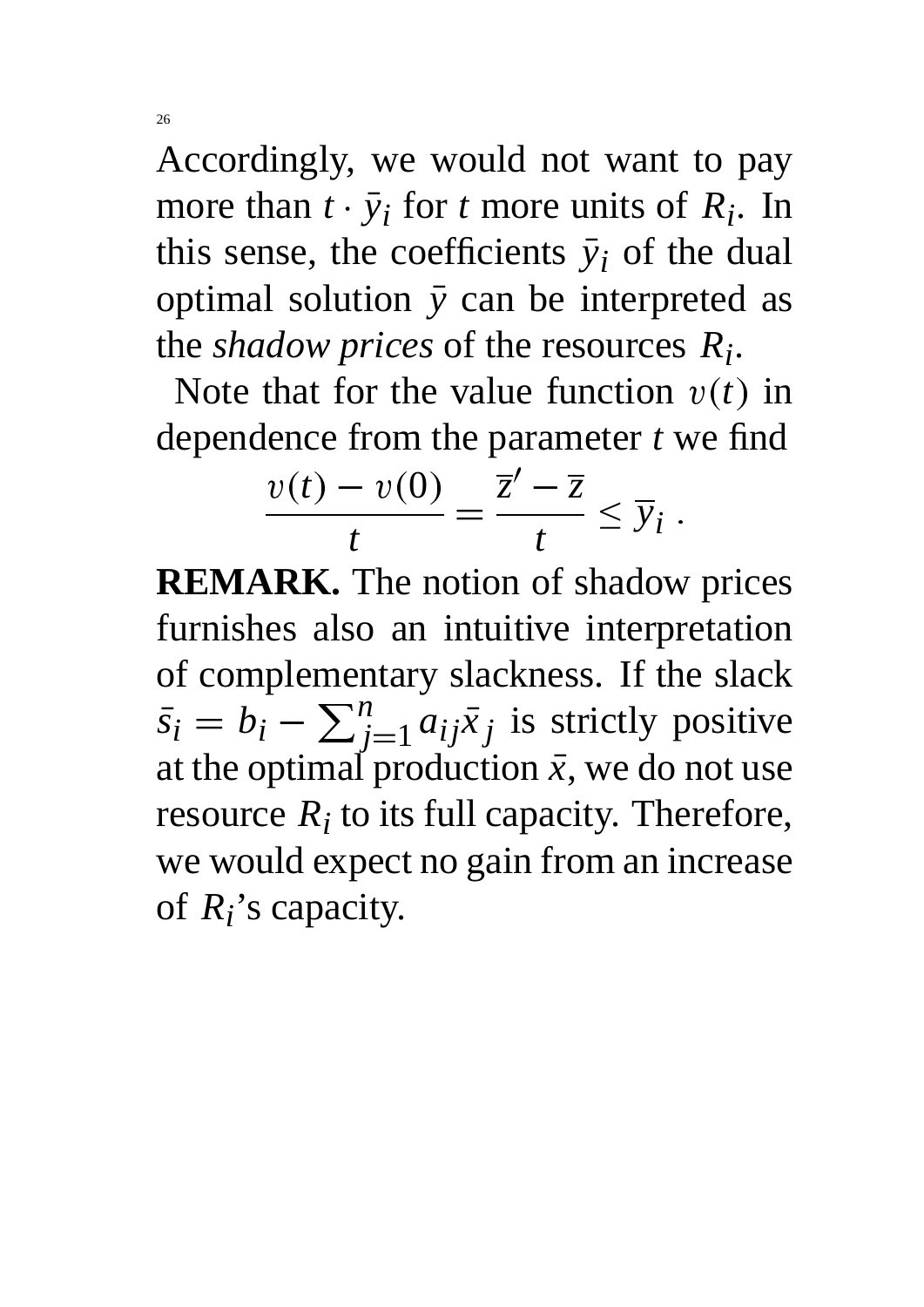**General case.** We come back to the general parametric LP in (11). Suppose for  $\overline{t} \in T$  the point  $\overline{x} \in \mathcal{F}_P(\overline{x})$  is a vertex solution of  $P(\bar{t})$ . To find for *t* near  $\bar{t}$  solutions  $x(t)$  of  $P(t)$  we have to find feasible solutions *x* and *y* of the system of optimality conditions:

(15) 
$$
P: A_{J_0(\overline{x}, \overline{t})}x = b_{J_0(\overline{x}, \overline{t})}
$$

and

(16)

$$
D: \quad A_{J_0(\overline{x}, \overline{t})}^T y_{J_0(\overline{x}, \overline{t})} = c_{J_0(\overline{x}, \overline{t})}, \quad y_{J_0(\overline{x}, \overline{t})} \ge 0
$$

If  $\overline{x}$  is a non-degenerate vertex, *i.e.*,  $A_{J_0(\overline{x}, \overline{t})}$ is nonsingular, this is possible by applying the IFT to these systems.

**Theorem 8.** *(Local stability result)* Let  $\overline{x}$   $\in$ *F*<sub>*P*</sub> $(\overline{t})$  *be a vertex solution of P* $(\overline{t})$  *with corresponding dual solution*  $\overline{y}_{J_0(\overline{x}, \overline{t})}$  such *that*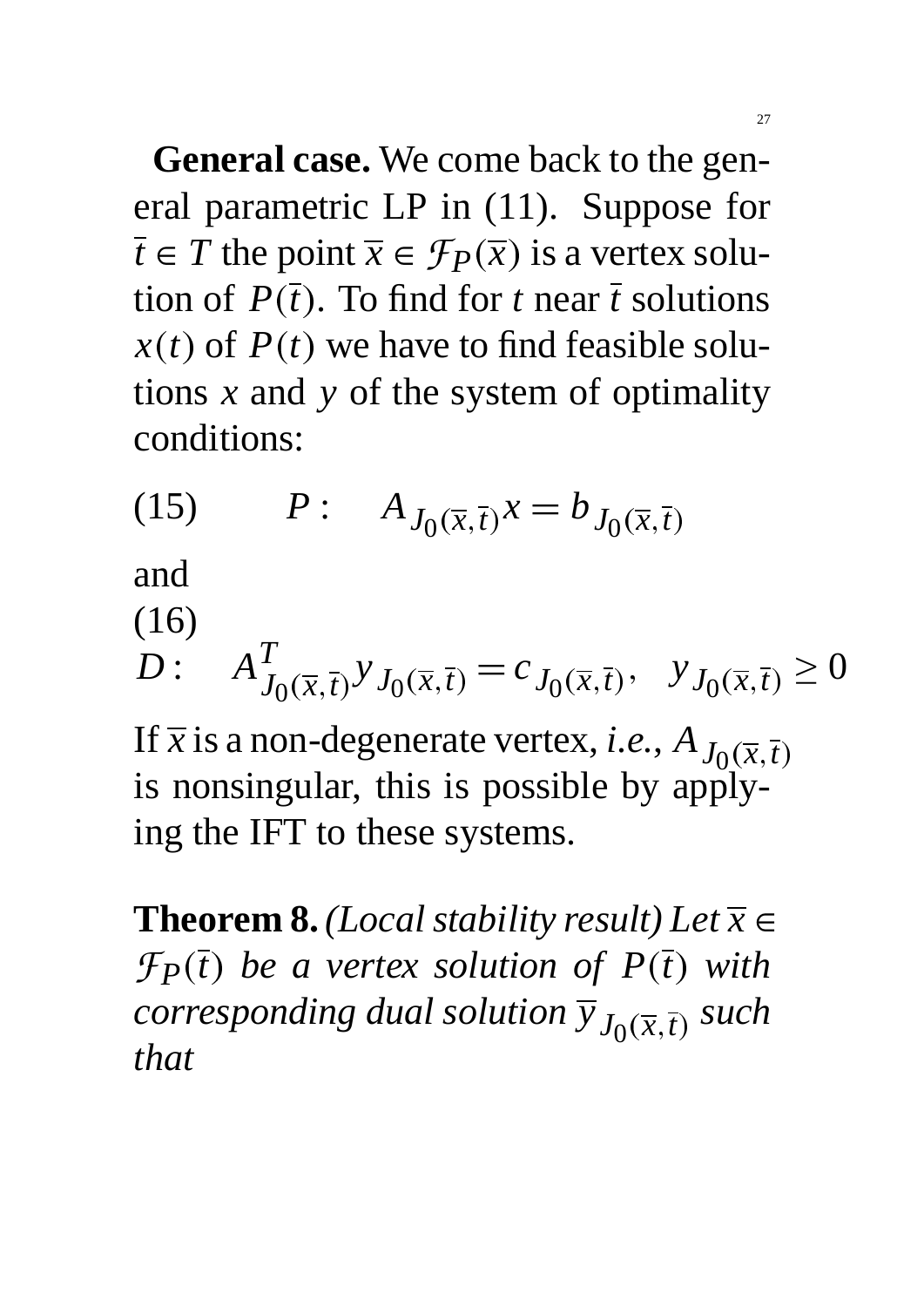## (1) *x is a nondegenerate vertex,* i.e.*, LICQ holds.*

 $(2)\overline{y}_j > 0, \forall j \in J_0(\overline{x}, \overline{t})$  (SC) *(According to Theorem 5 x is a local minimizer of*  $P(\overline{t})$  *of order s* = 1*.)* Then there *exist a neighborhood*  $U_t(\overline{t})$  and  $C^1$ -functions  $x: U_t(\overline{t}) \to \mathbb{R}^n$ ,  $y_{J_0(\overline{x}, \overline{t})}: U_t(\overline{t}) \to \mathbb{R}^{|J_0(\overline{x}, \overline{t})|}$ such that  $x(\overline{t}) = \overline{x}$ ,  $\overline{y}$ ,  $y_{0}(\overline{x},\overline{t})$   $(\overline{t}) = \overline{y}$ ,  $y_{0}(\overline{x},\overline{t})$ *and for any t*  $\in U_t(\overline{t})$  *the point x*(*t*) *is a vertex solution of*  $P(t)$  *(of order s=1) with corresponding multiplier*  $y_{J_0(\overline{x}, \overline{t})}(t)$ *. Moreover for*  $t \in U_t(\overline{t})$  *the derivatives of*  $x(t)$ *and the value function*  $v(t) = c^T(t)x(t)$ *are given by*

$$
\nabla x(t) = [A_{J_0(\overline{x}, \overline{t})}(t)]^{-1} \left( \nabla b_{J_0(\overline{x}, \overline{t})}(t) - \nabla A_{J_0(\overline{x}, \overline{t})}(t)x \right)
$$
  
and  

$$
\nabla v(t) = [\nabla c_{J_0(\overline{x}, \overline{t})}(t)]^T x
$$

$$
+ [\nabla J_0(\overline{x}, \overline{t})}(t)]^T [\nabla b_{J_0(\overline{x}, \overline{t})}(t) - \nabla A_{J_0(\overline{x}, \overline{t})}^T(t)x]
$$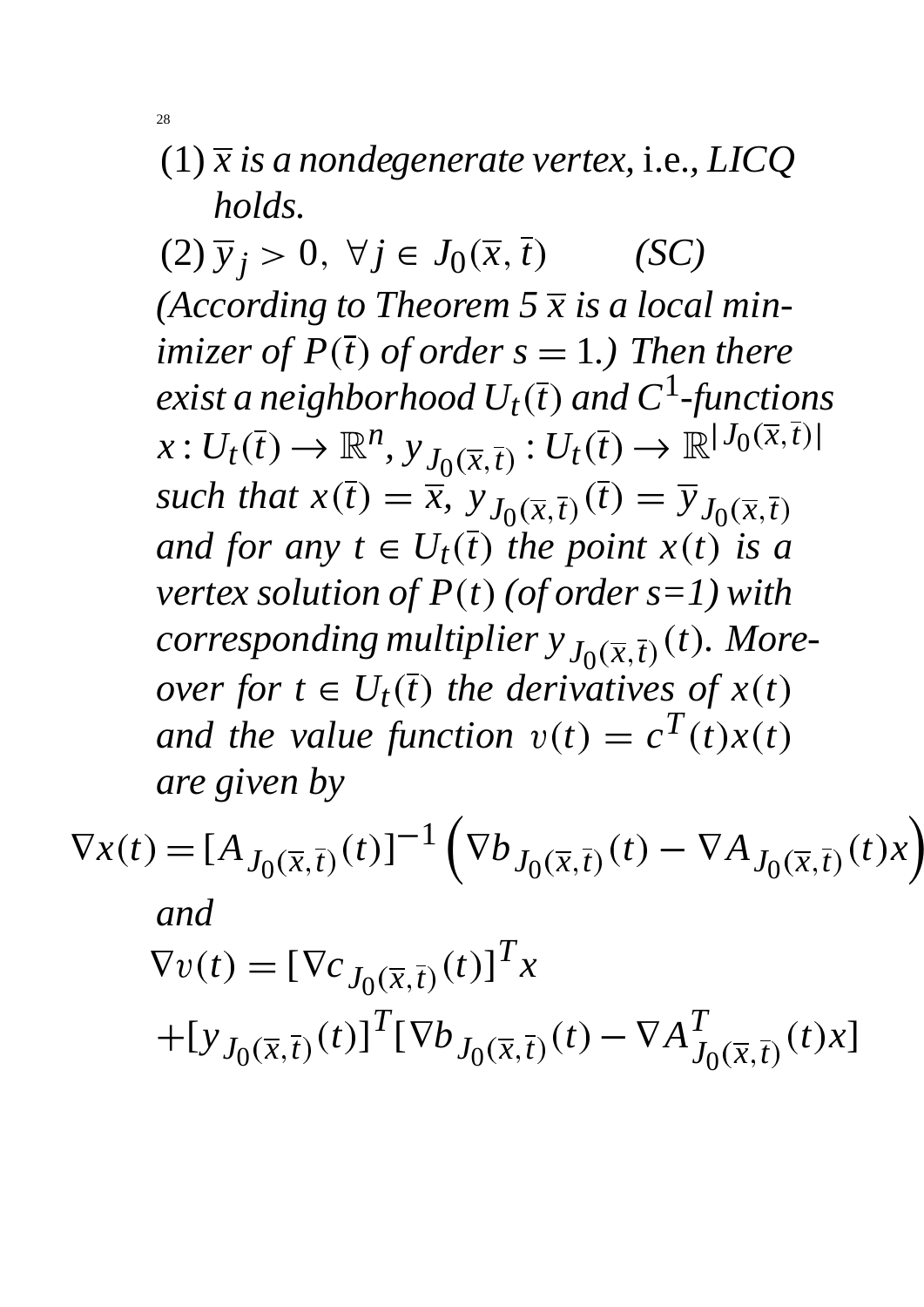**Rem.** The production model case above is a special case where *A*; *c* do not depend on  $t \in \mathbb{R}$  (so  $p = 1$ ) and (for fixed  $i \in J_0(\bar{x}, \bar{t})$ )  $\frac{1}{dt} b_{J_0(\bar{x}, \bar{t})}(t) = e_i$  (*e<sub>i</sub>* is the *i*th unit vector in  $\mathbb{R}^{\vert J_0(\bar{x}, \bar{t}) \vert}$ ) the so that

$$
\frac{1}{dt}v(\overline{t}) = [y_{J_0(\overline{x},\overline{t})}(\overline{t})]^T e_i = \overline{y}_i.
$$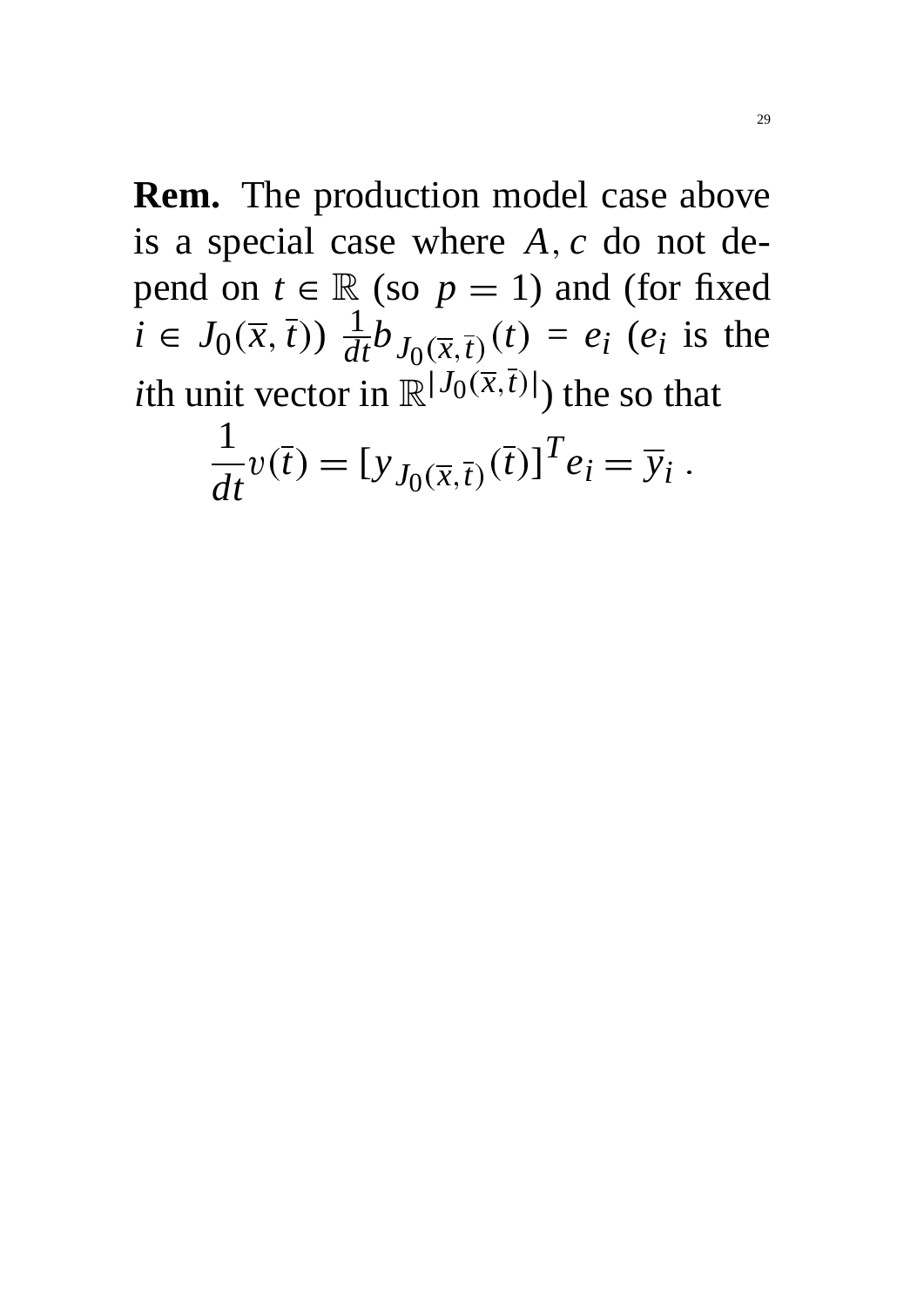#### 5. APPLICATIONS

5.1. **Interior point methods.** The basic idea of the interior point method for solving a non-parametric program

*P* : min *x*∈R*<sup>n</sup> f*(*x*) s.t. *g*  $j(x) \le 0, j \in J$ is simply as follows. Consider the perturbed KKT system (17)  $\nabla f(x) + \sum$  $\mu_j \nabla g_j(x) = 0$ 

 $F(x, \tau, \mu) :=$ *j*∈*J*  $-\mu_j \cdot g_j(x) = \tau, \ j \in J$ ,  $\mu_j$ ,  $-g_j(x) \geq 0, j \in J$ .

where  $\tau > 0$  is a perturbation parameter. The idea is to find solutions  $x(\tau)$  and  $\mu_j(\tau)$ of this system (satisfying  $-g_j(x(\tau))$ ,  $\mu_j(\tau)$ ) 0) and to let  $\tau \downarrow 0$ . We expect that  $x(\tau)$ converges to a solution  $\bar{x}$  of  $P$ .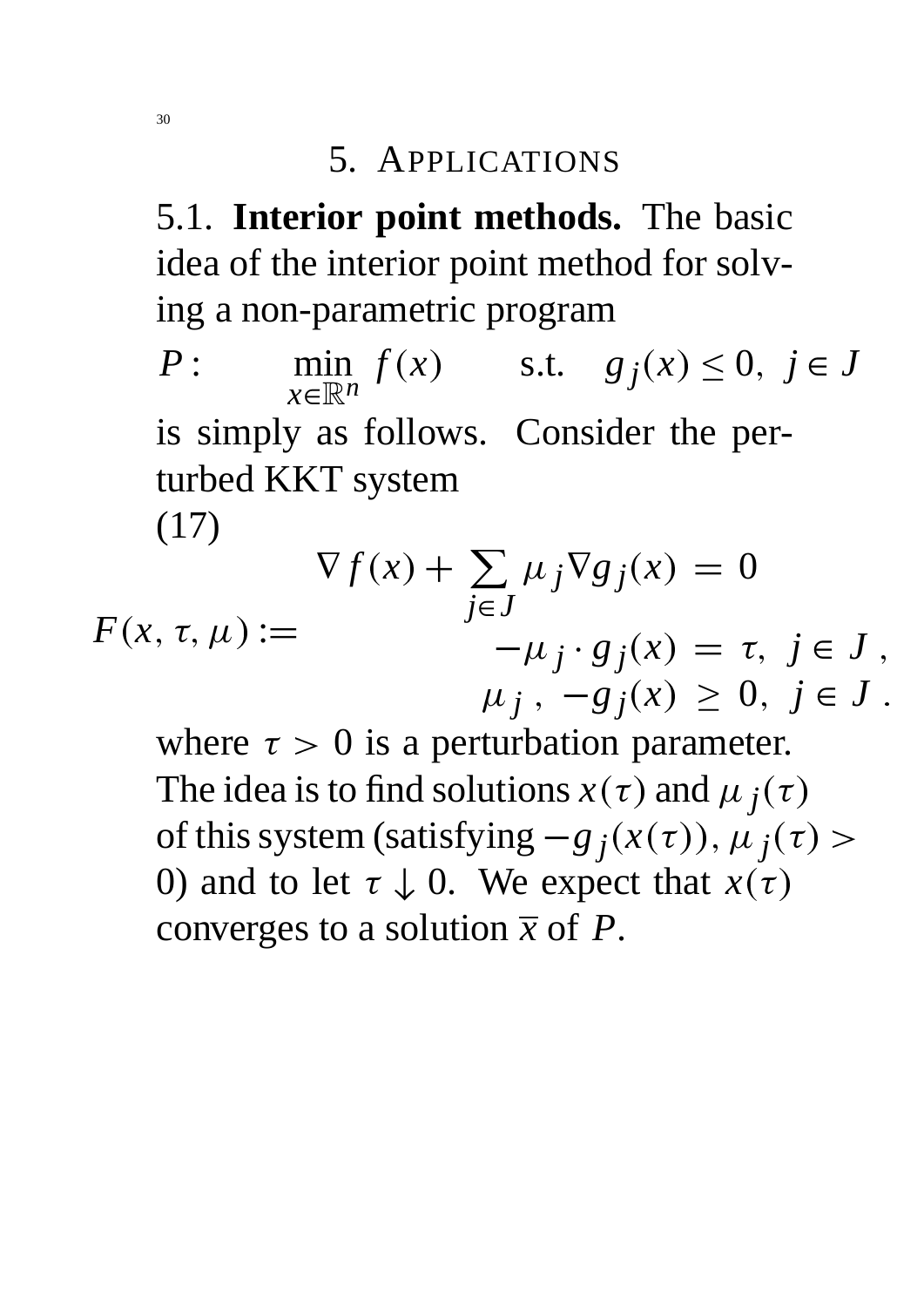Under the sufficient optimality conditions this procedure is well-defined (at least for small  $\tau$ ).

**Theorem 9.** *Let x be a local minimizer of P such that the sufficient optimality conditions of Theorem 5 are fulfilled with multiplier*  $\overline{\mu}$  *so that*  $\overline{\mu}$  *j* > 0 *holds for all j* ∈  $J_0(\overline{x})$ *. Then there exists C*<sup>1</sup>-functions x :  $(-\alpha, \alpha) \to \mathbb{R}^n$ ,  $\mu_j : (-\alpha, \alpha) \to \mathbb{R}, j \in$  $J_0(\overline{x})$  ( $\alpha > 0$ ) such that  $x(0) = \overline{x}$ ,  $\mu_j(0) =$  $\overline{\mu}_j$ , and  $x(\tau)$ ,  $\mu_j(\tau)$  are locally unique *solutions of (17)*

**Proof.** Follows by applying the IFT to the equation  $(17)$ .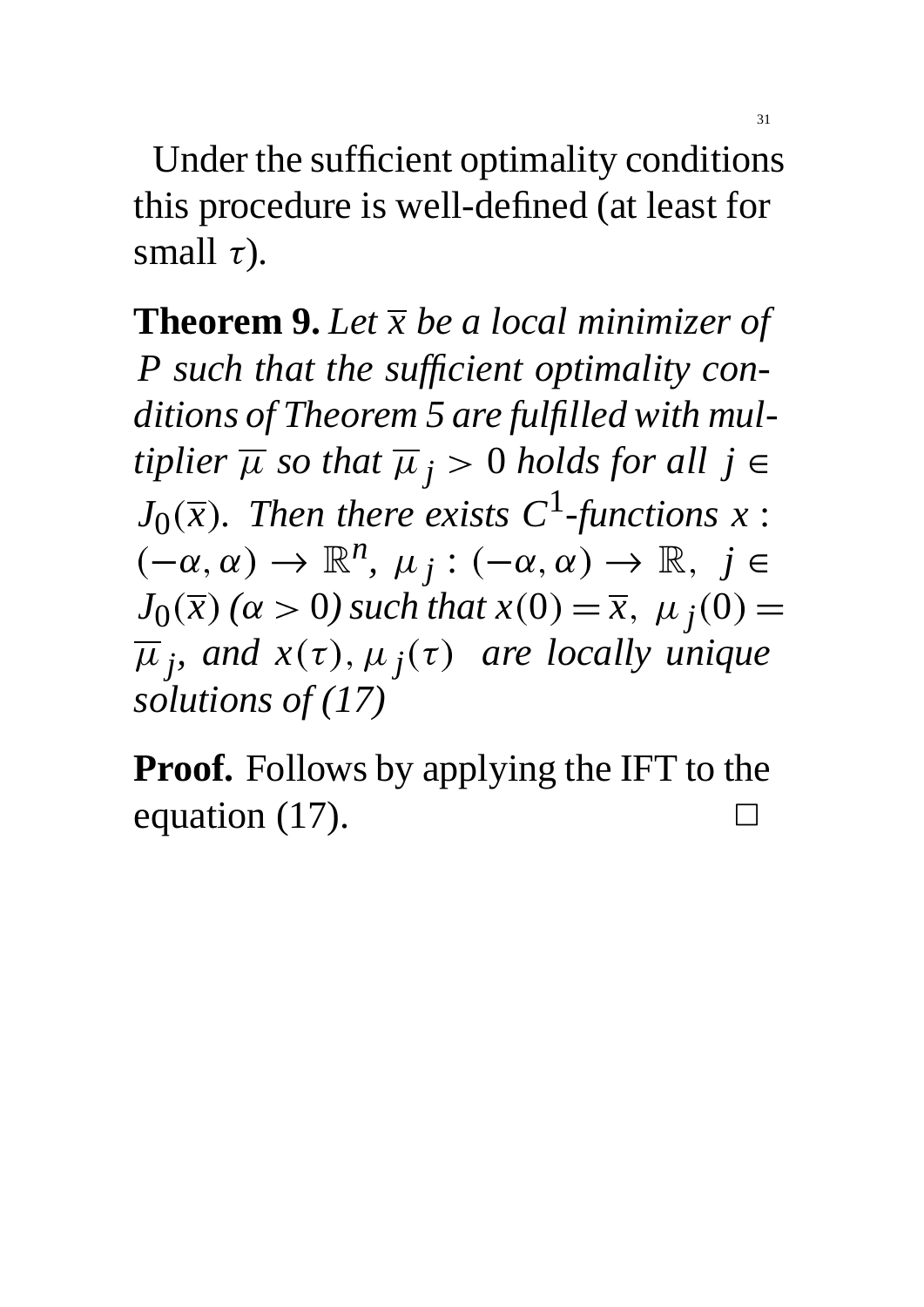5.2. **A parametric location problem.** We consider a concrete location problem in Germany (see [6] for details). Suppose some good is produced at 5 existing plants at location  $s^{\hat{j}} = (s_1^{\hat{j}})$ 1 ;*s j* 2  $j = 1, ..., 5$  ( $s_1^j$ ) 1 longitude, *s j* 2 latitude in Germany) and a sixth new plant has to be build at location  $t = (t_1, t_2)$  (to be determined) to satisfy the demands of  $V_i$  units of goods in 99 towns *i* at location  $\ell^{i} = (\ell_1^{i})$ 1  $\overline{\ell}$ <sup>*i*</sup><sub> $\overline{\ell}$ </sub> 2  $i, i =$  $1, \ldots, 99$ . Suppose (for simplicity) that the transportation cost  $c_{ij}$  from plant *j* to town *i* (per unit of the good) is (proportionally to) the Euclidian distance

$$
c_{ij} = \sqrt{(s_1^j - \ell_1^i)^2 + (s_2^j - \ell_2^i)^2}, \ j = 1, ..., 5,
$$
  
\n
$$
c_{i6}(t) = \sqrt{(t_1 - \ell_1^i)^2 + (t_2 - \ell_2^i)^2}, \ \forall i.
$$
  
\nSuppose further that the total demand  $V = \sum_i V_i$  will be produced in the 6 plants with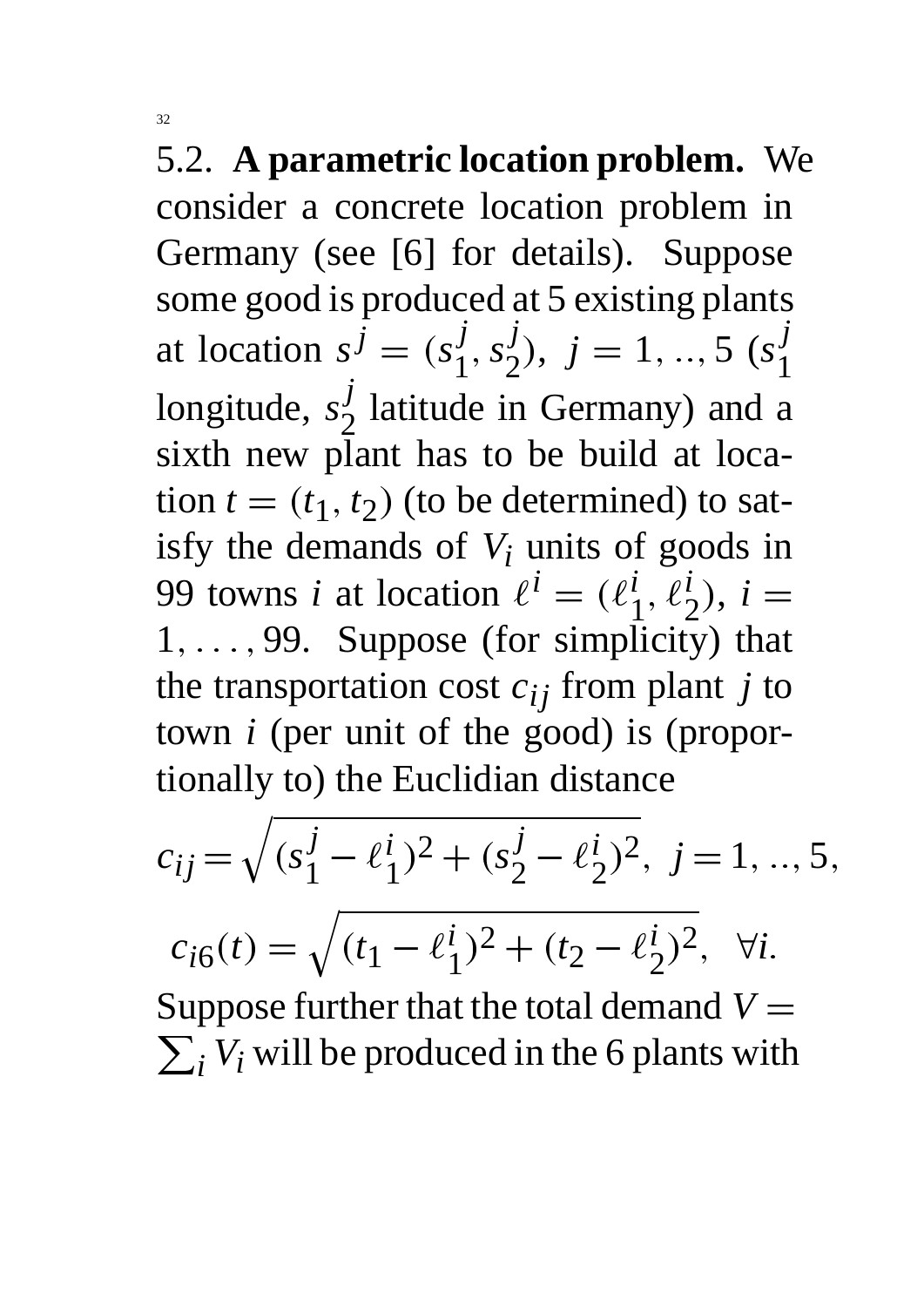a production of  $p_j$  units of the good in plant *j* where

$$
p_1 = V \frac{10}{100}, \ p_2 = V \frac{30}{100}, \ p_3 = V \frac{10}{100},
$$
  
\n
$$
p_4 = V \frac{15}{100}, \ p_5 = V \frac{15}{100}, \ p_6 = V \frac{20}{100}.
$$
  
\nThe problem now is to find the location  
\n $t = (t_1, t_2)$  of the new plant such that the  
\ntotal transportation costs are minimized.  
\nFor any fixed location *t* the optimal trans-  
\nportation strategy is given by the solution  
\nof the transportation problem (standard LP),

$$
P(t) : := \min_{y_{ij}} \sum_{j=1}^{5} \sum_{i} c_{ij} y_{ij} + \sum_{i} c_{i6}(t) y_{i6} \quad \text{s.t.}
$$

$$
\sum_{i} y_{ij} = p_j, \quad j = 1, ..., 6,
$$

$$
\sum_{j} y_{ij} = V_i, \quad i = 1, ..., 99.
$$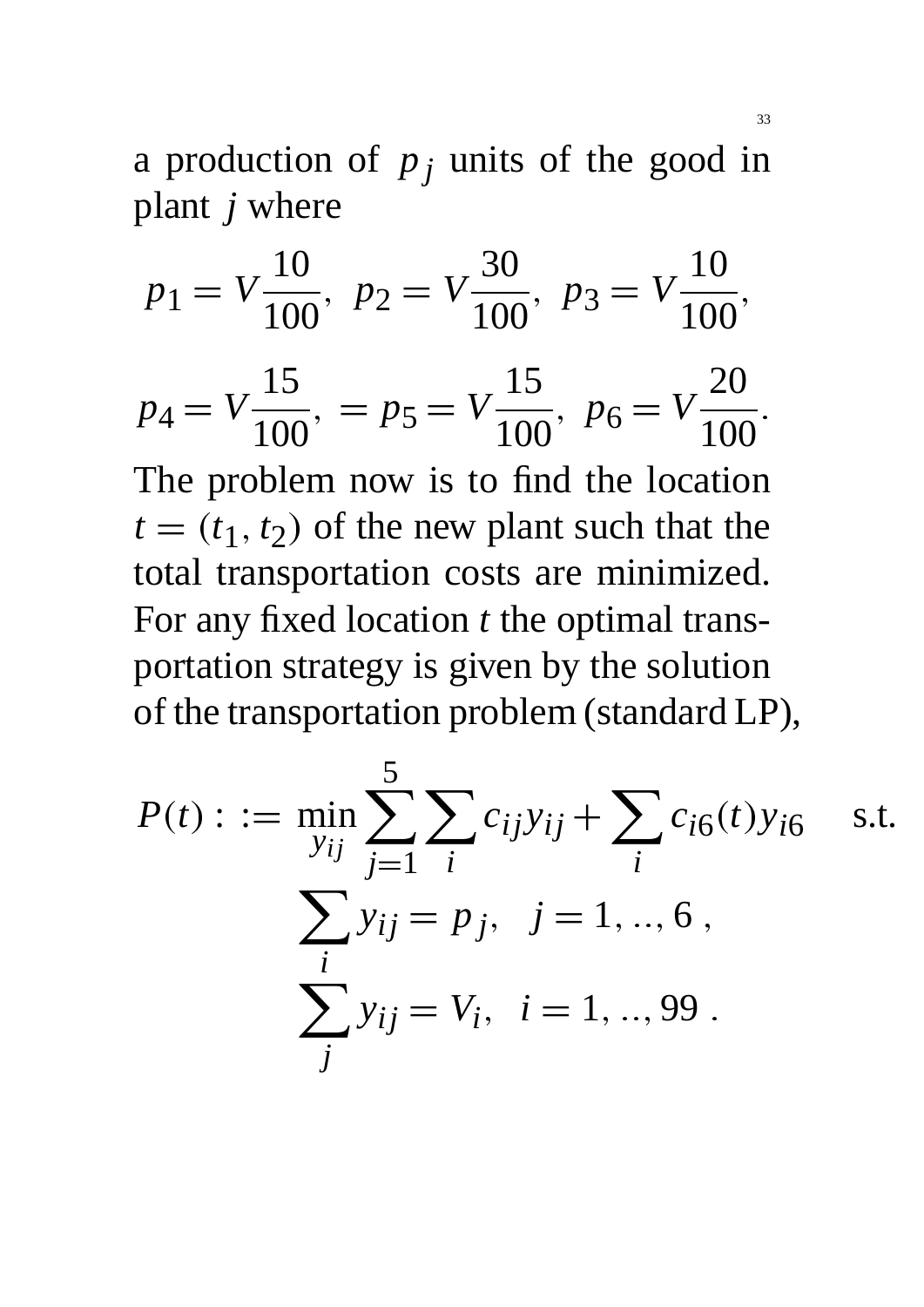Here  $y_{ij}$  is the number of units of the good to be transported from plant *j* to town *i*. The problem is now to find a (global or local) minimizer of  $v(t)$ . Most local minimization algorithm are based on the computation of the (negative) gradient of the objective function at some actual point  $t =$  $t^k$ ,  $d = -\nabla v(t^k)$ .

Suppose that  $y_{ij}^k$  is the vertex solution of  $P(t^k)$ . Then by the results of Section 4.2 the gradient can be computed via the formula

$$
\nabla v(t^k) = \nabla_t L(y^k, t^k, \lambda^k) =
$$

$$
\sum_{i=1}^{99} y_{i6}^k \frac{1}{\sqrt{(t_1 - \ell_1^i)^2 + (t_2 - \ell_2^i)^2}} \left( \frac{(t_1 - \ell_1^i)}{(t_2 - \ell_2^i)} \right)
$$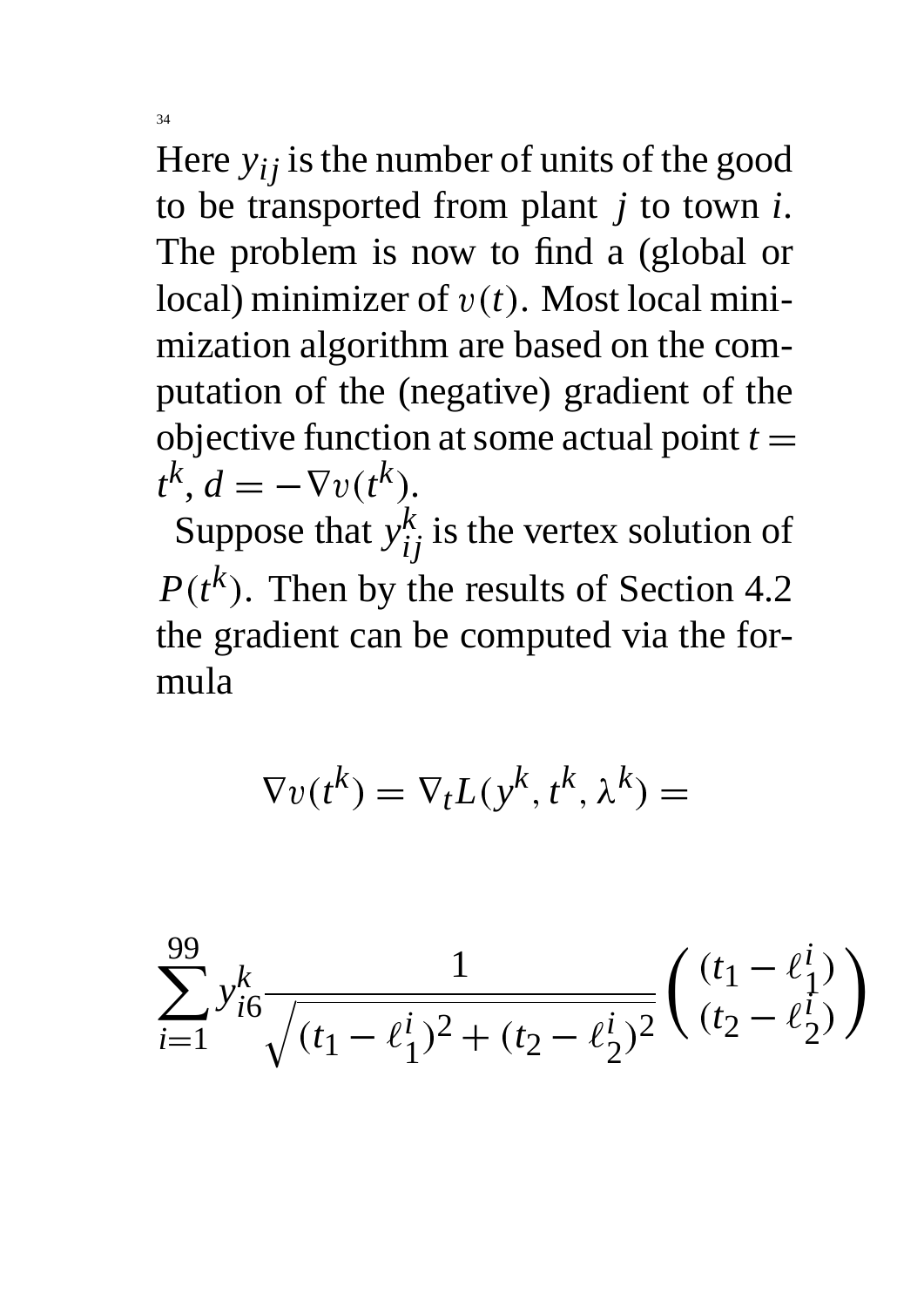# 6. PATHFOLLOWING IN PRACTICE

We shortly discuss how a solution curve  $(x(t), t)$  of a one-parametric equation  $F(x, t) = 0$   $F: \mathbb{R}^n \times \mathbb{R} \to \mathbb{R}^n$ ,  $t \in \mathbb{R}$ , can be followed numerically.

The basic idea is to use some sort of Newton procedure. Recall that the classical Newton method is the most fundamental approach for solving a system of *n* equations in *n* unknowns:

 $F(x) = 0$   $F: \mathbb{R}^n \to \mathbb{R}^n$ .

The famous Newton iteration for computing a solution is to start with some (appropriate) starting point  $x^0$  and to iterate according to

*x*  $k+1 = x^k - [\nabla F(x^k)]^{-1} F(x^k), \quad k = 0, 1, ...$ It is well-known that this iteration converges quadratically to a solution  $\overline{x}$  of  $F(\overline{x}) =$  $0$  if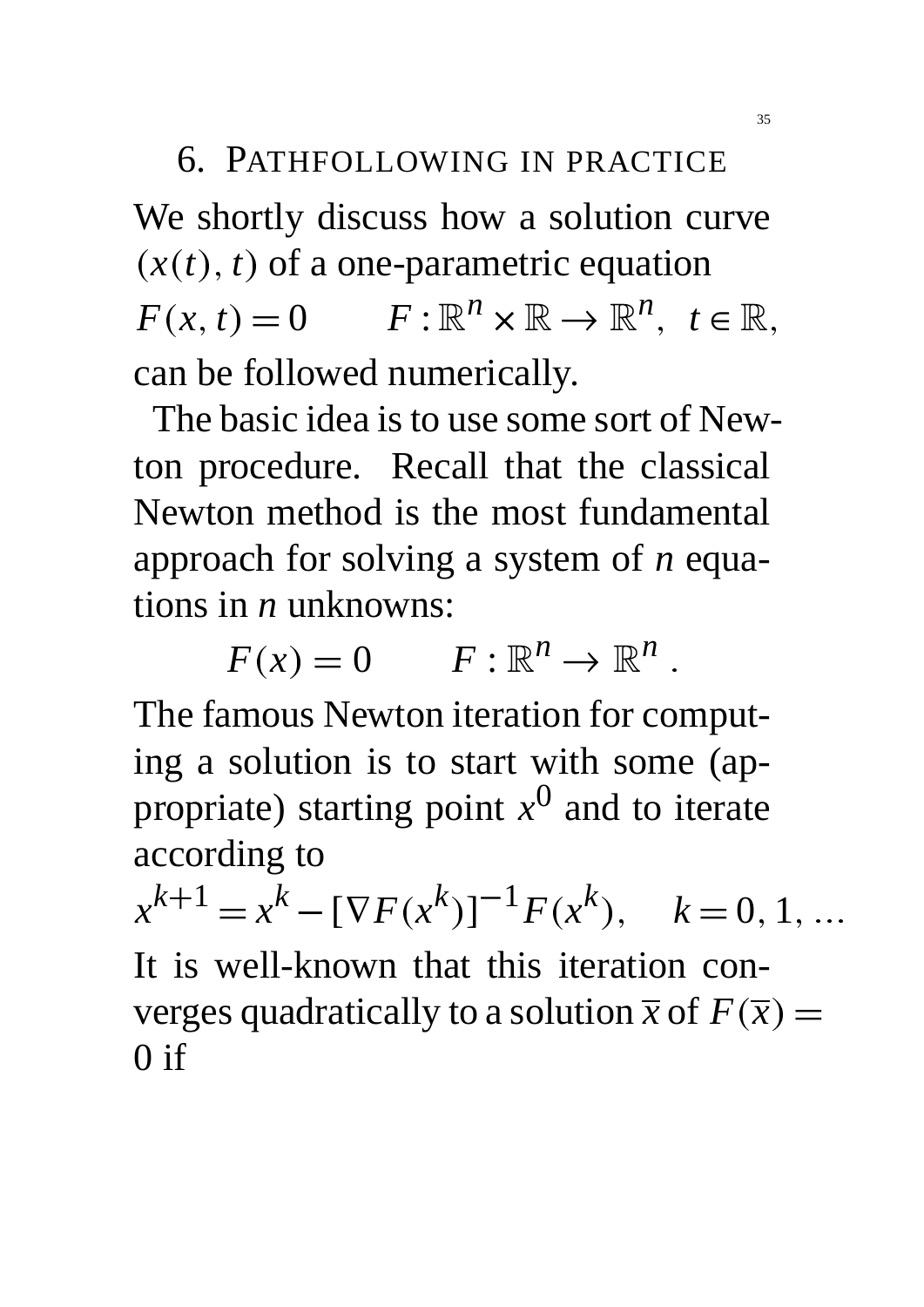- $x^0$  is chosen close enough to  $\overline{x}$  and if
- $\nabla F(\overline{x})$  is a non-singular matrix.

The simplest way to follow approximately a solution curve  $x(t)$  of  $F(x, t) = 0$ , *i.e.*,  $F(x(t), t) = 0$ , on an interval  $t \in [a, b]$  is to discretize [*a*; *b*] by

$$
t_{\ell} = a + \ell \frac{b - a}{N}, \quad \ell = 0, \ldots, N
$$

(for some  $N \in \mathbb{N}$ ) and to compute for any  $\ell = 0, \ldots, N$ , a solution  $x_{\ell} = x(t_{\ell})$  of  $F(x, t_\ell) = 0$  by a Newton iteration, *x*  $x_{\ell}^{k+1} = x_{\ell}^k - [\nabla F(x_{\ell}^k)]$  $\left[\begin{matrix} k \\ \ell \end{matrix}\right], t_{\ell}$ <sup>1</sup> $F(x_{\ell}^k)$  $\frac{k}{\ell}, t_{\ell}$ ,  $k = 0, 1, ...$ starting with  $x_{\ell}^0 = x_{\ell-1}$  (for  $\ell \ge 1$ ).

We refer the reader to the book [1] for details *e.g.*, on:

- How to perform pathfollowing efficiently?
- How to deal with branching points  $(\overline{x}, \overline{t})$ where different solution curves intersect?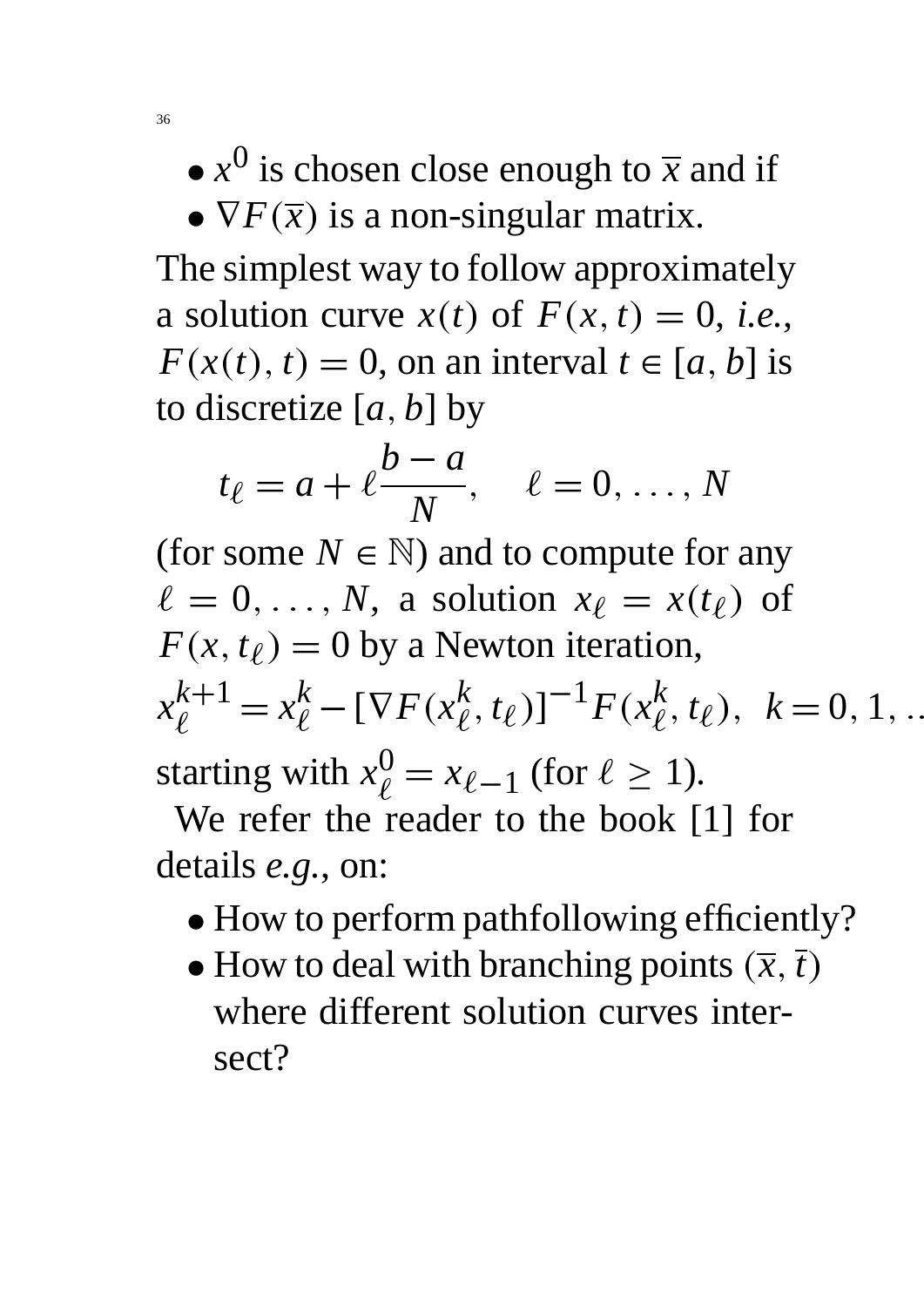## 7. GENERAL PARAMETRIC PROGRAMMING

In the next sections we analyze the parametric behavior under weaker assumptions where the Implicit Function Theorem is no more applicable. We try to keep the introduction of 'new' concepts to a minimum and to motivate the results by examples.

Consider again the parametric optimization problem

 $(18)$   $P(t)$  : min *x*∈R*<sup>n</sup> f*(*x*, *t*) s.t.  $x \in F(t)$  $F(t) := \{x \in \mathbb{R}^n \mid g_j(x, t) \leq 0, \ j \in J\},$ depending on the parameter  $t \in T$ , where  $T \subset \mathbb{R}^p$  is an open parameter set. Again  $J := \{1, \ldots, m\}$ . All functions  $f, g_j$  are

assumed to be (at least) continuous everywhere.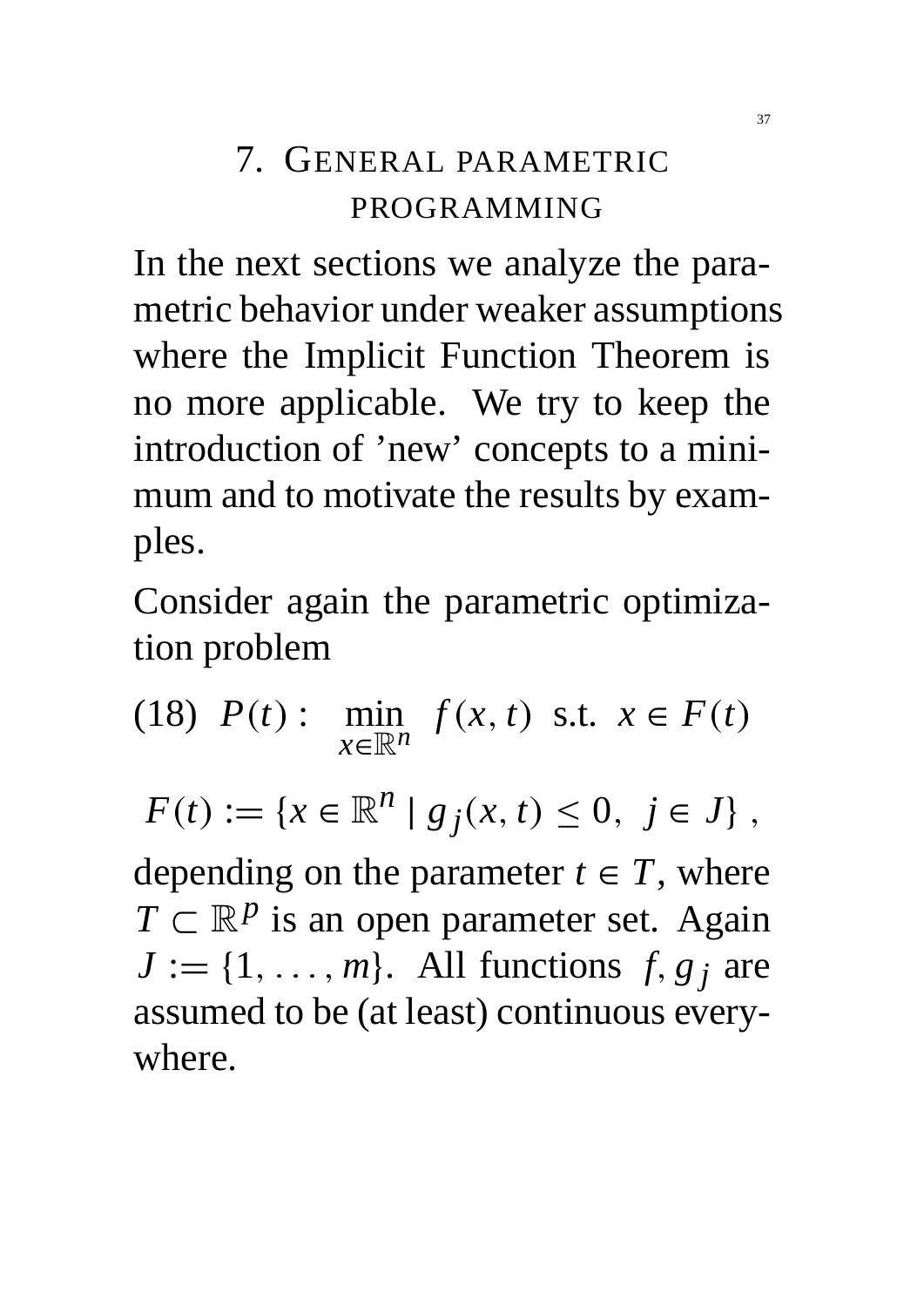**Notation:** Let  $v(t) = \min_{x \in \mathcal{F}(t)} f(x, t)$ denote the minimal value of  $P(t)$  ( $v(t)$  =  $\infty$  if  $F(t) = \emptyset$  and let  $S(t)$  the set of (global) minimizers. The mappings *F* :  $T \rightrightarrows \mathbb{R}^n$  and  $S: T \rightrightarrows \mathbb{R}^n$  are so-called setvalued mappings.

**Problem of parametric optimization:** How do the value function  $v(t)$  and the mappings  $F(t)$ ,  $S(t)$  change with *t*. (Continuously, smoothly?)

**Definition 1.** Let  $v : T \to \mathbb{R}_{\infty}$  be given,  $\mathbb{R}_{\infty} = \mathbb{R} \cup \{-\infty, \infty\}.$ 

**(a)** The function v is called *upper semicontinuous* (usc) at  $\overline{t} \in T$  if for any  $\varepsilon > 0$ there exists  $\delta > 0$  such that

 $v(t) \le v(\overline{t}) + \varepsilon$  for all  $||t - \overline{t}|| < \delta$ .

**(b)** The function v is called *lower semicontinuous* (lsc) at  $\overline{t} \in T$  if for any  $\varepsilon > 0$ 

38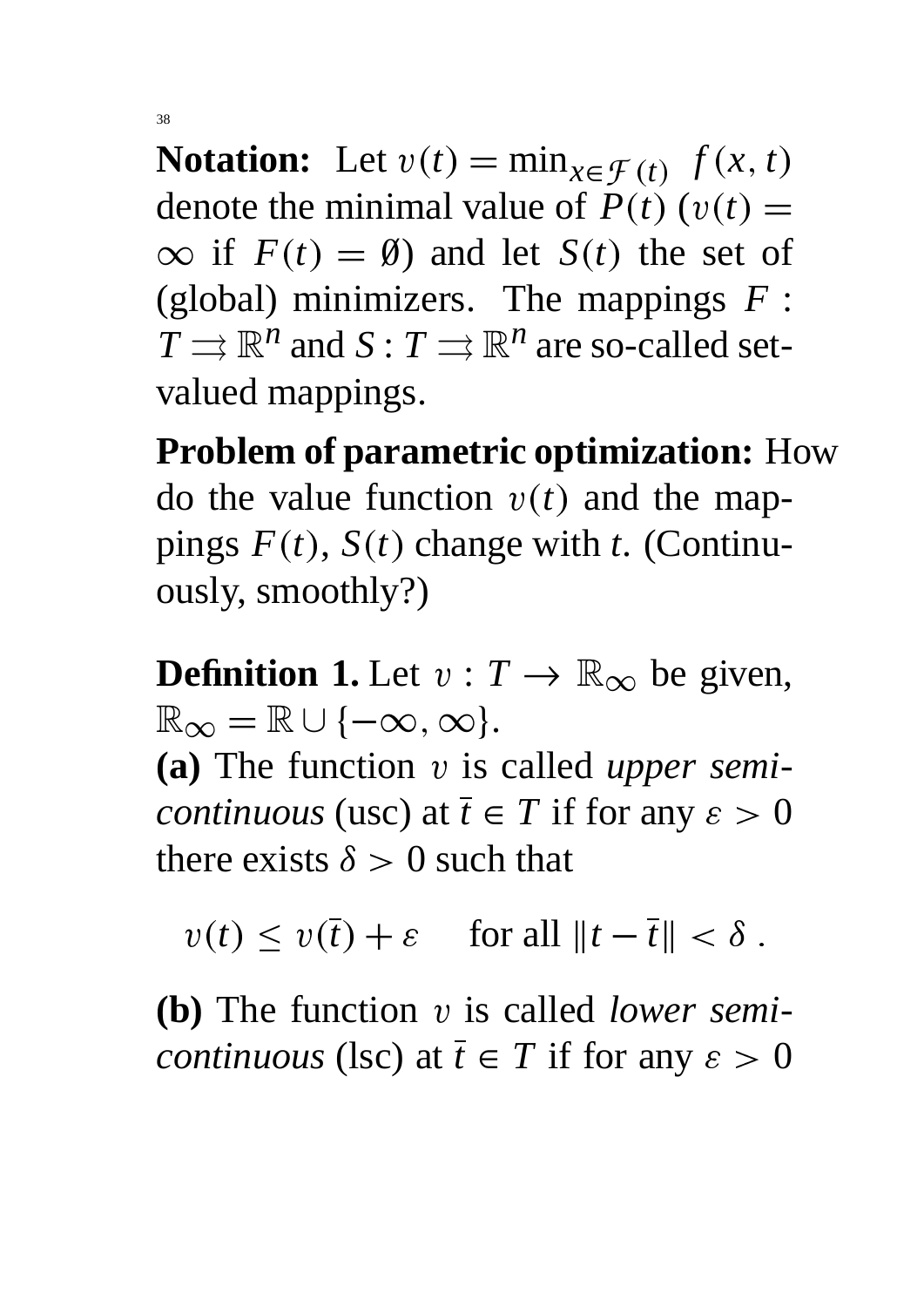there exists  $\delta > 0$  such that

$$
v(t) \ge v(\overline{t}) - \varepsilon \quad \text{ for all } \|t - \overline{t}\| < \delta.
$$

We shall see that the lower- and upper semicontinuity of the value function  $v(t)$ depend on different assumptions. Obviously to assure the lower semicontinuity of v at  $\bar{t}$  the feasible set  $F(t)$  should not become essentially larger by a small perturbation  $t$  of  $\overline{t}$  and to assure the upper semicontinuity of v the set  $F(t)$  should not become essentially smaller after a perturbation. To avoid an 'explosion' of  $F(t)$ we will need some compactness assumptions for  $F(t)$  and to prevent an 'implosion' a Constraint Qualification will be needed.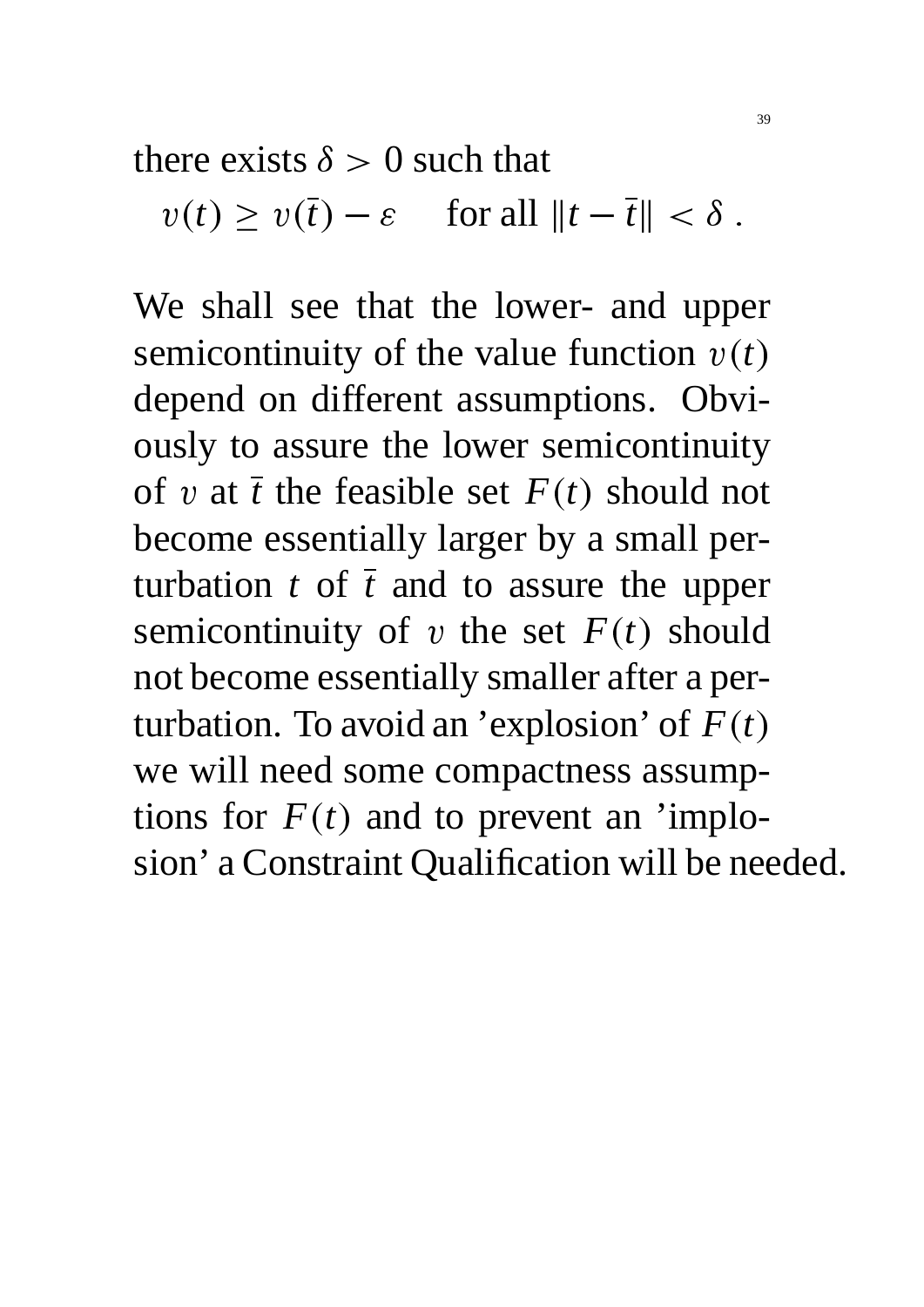**Definition 2.** Let the set valued mapping  $F: T \rightrightarrows \mathbb{R}^n$  be given.

(a) *F* is called *closed* at  $\overline{t} \in T$  if for any sequences  $t_l$ ,  $x_l$ ,  $l \in \mathbb{N}$ , with  $t_l \rightarrow \overline{t}$ ,  $x_l \in$ *F*(*t*<sub>*l*</sub>) the condition  $x_l \to \overline{x}$  implies  $\overline{x} \in$  $F(\overline{t})$ .

**(b)** (*no explosion of*  $F(t)$  *after perturbation of*  $t = \overline{t}$  *F* is called *outer semicontinuous* (osc) at  $\overline{t} \in T$  if for any sequences  $t_l, x_l, l \in \mathbb{N}$  with  $t_l \rightarrow \overline{t}, x_l \in F(t_l)$  there exists  $\overline{x}_l \in F(\overline{t})$  such that  $||x_l - \overline{x}_l|| \to 0$ for  $l \to \infty$ .

(c) (*no implosion of*  $F(t)$  *after perturbation of t* =  $\overline{t}$ ) *F* is *inner semicontinuous* (isc) at  $\overline{t} \in T$  if for any  $\overline{x} \in F(\overline{t})$  and sequence  $t_l \rightarrow \overline{t}$  there exists a sequence  $x_l$ such that  $x_l \in F(t_l)$ , for *l* large enough, and  $\|x_i - \overline{x}\| \to 0$ .

40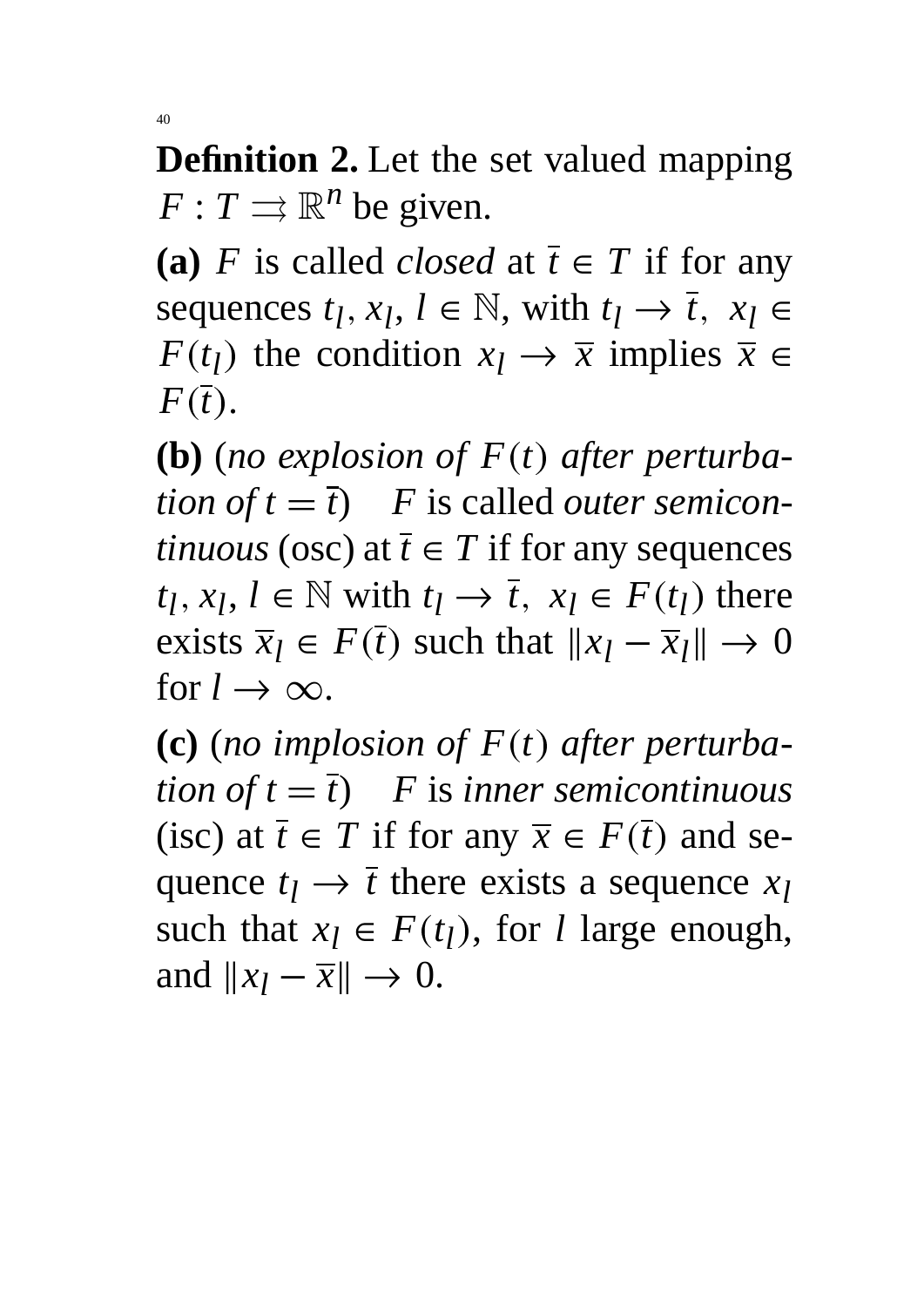The mapping  $F$  is called continuous at  $\bar{t}$ if it is both osc and isc at *t*

**Ex.8** Show for  $F(t) = \{x \in \mathbb{R}^n | g_j(x, t) \leq 0\}$ 0,  $j \in J$ ,  $t \in T$  ( $g_j$  continuous) that the mapping  $F: T \rightrightarrows \mathbb{R}^n$  is closed on *T*.

**Lower semicontinuity of**  $v(t)$ **. To as**sure lower semicontinuity of  $v$  at  $\bar{t}$  we (minimally) need compactness of  $F(\bar{t})$  (even in the case that  $F(t)$  behaves continuously). **Ex.9** (Linear problem,  $F(t) \equiv F$  constant not bounded and  $v$  is not lsc.) For the problem min *x*<sub>2</sub> − *tx*<sub>1</sub> s.t. *x*<sub>1</sub> ≥ 0, *x*<sub>2</sub> ≥ 0 we find

$$
v(t) = \begin{cases} 0 & \text{for } t \le 0 \\ -\infty & \text{for } t > 0 \end{cases} \quad \text{and}
$$
\n
$$
S(t) = \begin{cases} \{(0,0)\} & \text{for } t < 0 \\ \{(x_1, 0) \mid x_1 \ge 0\} & \text{for } t = 0 \\ 0 & \text{for } t > 0 \end{cases}
$$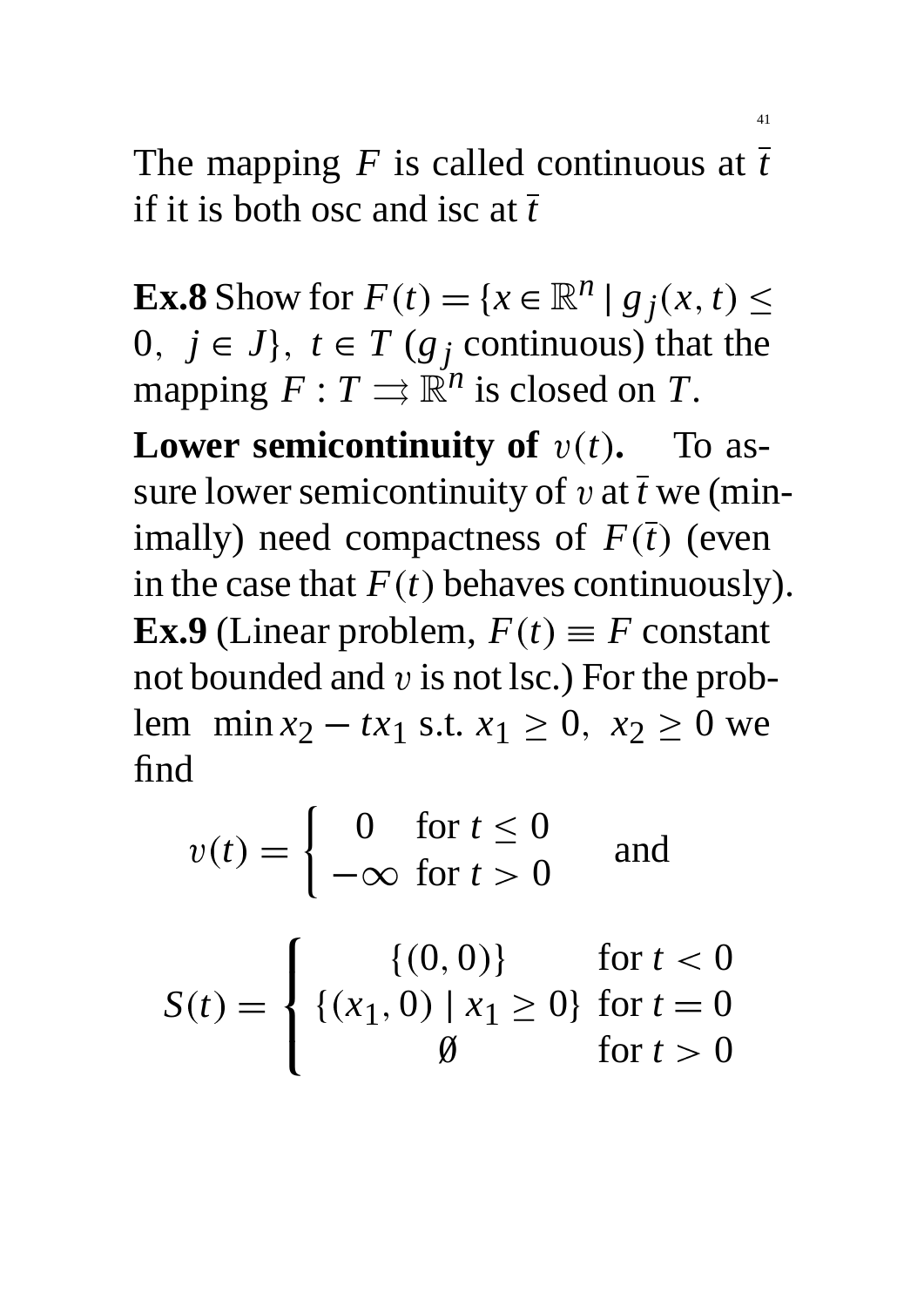We even need the following stronger condition

**LC.** (*local compactness* of *F* at *t*) There exists  $\varepsilon > 0$  and a compact set  $C_0$  such that

$$
\bigcup_{\|t-\overline{t}\|\leq \varepsilon} F(t) \subset C_0.
$$

Without this condition LC the lower semicontinuity of  $v$  is not assured in general. **Ex.10** ( $F(\overline{t})$ ,  $S(\overline{t})$  compact, LC does not hold and v is not lsc and  $F(t)$  is not osc at *t*.) Consider the problem

min 
$$
x_2 - x_1
$$
 s.t.  $x_2 \le 2tx_1 - \frac{1}{2}$ ,

 $x_2 \leq -tx_1, x_2 \geq x_1(t)$ ,

with a function  $x_1(t)$ ,  $x_1(0) = -1$ ,  $x_1(t) =$  $-\frac{1}{4}$ 4 for  $|t| \geq 2$  (sketch the problem as an Ex.) we find with continuous functions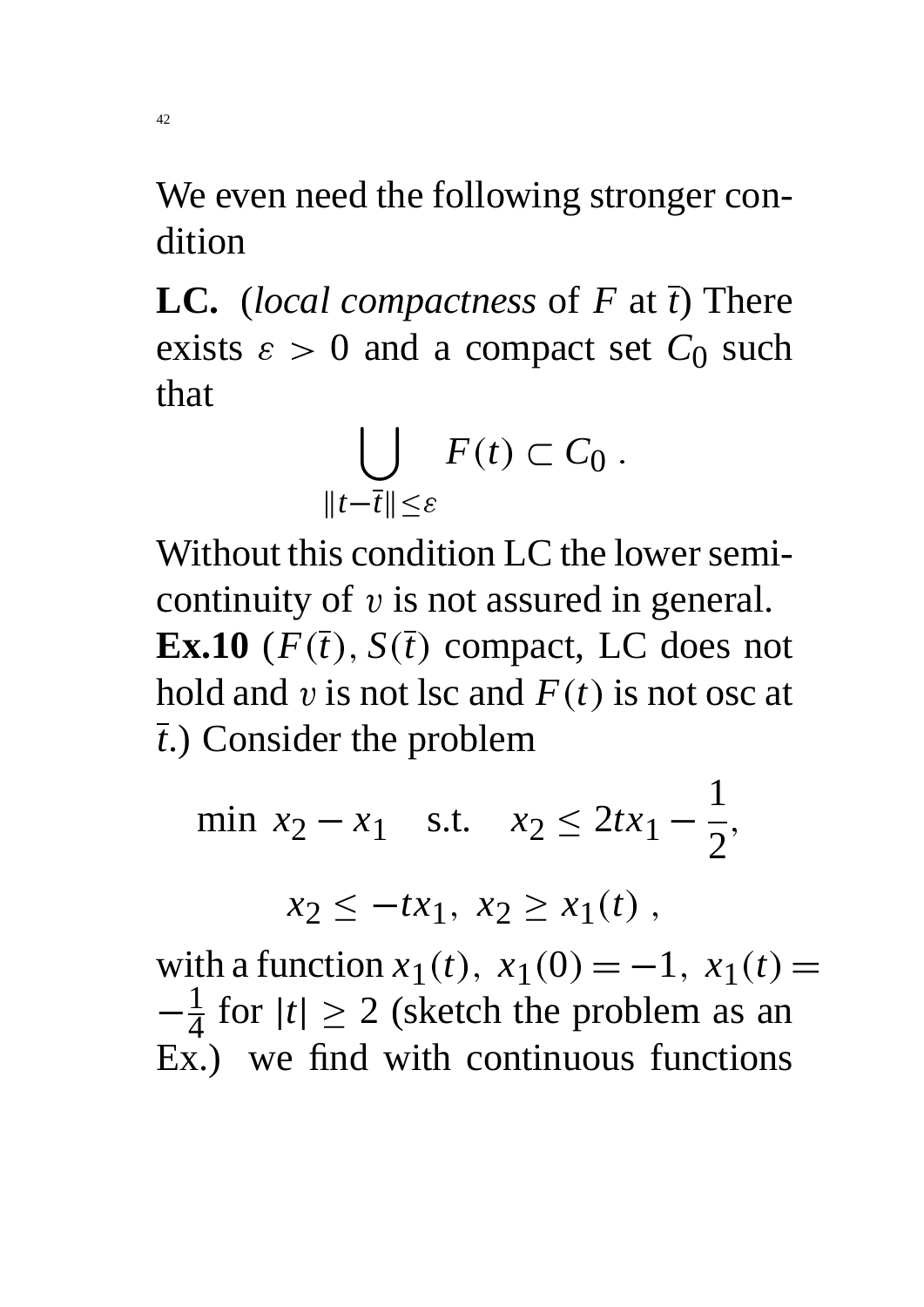$$
v_l(t),\; x(t) \mathbin{\colon}
$$

$$
v(t) = \begin{cases} v_l(t) & \text{for } t \le 0\\ -\frac{1}{2} - \sqrt{\ln(2)} & \text{for } t = 0\\ -\frac{1}{4}(1 + \frac{1}{t}) & \text{for } t > 0 \end{cases}
$$
 and

$$
S(t) = \begin{cases} \{(x(t)) \text{ for } t \le 0\\ \{\frac{1}{4}(\frac{1}{t}, -1)\} \text{ for } t > 0 \end{cases}.
$$

The lower semicontinuity of  $v$  depends on the following technical outer semicontinuity and compactness condition saying that for *t* near  $\bar{t}$  at least one point  $x_t \in S(t)$ can be approached by elements in a compact subset of  $F(\overline{t})$ .

**AL.** There exists a neighborhood  $U_t(\bar{t})$  of *t* and a compact set  $\overline{C} \subset \mathbb{R}^n$  such that for all  $t \in U_t(\overline{t})$  with  $F(t) \neq \emptyset$  there is some  $x_t \in S(t)$  and some  $\overline{x}_t \in F(\overline{t}) \cap \overline{C}$  satisfying  $||x_t - \overline{x}_t||$  → 0 for  $t \to \overline{t}$ .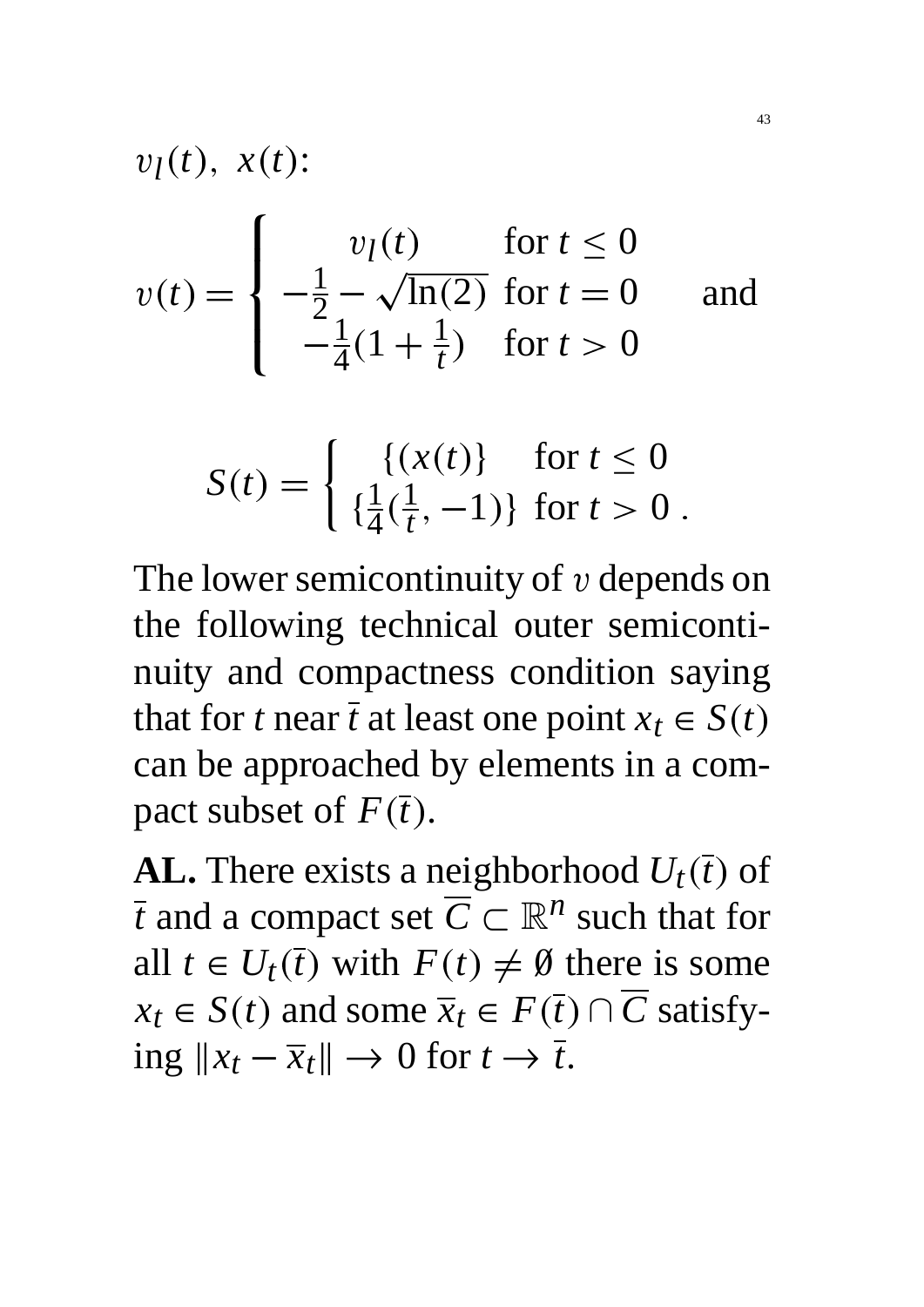**Lemma 3.**

44

**(a)** *Let AL be satisfied at t. Then* v *is lsc*  $at\bar{t}$ .

**(b)** *Let the local compactness condition LC be fulfilled at t. Then AL is satisfied (* i.e.*,* v *is lsc at t).*

**Ex.11** Let the local compactness condition LC be fulfilled at  $\bar{t}$  then the mapping *F* is osc at *t*.

**The convex case.** By Ex.10 in the general (non-convex) case the condition  $\emptyset \neq$  $F(\bar{t})$  compact is not sufficient to assure the outer semicontinuity of *F* and the condition  $\emptyset \neq S(\overline{t})$  compact does not imply the lower semicontinuity of  $v$ . Under the following convexity assumptions the situation is changed.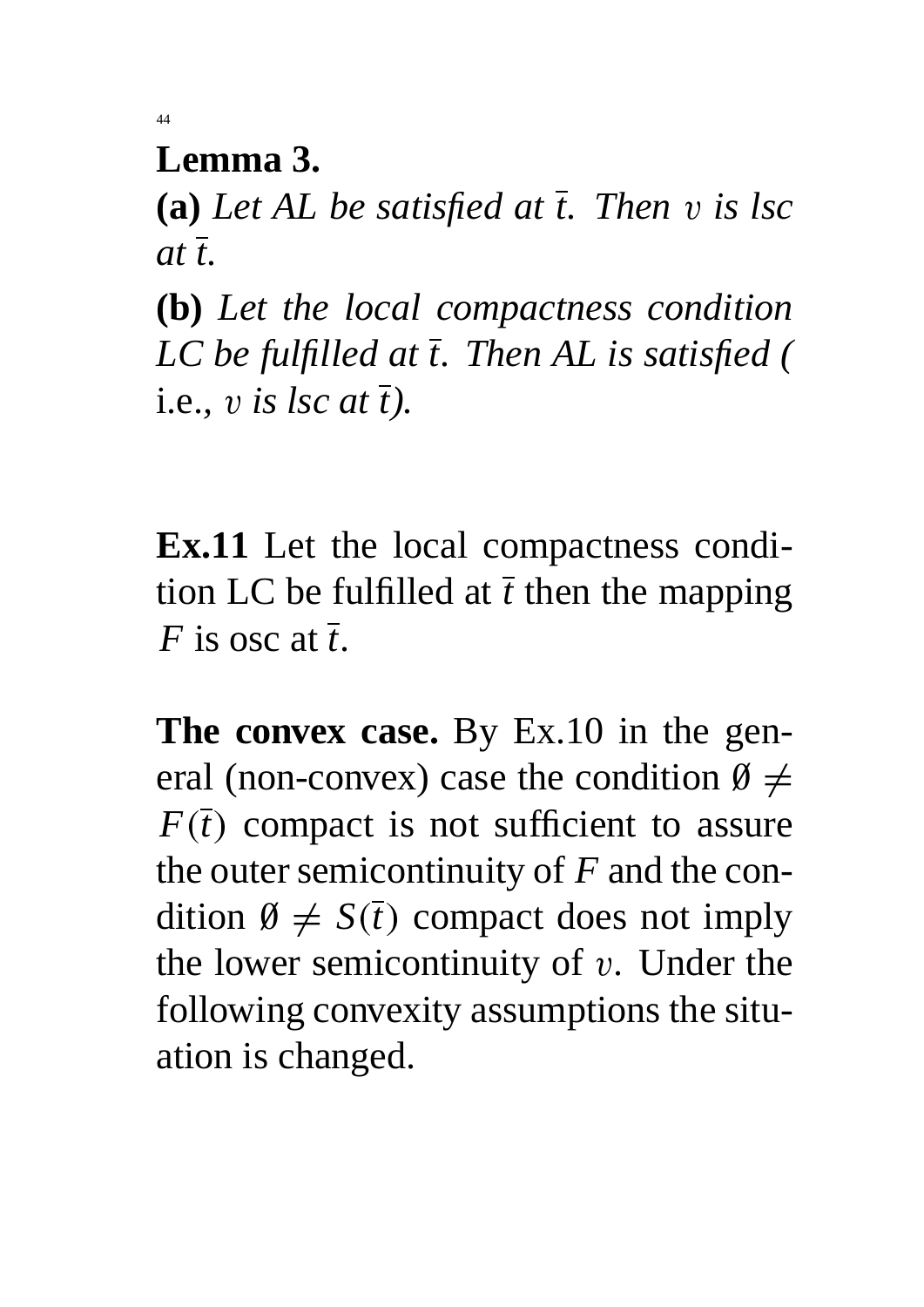Recall that a function  $f(x)$ ,  $f: \mathbb{R}^n \to \mathbb{R}$ is called convex if for any  $x_1, x_2 \in \mathbb{R}^n$  and  $\tau \in [0, 1]$  it follows

 $f((1-\tau)x_1 + \tau x_2) \leq (1-\tau)f(x_1) + \tau f(x_2)$ .

**AC.** For each (fixed)  $t \in T$  the functions  $g_j(x, t)$  are convex in *x* for all  $j \in J$ .

**AC**0 **.** In addition to AC, for each (fixed)  $t \in T$  the function  $f(x, t)$  is convex in *x*, (*i.e.*, the problems  $P(t)$  are convex programs).

**Lemma 4.** *Let the convexity condition AC hold and assume*  $\emptyset \neq F(\overline{t})$  *is bounded (compact). Then the local compactness condition LC is satisfied. In particular F is osc (cf. Ex.11) and v is lsc at*  $\overline{t}$  *(cf. Lemma 3).* 

In the convex case even the boundedness of  $S(\bar{t})$  is sufficient to assure that v is lsc at *t*.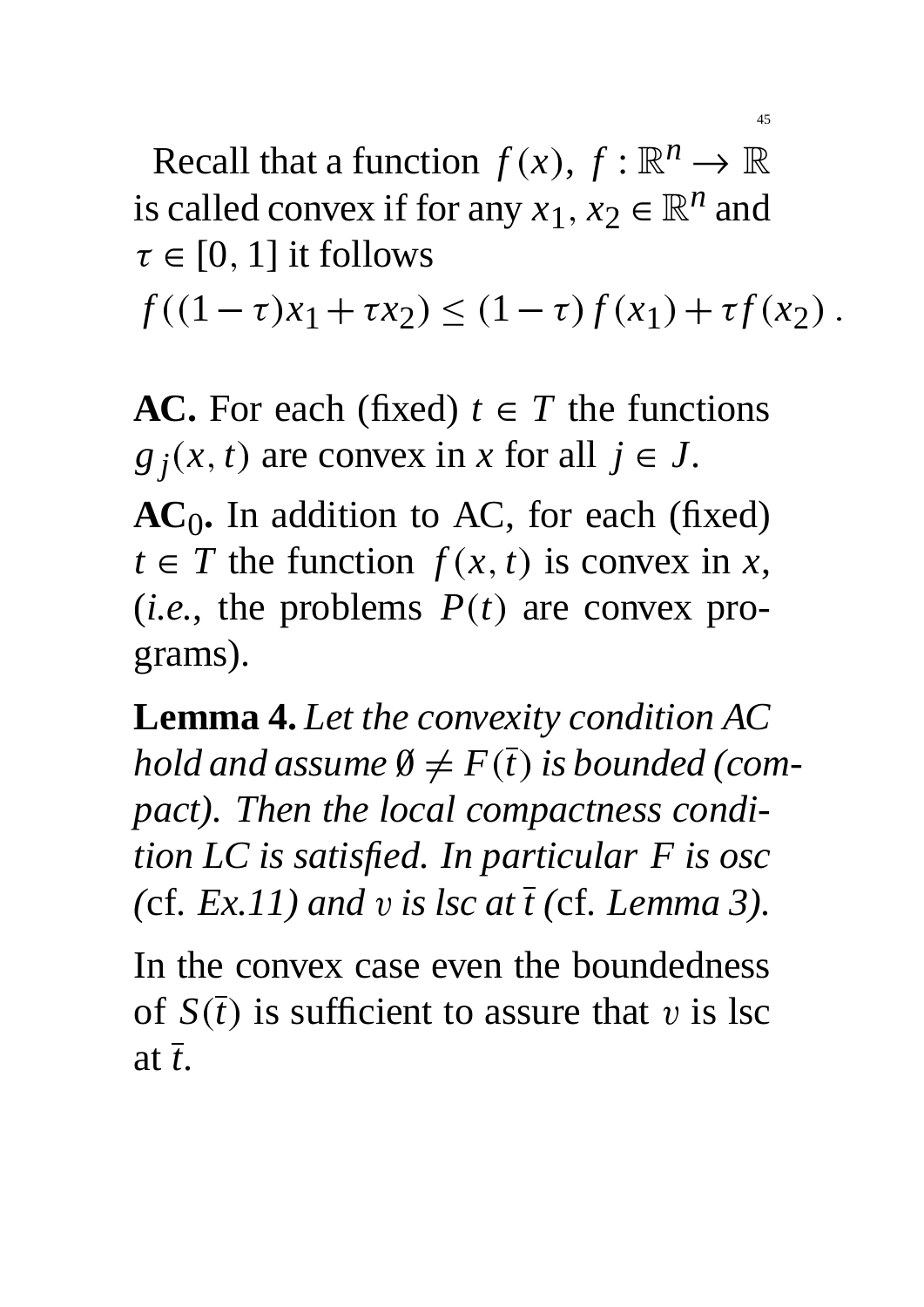46

**Theorem 10.** *Let the convexity assumption*  $AC_0$  *hold and let*  $S(\overline{t})$  *be nonempty and bounded (compact). Then* v *is lsc at t.*

**The upper semicontinuity of**  $v(t)$ **. The** upper semicontinuity of  $v$  depends on a different assumption. The local compactness condition LC is not sufficient (and not necessary).

**Ex.12** For the problem

min *x*<sub>1</sub> s.t.  $x_1^2 + x_2^2$ 2  $\leq -t$ , which obviously satisfies LC we find

$$
F(t) = \begin{cases} \{x_1^2 + x_2^2 \le |t|\} & \text{for } t < 0\\ \{ (0, 0) \} & \text{for } t = 0\\ \emptyset & \text{for } t > 0 \end{cases}
$$
 and

$$
v(t) = \begin{cases} t & \text{for } t \le 0\\ \infty & \text{for } t > 0 \end{cases}
$$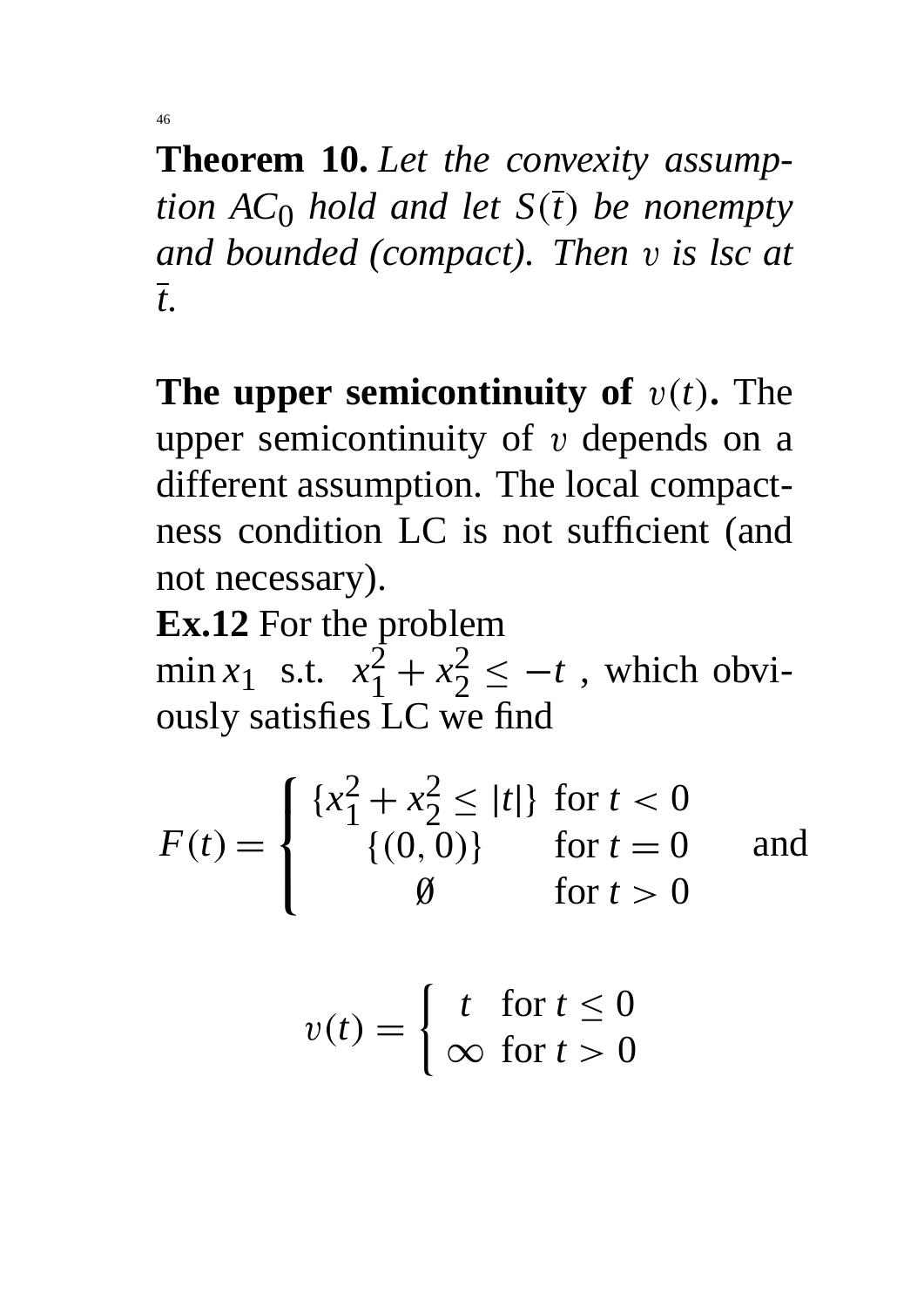The problem here is that the mapping *F* is not isc at  $\bar{t}$ . To assure the upper semicontinuity of  $v$  at  $\bar{t}$  we only need an inner semicontinuity condition at one point  $\overline{x} \in S(\overline{t}).$ 

**AU.** There exist a minimizer  $\overline{x} \in S(\overline{t})$  and a neighborhood  $U_t(\bar{t})$  of  $\bar{t}$  such that for all  $t \in U_t(\overline{t})$  there is some  $x_t \in F(t)$  satisfying  $||x_t - \overline{x}||$  → 0 for  $t \to \overline{t}$ .

**Lemma 5.** *Let AU be fulfilled at t. Then* v *is usc at t.*

A natural condition to force the assumption AU is a so-called *Constraint Qualification* (CQ).

**Definition 3.** *The* Constraint Qualification *CQ* is said to hold at  $(\overline{x}, \overline{t})$  with  $\overline{x} \in F(\overline{t})$ *if there is a sequence*  $x_v \rightarrow \overline{x}$  *such that*  $g_j(x_v, \overline{t}) < 0$  *holds for all*  $j \in J$ .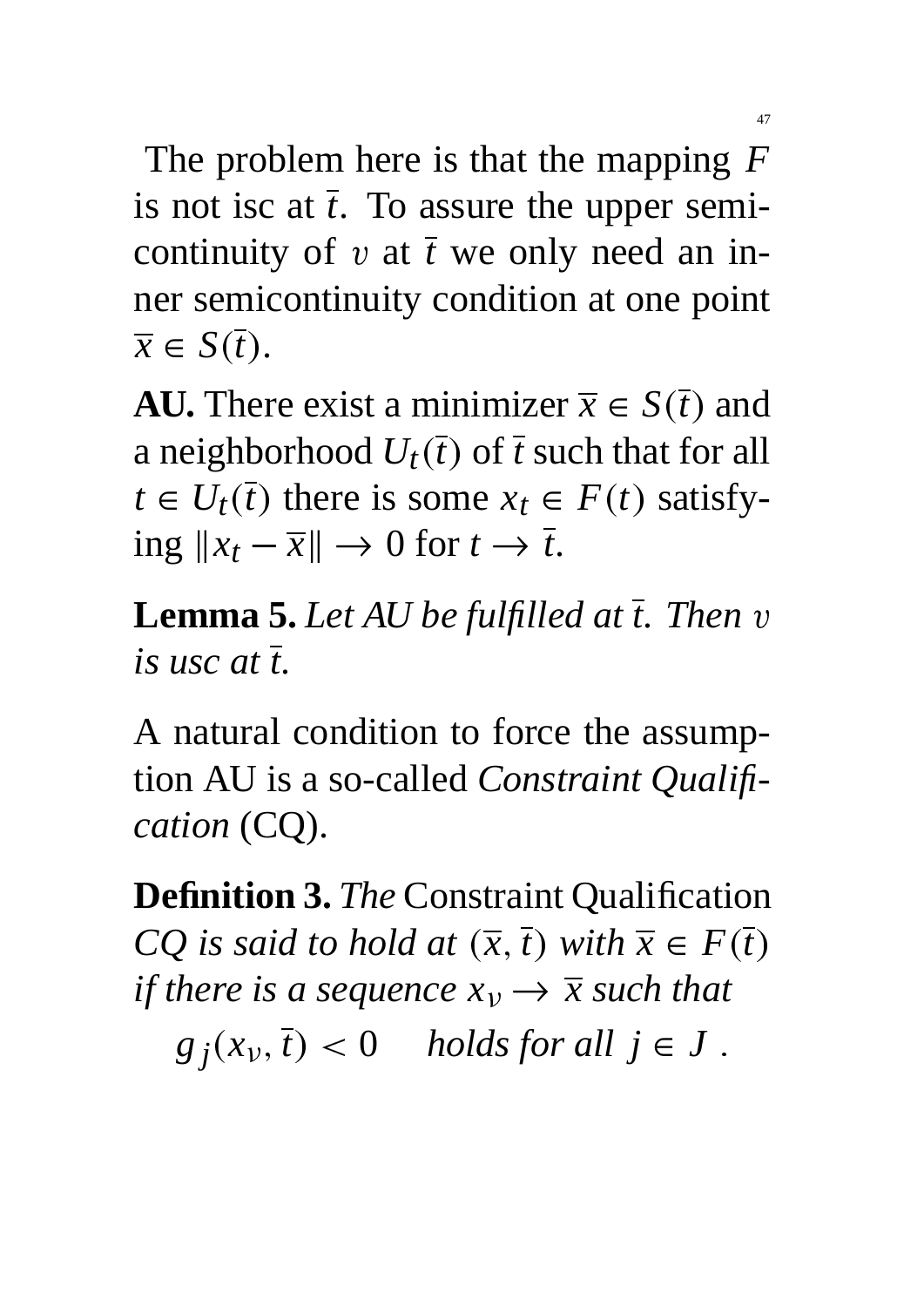**Corollary 1.** Let CQ be satisfied at  $(\overline{x}, \overline{t})$ *for (at least) one point*  $\overline{x} \in S(\overline{t})$ *. Then the condition AU is satisfied,* i.e.*,* v *is usc at t.*

48

**Ex.13** Let CQ hold at  $(\overline{x}, \overline{t})$ ,  $\overline{x} \in F(\overline{t})$ . Then there is a neighborhood  $U_t(\bar{t})$  of  $\bar{t}$ . such that  $F(t)$  is nonempty for all  $t \in U_t(\overline{t})$ . If CQ holds at  $(x, \overline{t})$  for each point  $x \in$  $F(\overline{t})$  then *F* is isc at  $\overline{t}$ .

**The behavior of**  $S(t)$ . Let us shortly study the continuity properties of the mapping  $S(t)$ .

Obviously the inner semicontinuity of *S* is stronger than the condition AU. So if *S* is isc the function  $v$  is usc (see Lemma 5). However the inner semicontinuity of  $S(t)$ is a very 'strong' condition. Even if the local compactness condition LC and the Constraint Qualification hold it need not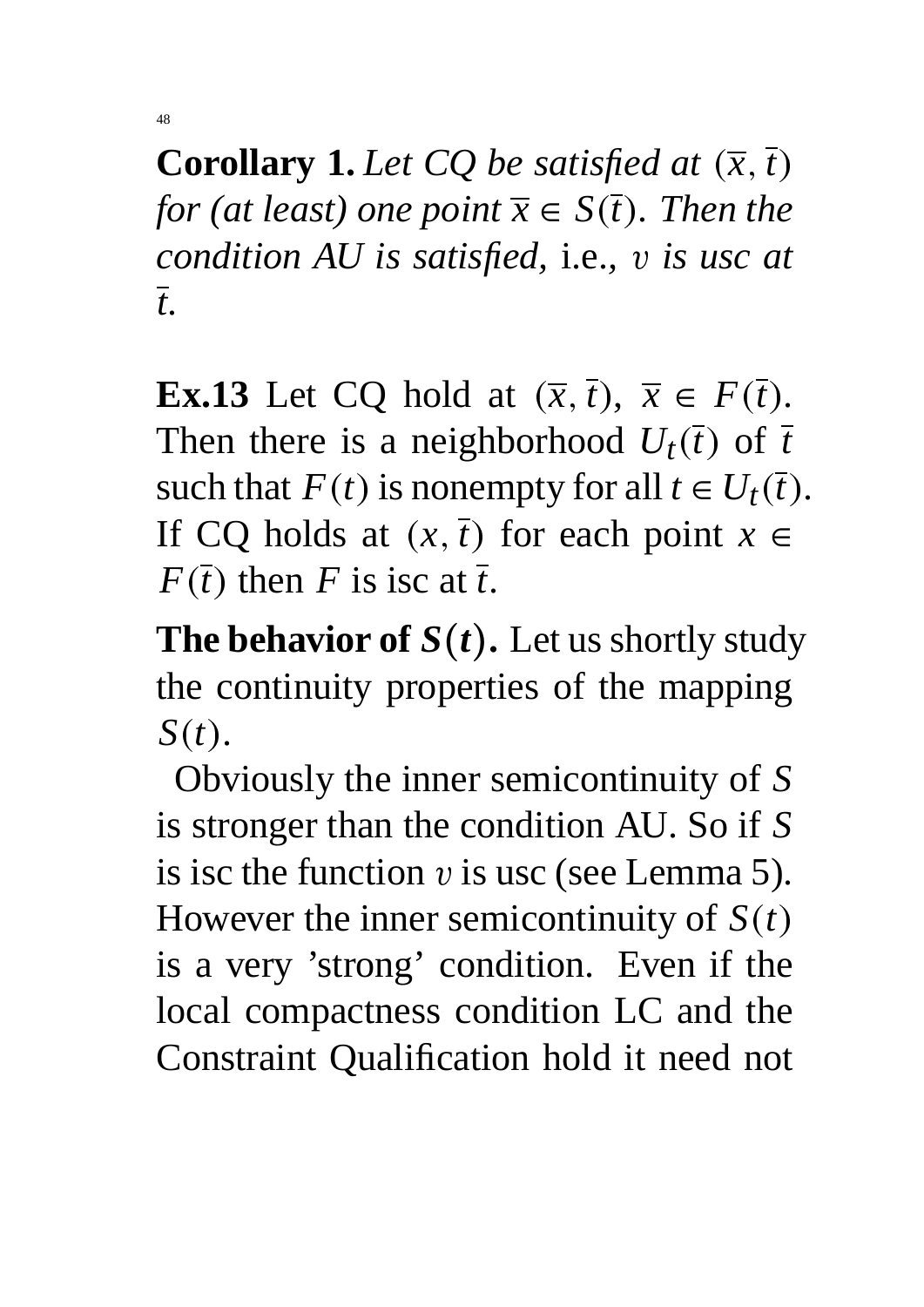to be satisfied. We give an example.

**Ex. 14** (LC and CQ holds but *S* is not isc.) min  $x_2 - tx_1$  s.t.  $|x_1| \le 1$ ,  $|x_2| \le 1$ . Then near  $\bar{t} = 0$  we obtain

$$
S(t) = \begin{cases} \{(-1, -1)\} & \text{for } t < 0\\ \{(x_1, -1) | |x_1| \le 1\} & \text{for } t = 0\\ \{ (1, -1) \} & \text{for } t > 0 \end{cases}
$$

$$
v(t) = -1 - |t|.
$$

We now discuss the closedness and the outer semicontinuity of *S*.

**Ex.15** Let CQ be satisfied at  $(\overline{x}, \overline{t})$  for (at least) one point  $\overline{x} \in S(\overline{t})$ . Then *S* is closed at  $\bar{t}$ 

**Ex.** 16 Let  $S(\bar{t})$  be compact and assume  $\emptyset \neq S(t)$  for a neighborhood  $U_t(\overline{t})$  of  $\overline{t}$ and *S* is osc at  $\bar{t}$ . Then AL holds implying that v is lsc at  $\bar{t}$  (see Lemma 3).

49

and